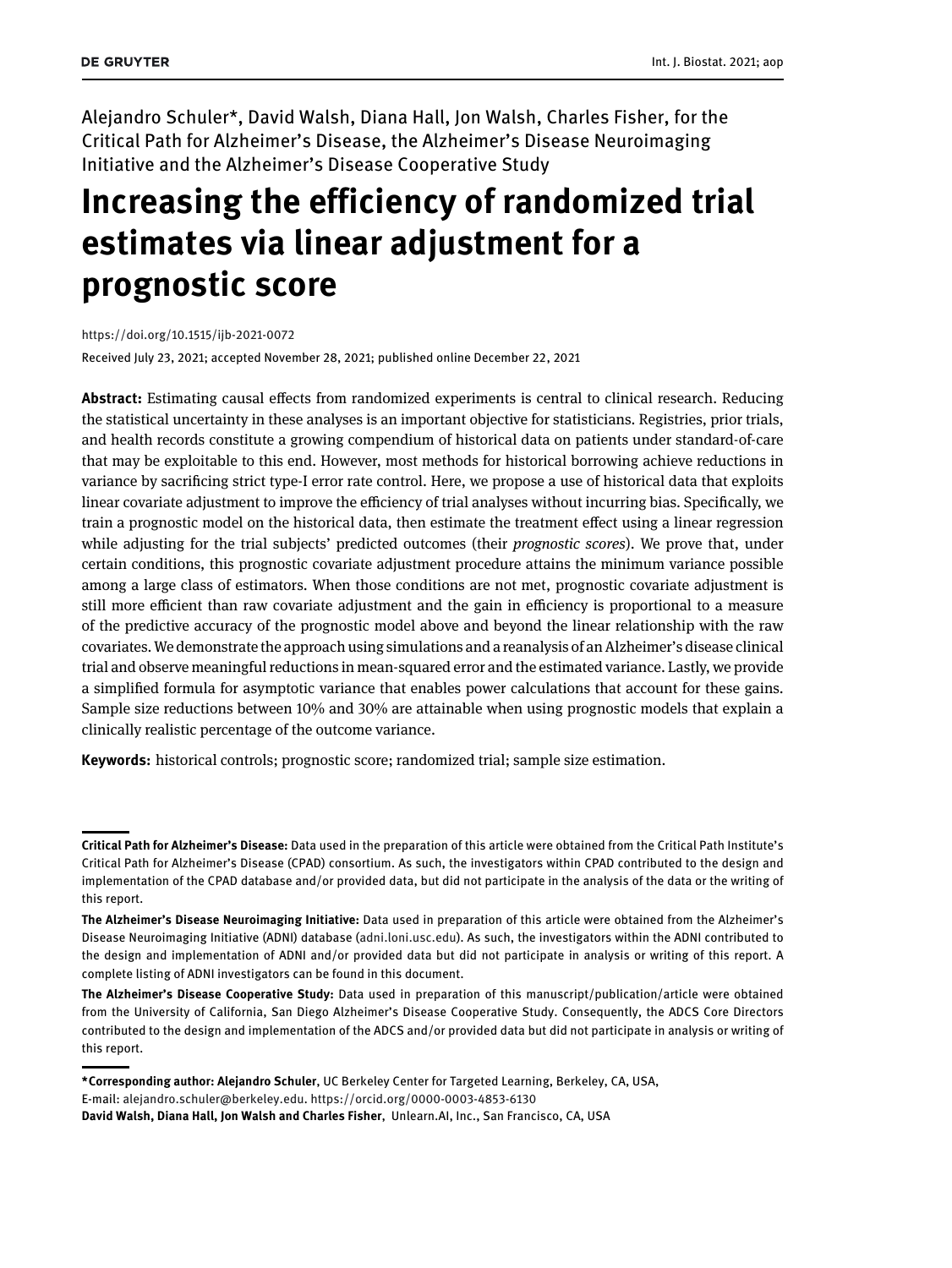## **1 Introduction**

The goal of much clinical research is to estimate the effect of a treatment on an outcome of interest (causal inference) [\[1\]](#page-25-0). The randomized trial is the gold standard for causal inference because randomization cancels out the effects of any unobserved confounders in expectation [\[2](#page-25-1)[–4\]](#page-25-2). Although unobserved confounding is not a concern in randomized studies, we must still contend with the statistical uncertainty inherent to finite samples if we conduct our work in a population inference framework. Because of this, methods for the analysis of trial data should be chosen to safely minimize the resulting statistical uncertainty about the causal effect.

For a given treatment effect estimator and data-generating process, sample sizeis the primary determinant of sampling variance and power. Therefore the most straightforward method to reduce sampling variance is to run alarger trial that includes more subjects. However, trial costs and timelines typically scale with the number of subjects, making large trials economically and logistically challenging. Moreover, ethical considerations suggest that human subjects research should use the smallest sample sizes possible that allow for reliable decision making.

As most clinical trials compare an active treatment to a standard-of-care, often in combination with a placebo, there is a possibility to use existing control arm data<sup>[1](#page-1-0)</sup> to augment clinical trials and reduce variance. Such "historical borrowing" methods are becoming increasing attractive as the creation of large, electronic patient datasets in the past decade facilitates this process by making it easier to find a suitably matched historical population. Various approaches ranging from directly inserting subjects from previous studies into the current sample to using previous studies to derive prior distributions for Bayesian analyses have been proposed [\[5](#page-25-3)[–8\]](#page-26-0). Although such methods do generally increase power, they cannot strictly control the rate of type I error [\[5,](#page-25-3) [8,](#page-26-0) [9\]](#page-26-1).

Here, we describe an alternative approach that exploits machine learning models and historical control arm data to decrease the uncertainty in effects estimated from randomized trials without compromising strict type-I error rate control in the large-sample setting. The gist of our proposal is to use the historical data to train a prognostic model that predicts a patient's outcome given their baseline covariates. This prognostic model is applied to all patients in the current trial in order to generate a prediction of their outcome (their "prognostic score"  $[10-12]$  $[10-12]$ ). The score is then adjusted for as a covariate in a (linear) regression model of the trial outcome in order to estimate the treatment effect. This amounts to adding a single (constructed) adjustment covariate into an adjusted analysis. As such, it poses no additional statistical risk<sup>[2](#page-1-1)</sup> over any other pre-specified adjusted analyses, which are preferable to unadjusted analyses in almost every case [\[13–](#page-26-4)[16\]](#page-26-5). Our approach is entirely pre-specifiable, is generic enough to be integrated into many analysis plans, and is supported by regulatory guidance [\[17\]](#page-26-6). Moreover, there are no practical restrictions on the type of prognostic model used, enabling one to leverage machine learning-based methods that can learn nonlinear predictive models from large databases.

Below, we show that this prognostic covariate adjustment procedure attains the minimum possible asymptotic variance among "reasonable" estimators as long as the prognostic model improves with more data and the effect of treatment is constant. The uncertainty in the estimate for the treatment effect is minimized when the prognostic model predicts the control potential outcome of each subject. However, one can realize gains in efficiency even with imperfect prognostic models or in the presence of heterogeneous

<span id="page-1-0"></span>**<sup>1</sup>** Treatment-arm historical data is usually more difficult to come by, especially if the active treatment under consideration is experimental and has not been previously tested. However the approach we propose is generic enough to handle relatively arbitrary historical data. The improvements in efficiency will depend on how similar the historical data-generating process is to the current one.

<span id="page-1-1"></span>**<sup>2</sup>** There is some confusion and subtlety around this point. Freedman [\[52\]](#page-27-0) is sometimes referenced to claim that covariate adjustment can incur bias, but in fact, the presence of treatment interaction terms resolves the issue [\[13\]](#page-26-4). Moreover, both of these results apply only to the "randomization inference" setting where the covariates and potential outcomes are considered fixed (i.e. randomness arises only from treatment assignment, not sampling). We use the more-common population inference framework in this work, in which these criticisms do not apply [\[51\]](#page-27-1).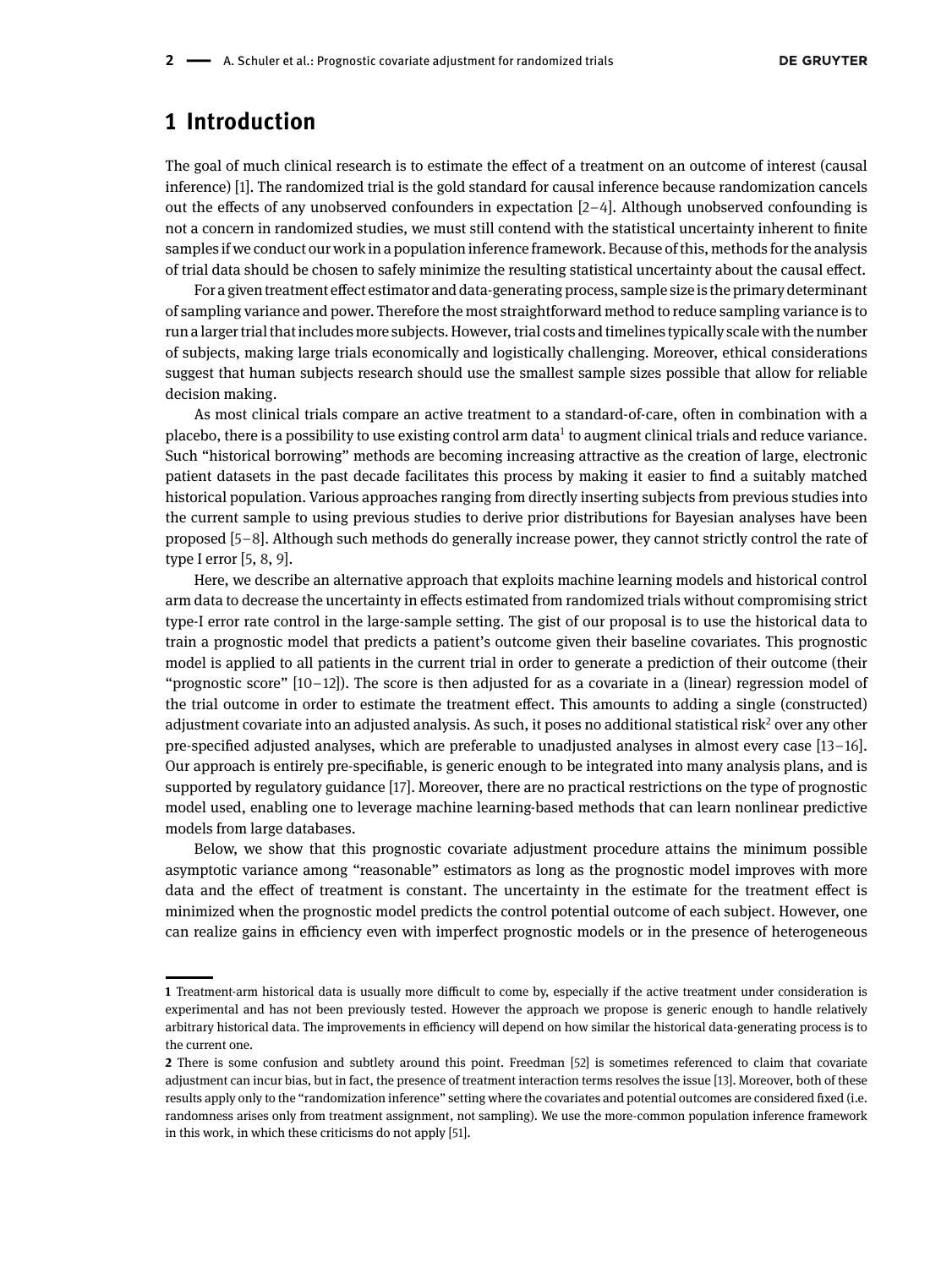effects. In general, our procedure decreases the variance of the estimated treatment effect in proportion to the squared correlation of the prognostic model with the outcome while guaranteeing unbiasedness, control of type-I error rate, and confidence interval coverage. We demonstrate the efficiency gain in simulations and through a reanalysis of a previously reported clinical trial studying the effect of docosahexaenoic acid (DHA) on cognition in patients with Alzheimer's disease.

Although we are (to our knowledge) the first to formally characterize it, prognostic covariate adjustment has been used in trials for a long time. The baseline covariates in a trial are often "atomic" measurements such as sex, age, or lab values, but composite or computed covariates such as body mass index, Charlson comorbidity index, or Framingham risk score, are also frequently used [\[14,](#page-26-7) [15,](#page-26-8) [18–](#page-26-9)[20\]](#page-26-10). These "indices" or "scores" are usually the output of a simplified prognostic model that has been learned (at least implicitly) from historical data. For instance, the Framingham cardiovascular risk score was developed by training Cox and logistic regression models using a large community-based cohort to obtain a single covariate that is highly predictive of cardiovascular outcomes. From that perspective, our proposed approach is a formalization of what has previously been an ad-hoc procedure.

The novel contributions of this paper are therefore threefold. Firstly, we provide a formal characterization of prognostic covariate adjustment. Although this process has already been used in trials (if one considers a baseline outcome measurement or risk score as a rudimentary prognostic score), it has not been formally described as a method for leveraging historical data to improve the efficiency of a proposed trial. Our second novelty is an asymptotic proof that shows prognostic covariate adjustment is semiparametric efficient if the effect of treatment is constant, the historical data follow the same distribution as the trial control arm, and the prognostic model improves with the amount of historical data. Roughly translated, this means that the power of a trial using prognostic covariate adjustment will be higher or equal to the power of any other trial design that controls type I error. Thirdly, we provide a method of sample size estimation that allows for the design of smaller trials with prognostic covariate adjustment that maintain their power. The formula we derive coincides in certain special cases with previously known results, but to our knowledge our derivation is more general and rests on fewer assumptions than what is available elsewhere in the literature [\[21\]](#page-26-11).

## **2 Setting and notation**

Our setting is a two-arm randomized clinical trial. Denote the outcome for subject *i* in the clinical trial with  $Y_i$ , their baseline covariates with  $X_i$ , and their treatment assignment with  $W_i$ . The trial dataset is a set of *n* tuples  $(X_i, W_i, Y_i)$ , which we denote  $(X, W, Y) \in \mathcal{X}^n \times \{0, 1\}^n \times \mathbb{R}^n$  (we use boldface *A* to denote a vector of random variables, each associated with one observation in the dataset). Throughout the paper we assume a continuous outcome. Let  $Y_0$  and  $Y_1$  be the control and treatment potential outcomes of the subjects in the trial, respectively, and let  $Y_W = WY_1 + (1 - W)Y_0$  [\[22\]](#page-26-12). Our structural assumption about the trial is,

<span id="page-2-0"></span>
$$
P(X, W, Y, Y_0, Y_1) = \mathbf{1}(Y = Y_W)P(W) \prod_i P(X_i, Y_{0,i}, Y_{1,i}).
$$
\n(1)

In other words, (a) the observed outcomes are the potential outcomes corresponding to the assigned treatment, (b) the treatment is assigned independently of observed or unobserved baseline covariates and independently of potential outcomes, and (c) our subjects are independent of each other. In addition to being independent, we also assume the subjects are identically distributed, i.e.  $(X_i, Y_{0,i}, Y_{1,i})^{\text{ID}} P(X, Y_0, Y_1)$ .

We denote the population average outcomes under each treatment condition  $w$  as  $\mu_w = \mathbb{E}[Y_w]$  and the conditional means as  $\mu_w(X) = \mathbb{E}[Y_w|X]$ . In general, a "treatment effect" is any function of these marginal means, i.e.  $\tau = r(\mu_0, \mu_1)$ , but when we say treatment effect here we specifically mean the difference in means,  $\tau = \mu_1 - \mu_0.$ 

Finally, we denote the treatment indicators as  $W_{1,i} = W_i$  and  $W_{0,i} = 1 - W_i$  to allow for symmetric notation. Let  $\pi_1 = P(W_1 = 1)$  and let  $\pi_0 = P(W_0 = 1)$  be the probability that a subject is assigned to the treatment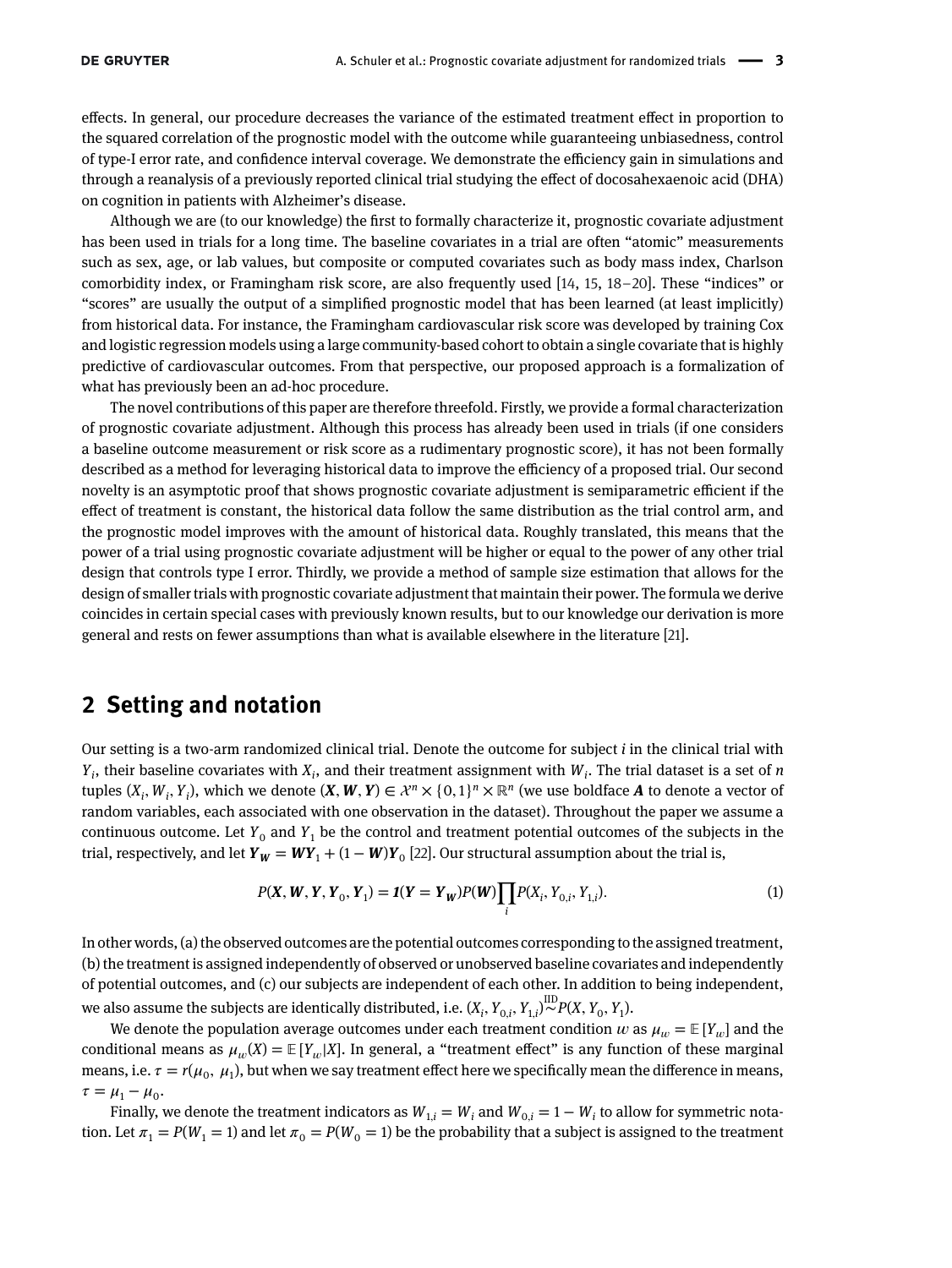or control arm in the trial, respectively. In simple randomized experiments, these are constants that apply to all subjects.

In what follows, abbreviate the usual empirical (sample) average of IID variables  $A_1 \ldots A_n \sim A$  with the notation  $\hat{E}[A] = \frac{1}{n} \sum A_i$  (or  $\bar{A}$ ). Denote an empirical conditional average  $\hat{E}[A|B = b] = \frac{1}{n_b} \sum_{B_i=b} A_i$  with  $n_b$ the number of observations where  $B_i = b$ . Let  $\tilde{A} = A - \mathbb{E}[A]$  (or  $\tilde{A} = A - \hat{E}[A]$ ) be centered (or empirically centered) versions of the random variable A, with usage clear from context or otherwise noted. Let  $\mathbb{V}[A]$ denote the variance of *A* and  $\mathbb{C}[A, B]$  denote the covariance between *A* and *B*.

When we describe "asymptotic" properties of an estimator in all cases we are referring to the asymptote where the number of observations *n* is increasing while other properties of the data-generating process remain fixed. As usual, the "asymptotic varaince"  $v^2$  of an asymptotically normal estimator  $\hat{\tau}_n$  of a parameter  $\tau$  refers to the variance of the limiting distribution of the sequence  $\sqrt{n}(\hat{\tau}_n - \tau) \rightsquigarrow N(0, \nu^2)$ . We omit the subscript *n* where the relevant sequence is clear from context.

## <span id="page-3-0"></span>**3 Prognostic covariate adjustment**

At a high level, our approach to historical borrowing (which we call prognostic covariate adjustment) is to use the historical data to learn a prognostic model, then apply it to the trial to generate an additional adjustment covariate. Specifically, let  $\mathcal M$  be some learning algorithm (e.g. a linear regression, random forest, deep neural network, etc.) which, when trained on our historical dataset (*X*′ *, Y*′ ), outputs a "fit" predictive model,  $m: \mathcal{X} \to \mathcal{Y}'$ . We assume throughout that the historical and trial data are statistically independent. This is natural since we already assume that the individual observations *within* each dataset are independent, but does preclude scenarios where a subject present in the historical data later enters the trial, for example.

The treatment effect estimate we will use is consistent for any choice of prognostic model, so we can discuss the method in great generality without assuming the prognostic model takes a specific form or attains a certain level of predictive performance. That said, it is particularly interesting to consider the "best case scenario" in which the historical data are representative of the trial control arm, i.e.  $P(X', Y') = P(X, Y_0)$ . It will be later be shown that the prognostic model that endows our estimator with minimum variance is the conditional mean,  $m(X) = \mathbb{E}[Y_0|X]$ , which is the same as  $m(X') = \mathbb{E}[Y'|X']$  in the best case scenario. Therefore, the construction of the optimal prognostic score involves estimating a function equivalent to the conditional mean of the outcome given the covariates in the historical sample of controls. As such, constructing the optimal prognostic model is a standard machine learning problem. In the results that follow, we make no presumption about the particular choice of  $M$ . We refer to  $m(\cdot)$  as a *prognostic model* and to the quantity  $M_i = m(X_i)$  as the *prognostic score*. Hansen [\[10\]](#page-26-2) defines the prognostic score as any quantity *f*(*X*) which induces  $Y_0 \perp X$   $f(X)$ . In the literature, the prognostic score is often treated more informally as the expected value of the control outcome given the baseline covariates, which motivates our terminology here.

While it is optimal to construct a prognostic model that accurately approximates  $m(X) = \mathbb{E}[Y_0|X]$ , this is not strictly necessary for using our proposed estimator. Indeed, there may be situations in which this is not possible in practice. For example, the historical sample may be too small to reliably learn the relationship, the distribution of the covariates in the historical population may not reflect the trial population (i.e. a "domain shift"), or the outcome in the trial may not even have been measured in the historical data (e.g. a biomarker measured with a new technology). In this latter case, we refer to *Y*′ as a "surrogate" outcome for *Y*. Whatever the reason, the proposed estimator will be unbiased, retain control of the type-I error rate, and decrease variance (to some degree) even if the prognostic model does not accurately approximate the control potential outcomes.

In general, we can assume that the prognostic model, *m*, is given at the time of the trial. To analyze the trial data, we first use the prognostic model to generate the prognostic score,  $M_i = m(X_i)$ , for each subject given their baseline covariates, *Xi* . Then, we estimate the treatment effect using a linear regression adjusted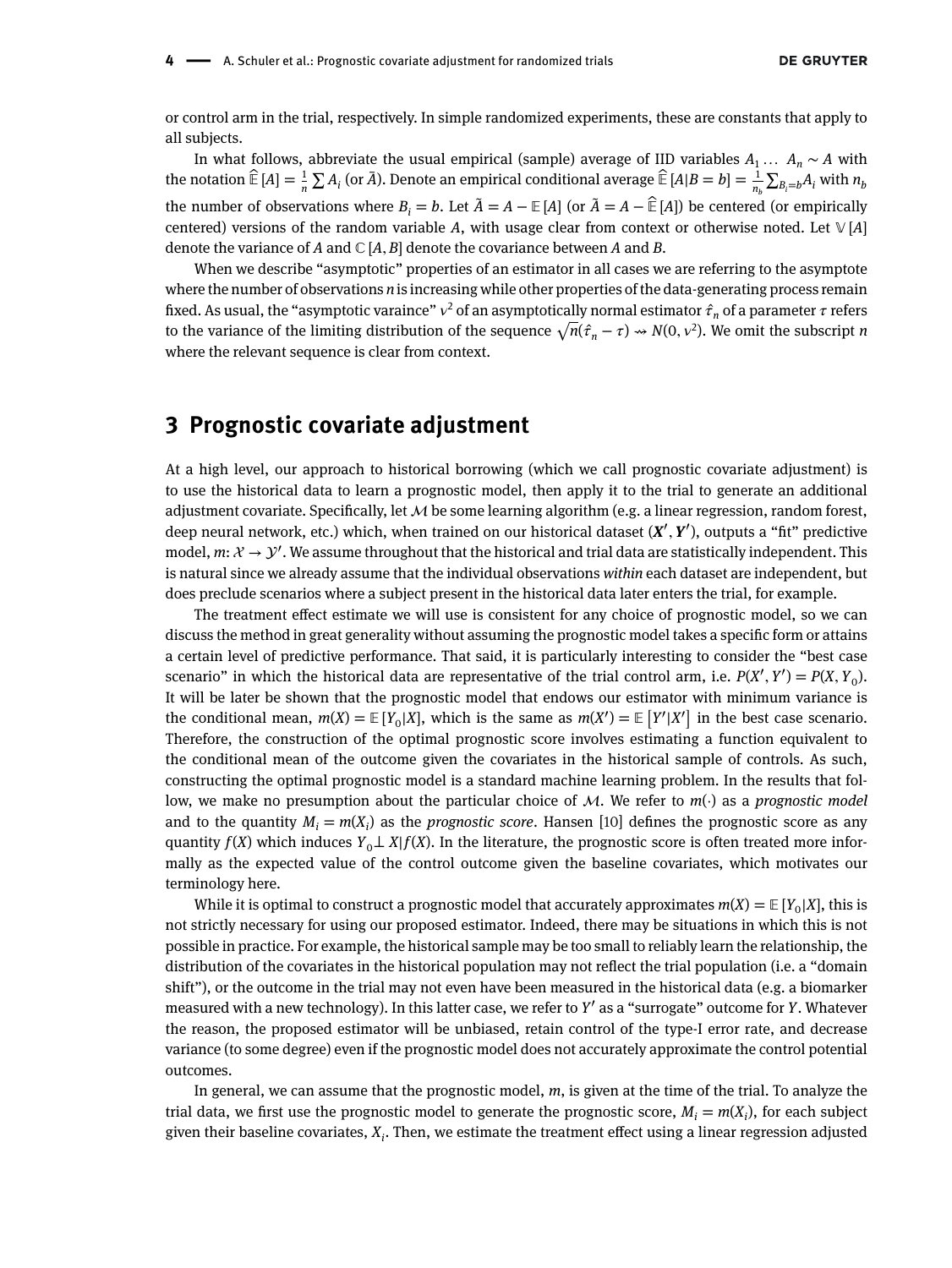for the empirically centered covariates, prognostic score, and their interactions with the treatment.<sup>3</sup> Letting  $Z^{\top} = [1, \tilde{W}, \tilde{X}^{\top}, \tilde{M}^{\top}, \tilde{W}\tilde{X}^{\top}]$  be the regressors,<sup>4</sup> we fit  $\mathbb{E}\left[Y_i | Z_i\right] = Z_i^{\top} \beta$  using ordinary least squares to obtain the fit coefficients,  $\hat{\beta}$ . Our estimate of the treatment effect is  $\hat{\tau} = \hat{\beta}_W$ , i.e. the coefficient corresponding to the *W* term in the regression. This specification is directly based on the "ANCOVA II" estimator analyzed in Yang and Tsiatis [\[16\]](#page-26-5). It is well-known that this is a consistent and asymptotically normal estimator of the treatment effect when treatment is randomized, even if the regression is misspecified (i.e. the true relationship is nonlinear $)$ <sup>[5](#page-4-2)</sup> [\[16,](#page-26-5) [23,](#page-26-13) [24\]](#page-26-14).

We estimate sampling variance with the usual "Sandwich" estimator  $\widehat{\mathbb{V}}[\widehat{f}] = (\mathbf{Z}\mathbf{Z}^{\mathsf{T}})^{-1}DD^{T}(\mathbf{Z}\mathbf{Z}^{\mathsf{T}})^{-1}$  in which  $D = \mathbf{Z}$  diag  $(\mathbf{Y} - \mathbf{Z}^\top \hat{\beta})$ . This variance estimator is consistent whether or not the regressions are correctly specified and is consequently robust against deviations from linearity and homoscedasticity [\[25\]](#page-26-15). This guarantees strict (large-sample)<sup>[6](#page-4-3)</sup> type-I error rate control based on p-value cutoffs and valid confidence intervals in practically all cases (i.e. as long as  $P(Y_0, Y_1, X)$  satisfies mild regularity conditions). In particular, the statistical validity of the inference is not impacted by the nature of the prognostic score *M* because it enters into the analysis like any other covariate.

#### **3.1 Statistical properties**

#### **3.1.1 Optimality under constant effects**

Although prognostic covariate adjustment provides valid inference (i.e. proper coverage and asymptotic unbiasedness) under general conditions, we first motivate it by showing that it is in fact *optimal* under the assumption of a constant treatment effect and certain assumptions about the prognostic model.

**Theorem 1.** Presume a constant treatment effect  $\mu_1(X) = \mu_0(X) + \tau$ . Then the linear prognostic covariate adjust*ment procedure that uses m*(*X*) =  $E[Y_0|X]$  *as the prognostic model has the lowest possible asymptotic variance among all regular and asymptotically linear estimators with access to the covariates X.*

This is restated and proved as [Corollary A.6.1](#page-19-0) in the Appendix A. [Corollary A.6.2](#page-19-1) shows the statement also holds when the interaction terms are omitted from the working regression model. All practical and reasonable estimators in the context of trial analyses with continuous outcomes are regular and asymptotically linear, $\bar{7}$ so this result means linear adjustment for the true control conditional mean is, in some sense, the absolute "best" possible estimation procedure [\[26\]](#page-26-16). Since the prognostic model is trained to approximate  $\mathbb{E}\left[ Y'|X' \right],$ it is best for the historical data to be drawn from the same distribution as the trial control arm so that [ ]  $\mathbb{E}\left[ Y' | X' \right] = \mathbb{E}\left[ Y_0 | X \right]$ .

<span id="page-4-0"></span>**<sup>3</sup>** [Theorem A.5](#page-17-0) in the appendix shows that including interactions is necessary to ensure that the estimator is more efficient than difference-in-means estimation. The estimated coefficients of these interactions are of no interest to us here—they are merely a tool to reduce variance in estimation of the main treatment effect. There is a separate and large literature on the estimation of heterogeneous treatment effects, of which testing for linear treatment-covariate interactions is one small part.

<span id="page-4-1"></span>**<sup>4</sup>** If the prognostic score *M* is identically equal to any of the covariates or is numerically constant, we omit including it in the regression since in this case it cannot do anything to reduce variance.

<span id="page-4-2"></span>**<sup>5</sup>** See footnote .

<span id="page-4-3"></span>**<sup>6</sup>** In practice, it may be advisable to employ corrections for this estimator if one is working with a small sample. The estimators 6 In practice, it may be advisable to employ corrections for this estimator if one is working with a small sample. T<br>known as HC1, HC2, and HC3 are all reasonable options that make minor changes to the matrix *D*, e.g.  $D$ *<sup>n</sup>*−*pD*. See Long and Ervin [\[53\]](#page-27-2).

<span id="page-4-4"></span>**<sup>7</sup>** Regularity and asymptotic linearity are specific technical conditions. Definitions may be found in Tsiatis [\[26\]](#page-26-16).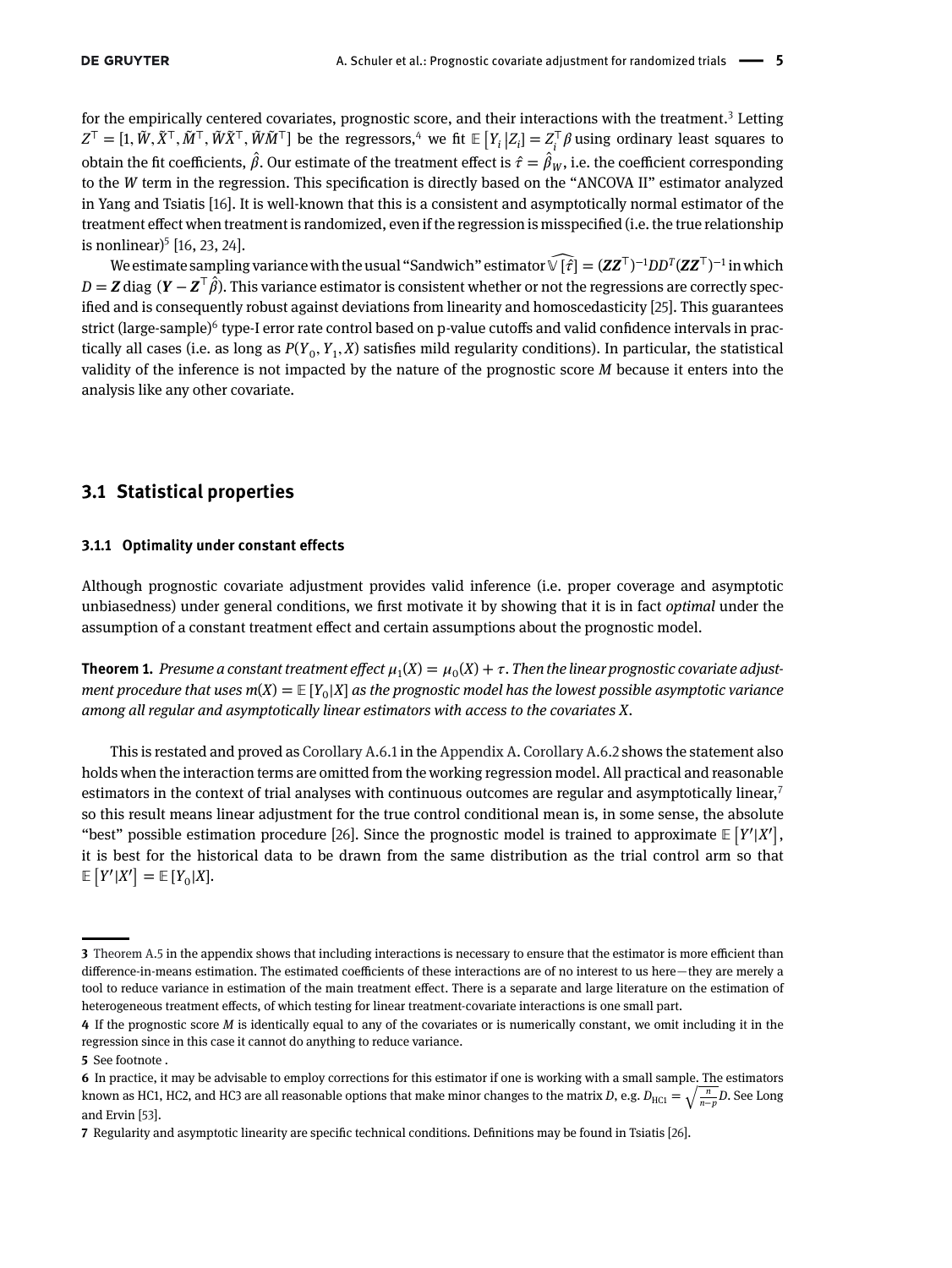We can in fact weaken our assumption that the prognostic score is perfect  $(m(X) = E[Y_0|X])$  and still obtain the same conclusion as long as the prognostic model approaches the truth as the size of the external dataset increases. The proof of the following is also given in the appendix [\(Theorem A.8\)](#page-20-0).

**Theorem 2.** Presume X has compact support and there is a constant treatment effect:  $\mu_1(X) = \mu_0(X) + \tau$  with  $|\mu_0(x)| < b$  bounded. Let m(x) be a (random) function learned from the external data  $(Y', X')_{n}$  such that  $|m(x)| < b$  is also bounded and  $|m(X) - \mu_0(X)| \stackrel{L_2}{\longrightarrow} 0$  so that the learned model approaches the truth in mean*squared error (MSE) as n*′ → ∞*. If the number of trial samples n grows in tandem with the size of the historical data n*′ *(i.e. n* = *O*(*n*′ )*), then the linear prognostic covariate adjustment estimator that uses the learned model m*(*X*) *in the role of X has the lowest possible asymptotic variance among all regular and asymptotically linear estimators with access to the covariates X.*

This also holds without the use of interaction terms in the regression [\(Corollary A.8.1\)](#page-21-0). Of course,  $m(X) = \mathbb{E}[Y_0|X]$  will never hold for any given prognostic model, either because the model is not perfectly learning the relationship or because the training data are not entirely representative of the trial control arm. Despite this, the theorem means that our statement of optimality is not meaningless because with enough external data we will come closer and closer to attaining the minimum possible variance. Note that the condition that  $|m(X) - \mu_0(X)| \stackrel{L_2}{\longrightarrow} 0$  is relatively weak and justifies the use of a number of machine learning algorithms  $M$  to learn the prognostic model [\[27–](#page-26-17)[30\]](#page-26-18).

#### **3.1.2 Superiority over covariate adjustment without prognostic score**

It is not always reasonable to assume a constant effect. However, we can show that even if it is not optimal among all estimators, prognostic covariate adjustment still retains an advantage over standard covariate adjustment [\(Definition A.1\)](#page-15-0). This holds for any fixed prognostic model *m*(*x*).

A note on interaction terms. The following results require the aforementioned interaction terms to be present in the regression model. If interactions are omitted, the results below only hold if either the treatment effect is constant or the randomization is 1:1. Without these conditions and without interaction terms, there are cases in which adding the prognostic score (or any covariate) could actually increase the asymptotic variance [\(Theorem A.5\)](#page-17-0). These cases may be rare in practice but either way the problem can be entirely avoided simply by including interactions. [Theorem A.5](#page-17-0) also shows that these interactions are always useful even without the prognostic score.

<span id="page-5-0"></span>**Theorem 3.** *Assume only mild regularity conditions to ensure that the usual sandwich estimator is consistent. Consider linearly adjusting (with treatment-covariate interactions) for covariates X with variance*  $\vee$  [X] =  $\Sigma$ <sub>*x</sub>* and</sub> *covariance with*  $Y_w$  *of*  $\mathbb{C}[Y_w, X] = \xi_{w,x}$  versus a set of covariates [X, M] ( $M \in \mathbb{R}$ ) (again using interactions) with  $\mathbb{C}[X,M] = \zeta, \mathbb{V}[M] = \sigma_m^2$  and  $\mathbb{C}[Y_w, M] = \xi_{w,m}$ . Let  $\xi_{m*} = \pi_0 \xi_{1,m} + \pi_1 \xi_{0,m}$  and  $\xi_{x*} = \pi_0 \xi_{1,x} + \pi_1 \xi_{0,x}$ . Assume *M is not a linear combination of the variables in X. The reduction in asymptotic variance from including the prognostic score M in the regression is always nonnegative and given by*

$$
\left(\frac{1}{\pi_0 \pi_1}\right) \frac{\left(\xi_{m*} - \xi_{x*}^\top \Sigma_x^{-1} \zeta\right)^2}{\sigma_m^2 - \zeta^\top \Sigma_x^{-1} \zeta}
$$
\n(2)

This is restated and proved as [Corollary A.4.2](#page-17-1) in the Appendix A. The conclusions are that (i) including a prognostic score as a covariate should never hurt the asymptotic variance and (ii) the efficiency gain depends on how well correlated the prognostic score is with the outcome (above and beyond any correlation with the raw covariates). Prognostic models that are better correlated with the outcome thus offer larger efficiency gains, but the presence of any correlation at all could still decrease the variance. This justifies the use of prognostic covariate adjustment for surrogate outcomes (i.e. when *Y*′ and *Y* represent different but, perhaps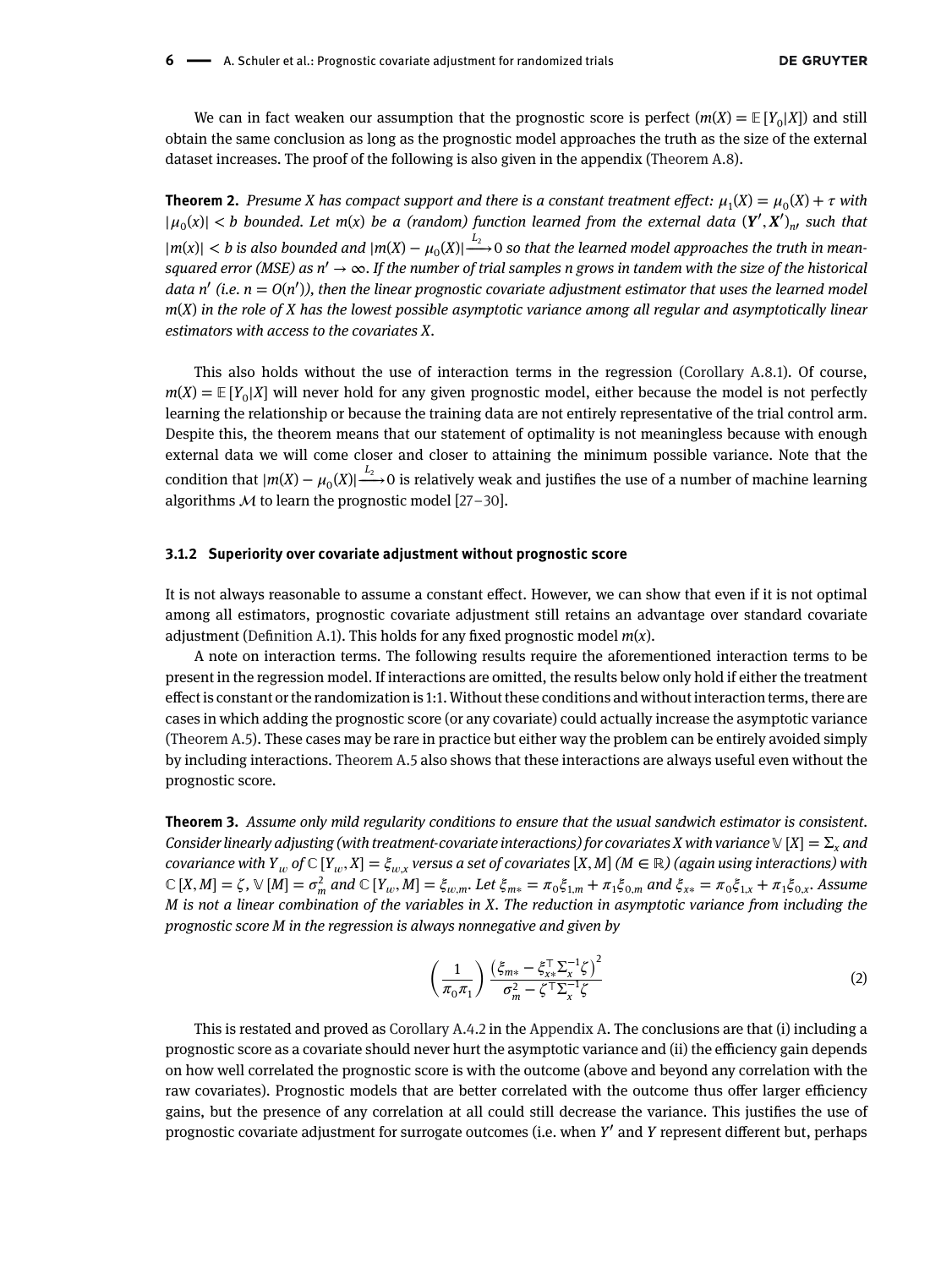correlated, outcomes) and in cases with heterogeneous treatment effects. It is worth mentioning that the prognostic score must be a nonlinear function of the included covariates *X* for there to be any benefit. In fact, there would not be a unique solution for the coefficients of the regression if the prognostic score and covariates were exactly colinear.

#### **3.1.3 Pragmatic sample size calculation**

Our primary goal in this paper is to demonstrate how prognostic covariate adjustment decreases the variance for a fixed trial relative to raw covariate adjustment. However, it is also useful to consider how knowledge of this efficiency gain could be exploited to conduct *smaller* trials that attain a desired level of confidence. Since the asymptotic variance of the estimate determines the power of the trial, smaller trials using prognostic covariate adjustment may attain equal power to a larger trial using raw covariate adjustment. Power must be estimated *before* running the trial in order to gauge the number of subjects to be enrolled. This requires a formula for sampling variance. Although [Theorem 3](#page-5-0) gives a precise quantification of the efficiency gained by including the prognostic score, it may be impractical to calculate this quantity because one would need to estimate a potentially large number of population parameters (e.g. the entries of  $\Sigma_{\gamma}$ ). Here we provide an upper bound on the resulting sampling variance that uses fewer population parameters and is therefore easier to apply in a prospective setting.

<span id="page-6-0"></span>**Theorem 4.** *Assume only mild regularity conditions to ensure that the usual sandwich estimator is consistent. Given an arbitrary, fixed prognostic score M* = *m*(*X*)*, the asymptotic variance of our proposed estimation procedure is no greater than*  $\mathcal{L}$ 

<span id="page-6-1"></span>
$$
\frac{\sigma_0^2}{\pi_0} + \frac{\sigma_1^2}{\pi_1} - \pi_0 \pi_1 \left( \frac{\rho_1 \sigma_1}{\pi_1} + \frac{\rho_0 \sigma_0}{\pi_0} \right)^2 \tag{3}
$$

where  $\sigma_w = \mathbb{V}\left[Y_w\right]$  and  $\rho_w$  is the population correlation between M and  $Y_w$ , i.e.  $\mathbb{C}\left[M,Y_w\right]/2$  $[\mathbb{W}[M] \mathbb{W}[Y_w]$ . This *is always less than the asymptotic variance of the unadjusted estimator (an upper bound on the variance of the standard covariate-adjusted estimator that uses the same population parameters), which is*

<span id="page-6-2"></span>
$$
\frac{\sigma_0^2}{\pi_0} + \frac{\sigma_1^2}{\pi_1} \tag{4}
$$

The bound follows directly from 8, 9, and 8.2 in the appendix. This bound does not account for any reduction in variance due to adjustment for the raw covariates, *X*. However, if the prognostic model is accurate, the raw covariates are unlikely to provide substantial efficiency gains because their effects are already "soaked up" by the prognostic score. In addition, the only population parameters in this bound are the marginal outcome variances and model-outcome correlations in each treatment arm.

In conjunction with estimates of  $\sigma_w^2$  and  $\rho_w$ , this formula may be used to prospectively calculate a lower bound on the power of a clinical trial analyzed with prognostic covariate adjustment. Asymptotic normality means that, in the limit, the probability of a two-sided *p*-value being less than  $\alpha$  (i.e. a "statistically significant" result) is  $\overline{\phantom{a}}$  $\mathbf{r}$  $\mathbf{r}$ 

$$
\Phi\left(\Phi^{-1}(\alpha/2) + \sqrt{n}\frac{\tau}{\nu}\right) + \Phi\left(\Phi^{-1}(\alpha/2) - \sqrt{n}\frac{\tau}{\nu}\right) \tag{5}
$$

<span id="page-6-3"></span>where  $\Phi$  is the CDF of the standard normal,  $\tau$  is the true (target) treatment effect and  $v^2$  is the asymptotic variance of whatever asymptotically normal estimator is being used. Composing the variance bound for the prognostic covariate adjustment estimator given in [Theorem 4](#page-6-0) with this formula gives an upper bound for the power of trial analyzed with that estimator that depends only on the target effect  $\tau$ , sample sizes  $n_{\mu}$ , potential outcome variances  $\sigma_w^2$ , and potential outcome-prognostic score correlations  $\rho_w$ . The target effect is usually fixed *a priori*. The latter two quantities may be estimated using historical data and/or expert opinion (see Appendix B). After fixing them, the sample sizes may be varied in a desired ratio until the desired power (e.g. 80%) is achieved.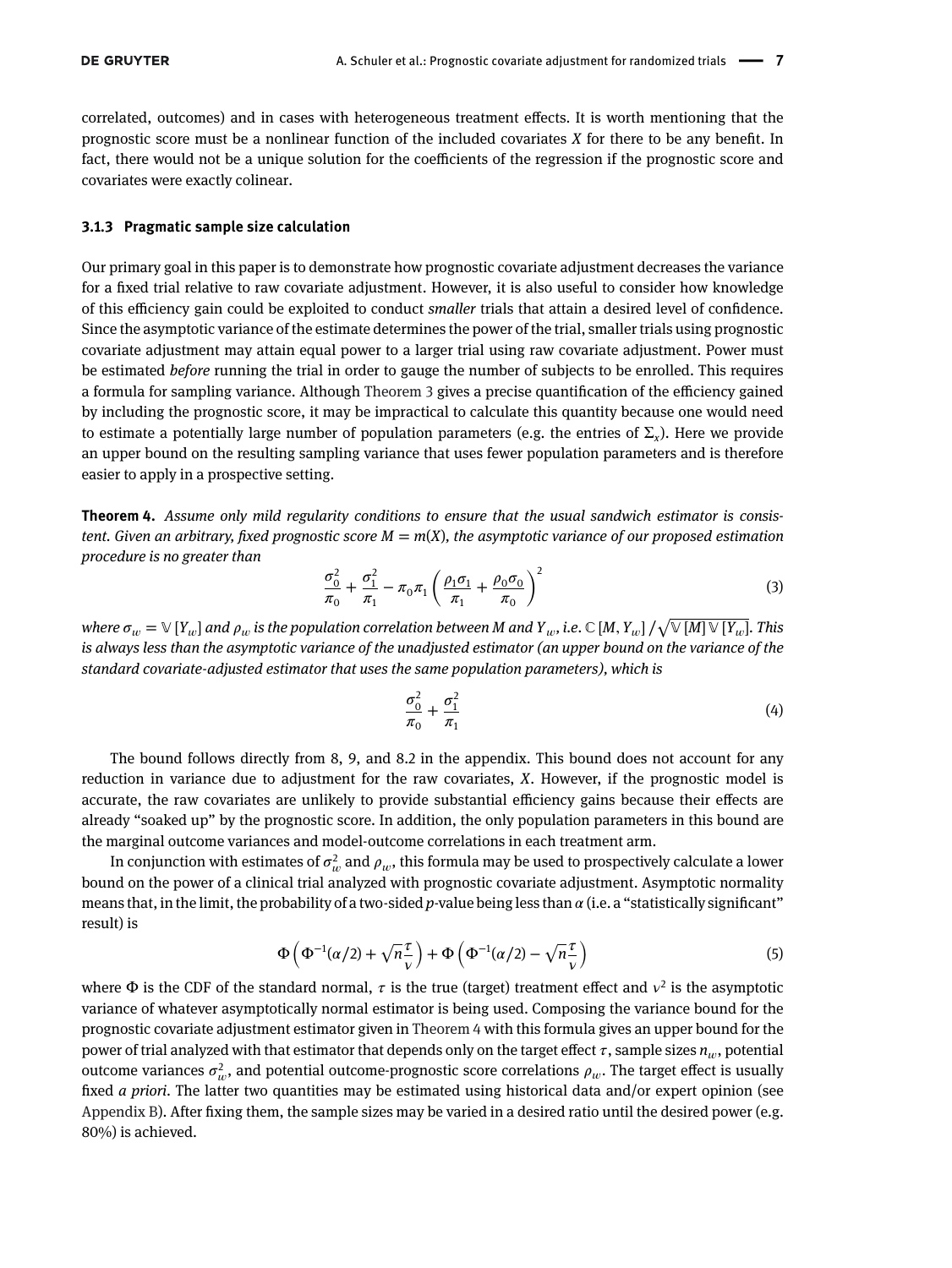Because of efficiency gains, the required sample size for a trial powered with this method and analyzed with prognostic covariate adjustment will be lower than for a trial powered without exploiting covariate information. We can equate the power for a target effect  $\tau$  of an estimator with variance given by [Eq. \(3\)](#page-6-1) (upper bound on prognostic covariate adjustment) to one with variance given by 4 (upper bound on raw covariate adjustment) to algebraically discover the relationship between *n*, the sample size required for a well-powered analysis with raw covariate adjustment, and  $n^{\dagger}$ , the sample size required for a well-powered analysis with prognostic covariate adjustment. In the case of a 1:1 randomization ratio ( $\pi_0 = \pi_1 = 0.5$ ), this relationship is

<span id="page-7-1"></span>
$$
\frac{n^{\dagger}}{n} = 1 - \frac{(\sigma_0 \rho_0 + \sigma_1 \rho_1)^2}{2(\sigma_0^2 + \sigma_1^2)}
$$
(6)

With a common variance  $\sigma_0 = \sigma_1 = \sigma$  and correlation  $\rho_0 = \rho_1 = \rho$  this simplifies to  $\frac{n^{\dagger}}{n} = 1 - \rho^2$ , or, in terms of a percent reduction in sample size from *n*,  $\frac{n-n^{\dagger}}{n} = \rho^2$ . This is precisely the out-of-sample  $R^2$  of the prognostic model *m*. This relationship holds regardless of the value of the target effect and the desired power. The result coincides with the formula from Borm et al. [\[21\]](#page-26-11), although our derivation is more robust because we do not rely on parametric assumptions. A generic relationship that does not assume 1:1 randomization is easily derived in the same fashion.

 $R<sup>2</sup>$  values can vary wildly depending on the model, outcome, and population, but folk wisdom among biostatisticians has it that values between 0.1 and 0.3 might be expected from a good prognostic model. Those values translate to meaningful sample size reductions between 10% and 30%.

Note that the bound in [Theorem 4](#page-6-0) is actually generic to any covariate because *M* enters the estimator the same way any other covariate does. In other words, the result still holds if one substitutes any  $X_j$  for  $M$  in the theorem. For instance, presume baseline age  $X_0$  is known to be correlated with the standard-of-care (control) outcome at a strength of  $\rho_{X_0} = 0.2$ . Then in a 1:1 trial (presuming common  $\sigma^2$  and  $\rho$ ) we could reduce the sample size by 4% relative to the unadjusted power calculation and still maintain the same design power for the same target effect, all without the need for a dedicated prognostic model.<sup>[8](#page-7-0)</sup>

## **4 Simulations**

Unlike analyses of real data, analyses of simulated data can be compared to ground truth to gauge error. We used simulation to explore how mean-squared estimation error of the treatment effect varies with and without prognostic covariate adjustment. In particular, we were interested in cases with or without strong effects, non-linearity in the outcome-covariate relationship, heterogeneity in the treatment effect, surrogate outcomes, or distributional shifts between the historical and trial data-generating processes. We show that prognostic covariate adjustment performs better than raw covariate adjustment in all cases where theory expects it to and performs worse in no cases. The amount of improvement from scenario to scenario is in line with intuition gained from theory.

We chose our simulation scenarios to demonstrate the different performance benefits of effect estimation with prognostic covariate adjustment relative to raw covariate adjustment in cases that might come up in real trials. Effect sizes vary from trial to trial but the overall size of the true treatment effect should not change the relative efficiency of prognostic and raw covariate adjustment (i.e. because the asymptotic variances do not depend on the treatment effect) so we chose this scenario to demonstrate the point. Possible nonlinearities must always be contended with in trial analyses. For our purposes, outcomes that are linearly related to the covariates should not benefit from prognostic covariate adjustment above and beyond raw covariate adjustment because all of the information from the raw covariates is exploitable by the linear model. Heterogeneity of effect is always possible and should decrease the advantage of prognostic covariate

<span id="page-7-0"></span>**<sup>8</sup>** A prognostic model will, of course, be expected to approach the maximum possible correlation with the outcome that could be attained as a function of the baseline covariates. Thus there is usually a benefit to using such a model if one is available.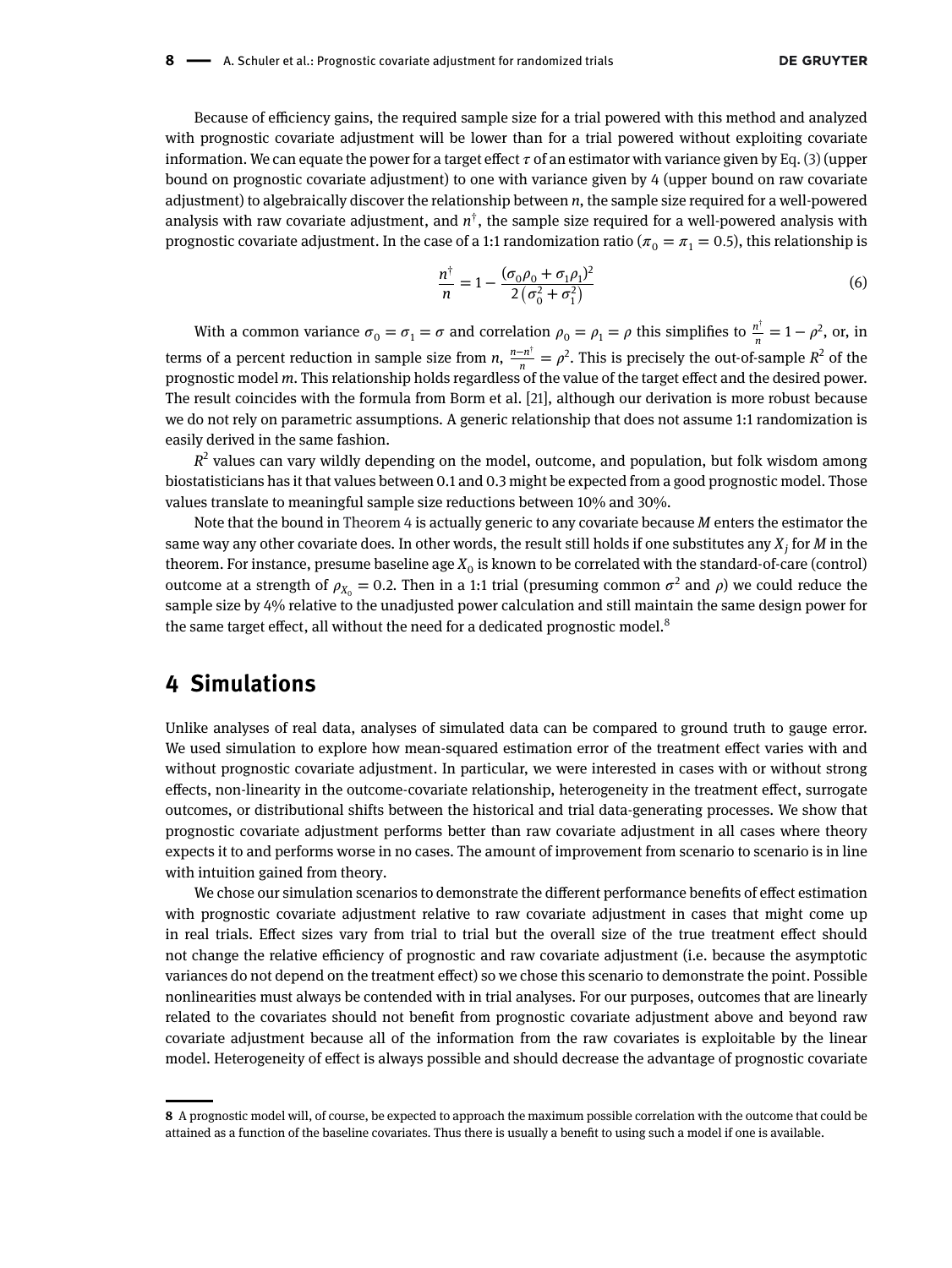adjustment to some extent because the prognostic score is less predictive in the treatment arm. Using a surrogate outcome should also decrease the advantage of the prognostic score because its predictive capacity is lessened in both treatment arms of the trial – this case may arise if the trial outcome is not well-measured in historical data. Lastly, it is always possible that the historical data are not representative of the current trial population. When this is the case, we expect the benefits of prognostic covariate adjustment to be attenuated because the model must extrapolate outside of its trained range to perform on the trial population.

Each of our simulation scenarios is defined by particular choices for the pair of distributions  $P(X', Y')$ and  $P(X, Y_0, Y_1)$ . In all cases, the distribution of covariates in the simulated historical and trial data were 10-dimensional uniform random variables in the prism [*l, <sup>h</sup>*] 10. Distributional shift was modeled by choosing different values of *l* and *h* for *P*(*X'*) and *P*(*X*). The distributions *P*(*Y'*|*X'*), *P*(*Y<sub>0</sub>|<i>X*), and *P*(*Y<sub>1</sub>*|*X*) were of a Gaussian quadratic-mean form  $\mathcal{N}(aX^\top X + bX^\top Y + c, 1)$  in all scenarios (1 is a matrix or vector of 1s with appropriate shape implied). The parameter *a* controls the degree of non-linearity, with  $a = 0$  representing the linear case. In this context, treatment effect heterogeneity refers to the situation in which *a* or *b* is different for  $P(Y_0|X)$ , and  $P(Y_1|X)$ , whereas surrogate outcome refers to the situation in which *a* or *b* is different for  $P(Y'|X')$  and  $P(Y_0|X)$ . Large constant effects are encoded with different values for *c* in  $P(Y_0|X)$ , and  $P(Y_1|X)$ while keeping *a* and *b* the same. The specific values of *l*, *h* for each covariate distribution and of *a*, *b*, and *c* are shown in [Table 1.](#page-8-0)

The "baseline" simulation scenario included some moderate outcome non-linearity, constant treatment effect, and no distributional shift between the historical data and the trial control arm. We tested four variations of this scenario. In the first ("linear") we examined what happened when the outcome-covariate relationship was precisely linear in both treatment arms. In the second ("heterogeneous effect") we tested a variation of the baseline scenario where the conditional average effect  $\mathbb{E}[Y_1 - Y_0|X]$  was no longer a constant. In the third ("surrogate outcome") we tested a variation where the relationship between outcome and covariates in the historical data was not representative of the corresponding relationship in the control arm of the trial, i.e.  $P(Y'|X'=x) \neq P(Y_0|X_0=x)$ . In the fourth ("covariate shift") we tested a variation where the historical population was not representative of the trial population in terms of the baseline covariates, i.e.  $P(X' = x) \neq P(X = x)$ .

In each simulation scenario, we generated a historical control dataset (*X*′ *, Y*′ ) by drawing 10,000 IID samples from a specified distribution,  $P(X', Y') = P(Y'|X')P(X')$ . These simulated historical data were used to train to a random forest (1000 trees, with other parameters set to defaults in the python package sklearn [\[31\]](#page-26-19)) as a prognostic model,  $m: \mathcal{X} \to \mathcal{Y}$ . Then, we simulated a randomized trial dataset  $(X, W, Y)$  with 500 subjects, evenly split between treatment and control. The data-generating process for these data involved drawing 500 IID samples from a counterfactual distribution  $P(Y_1, Y_0, X) = P(Y_1|X)P(Y_0|X)P(X)$ , evenly splitting the sample into treatment and control arms, and then setting  $Y = Y_1$  for the treated and  $Y = Y_0$  for the controls. Finally, we used the prognostic model to generate the prognostic score,  $M = m(X)$ , and analyzed the data using four estimation procedures: unadjusted, covariate-adjusted, covariate-adjusted with prognostic score,

| <b>Scenario</b>      | P(X') |    | P(X) |   | P(Y' X')     |              | $P(Y_0 X)$      |             | $P(Y_1 X)$ |         |                |         |             |
|----------------------|-------|----|------|---|--------------|--------------|-----------------|-------------|------------|---------|----------------|---------|-------------|
|                      |       | h' |      | Н | a'           | $b^{\prime}$ | $\mathfrak{c}'$ | $a_{0}$     | $b_{0}$    | $c_{0}$ | a <sub>1</sub> | $b_{1}$ | $c_{1}$     |
| <b>Baseline</b>      | -1    |    | $-1$ |   | 0.5          |              | 0               | 0.5         |            | 0       | 0.5            | 1       | $\bf{0}$    |
| Strong effect        | —1    |    | $-1$ |   | 0.5          | 1            | 0               | 0.5         | 1          | 0       | 0.5            | 1       | 5           |
| Linear               | $-1$  |    | $-1$ |   | $\mathbf{0}$ | 1            | 0               | $\mathbf 0$ | 1          | 0       | 0              | 1       | $\mathbf 0$ |
| Heterogeneous effect | $-1$  |    | $-1$ |   | 0.5          | 1            | 0               | 0.5         |            | 0       | 0              | 1       | $\mathbf 0$ |
| Surrogate outcome    | $-1$  |    | $-1$ |   | 0.5          | $-1$         | 0               | 0.5         |            | 0       | 0.5            | 1       | $\mathbf 0$ |
| Covariate shift      | $-2$  | 0  | $-1$ |   | 0.5          | 1            | 0               | 0.5         | 1          | 0       | 0.5            | 1       | $\mathbf 0$ |

<span id="page-8-0"></span>**Table 1:** Parameters for all simulation scenarios.

Parameters for the baseline scenario are shown in bold.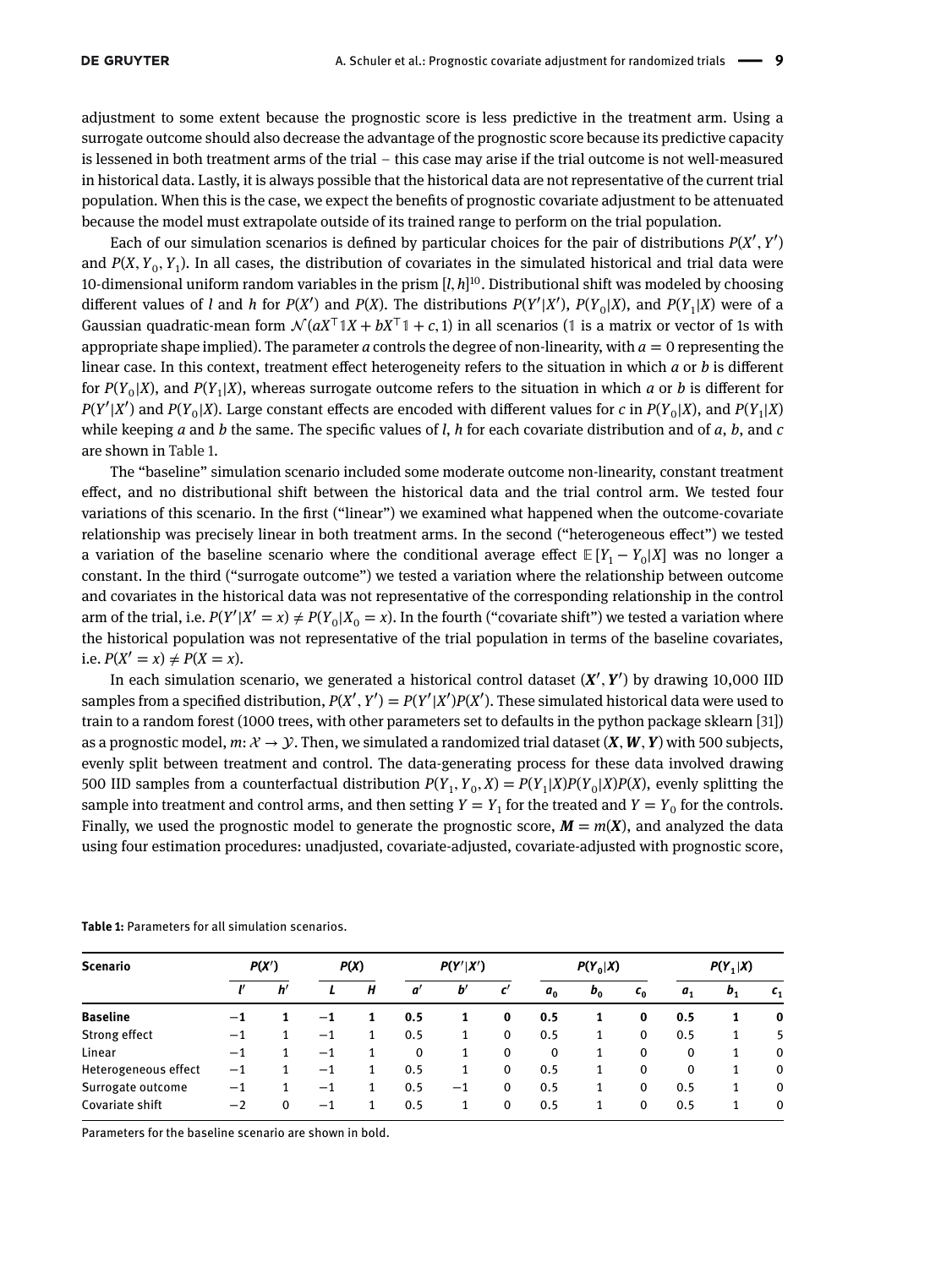| <b>Scenario</b>      | <b>Unadjusted</b> | $+$ Covariates<br>$+$ interactions | $+$ Covariates<br>+ prognostic score<br>$+$ interactions | $+$ Covariates<br>+ prognostic score | Oracle |
|----------------------|-------------------|------------------------------------|----------------------------------------------------------|--------------------------------------|--------|
| <b>Baseline</b>      | 0.076             | 0.051                              | 0.017                                                    | 0.017                                | 0.008  |
| Strong effect        | 0.077             | 0.051                              | 0.018                                                    | 0.018                                | 0.008  |
| Linear               | 0.035             | 0.008                              | 0.008                                                    | 0.008                                | 0.008  |
| Heterogeneous effect | 0.055             | 0.030                              | 0.021                                                    | 0.022                                | 0.020  |
| Surrogate outcome    | 0.075             | 0.050                              | 0.038                                                    | 0.037                                | 0.008  |
| Covariate shift      | 0.077             | 0.050                              | 0.049                                                    | 0.049                                | 0.008  |

<span id="page-9-1"></span>**Table 2:** Mean-squared errors (MSEs) of each estimator in each simulation scenario.

The result with the smallest MSE (excluding the oracle estimator) is shown in bold. The headings correspond to: *<sup>Z</sup><sup>⊤</sup>* <sup>=</sup> [1*, <sup>W</sup>̃* ] (unadjusted),  $Z^T = [1, \tilde{W}, \tilde{X}^T, \tilde{W}\tilde{X}^T]$  (+covariates + interactions),  $Z^T = [1, \tilde{W}, \tilde{X}^T, \tilde{W}^T, \tilde{W}\tilde{X}^T]$  (+covariates + prognostic consequence + interactions),  $Z^T = [1, W, X^T, W^T]$  (+covariates + meractions),  $Z^T = [1, W, X^T, W^T, W^T]$  (+covariates + prognostic score),  $Z^T = [1, \tilde{W}, \tilde{W}\tilde{\mu}_0(X)^T]$  (oracle).

and covariate-adjusted with prognostic score sans interactions.[9](#page-9-0) We also repeated the prognostic-score-andcovariate-adjusted analysis using the true "oracle" prognostic score  $E[Y_0|X=x]$  to show a best case scenario in terms of the prognostic model (this estimator would not be feasible in practice). Results from additional regression specifications are available in the appendix.

The result was a set of five effect estimates. We calculated the squared-error of each estimate relative to the true treatment effect,  $E[Y_1 - Y_0]$ , known from the data-generating counterfactual distribution, repeated this process 10,000 times, and averaged the squared-errors to obtain MSEs for each estimator. The results are shown in [Table 2.](#page-9-1)

The simulation results support the theory in that the MSE of the estimator with prognostic covariate adjustment was always less than or equal to the MSE without it. The only two cases in which prognostic covariate adjustment did not substantially decrease the MSE were the linear and distributional shift scenarios. In the former, the linear prognostic relationship is already captured by the other baseline covariates so there is no additional benefit to adding the prognostic score, as expected. In the latter, the prognostic model may not generalize well to the study population, thereby losing a significant portion of its predictive power. All other scenarios, however, demonstrate that adding the prognostic score significantly reduced the MSE. Finally, most or all of the benefit was realized without including the interaction terms, except for a modest gain in the scenario with treatment effect heterogeneity.

## **5 Case study**

In addition to the simulations presented above, we re-analyzed data from an existing trial to demonstrate how prognostic covariate adjustment decreases variance relative to a standard covariate-adjusted analysis. Our results show that prognostic covariate adjustment decreases the estimated standard errors relative to raw covariate adjustment.

Our demonstration trial, reported by Quinn et al. [\[32\]](#page-26-20), was conducted to determine if DHA supplementation slows cognitive and functional decline for individuals with mild to moderate Alzheimer's disease. The trial was performed through the Alzheimer's Disease Cooperative Study (ADCS), a consortium of academic

<span id="page-9-0"></span>**<sup>9</sup>** "Adjusted for" means by default that we included both the main effect of the covariate and its interaction with the treatment. We also report results for an estimator adjusted for the covariates and prognostic score, but excluding the interaction term. Regulatory guidance often recommends against the inclusion of interactions without strong *a-priori* evidence for their existence [\[17\]](#page-26-6). And although theoretically useful, the practical benefits from including the interactions may be negligible in practice. Indeed, it follows from [Theorem A.5](#page-17-0) that the benefit disappears when there is no heterogeneity of effect.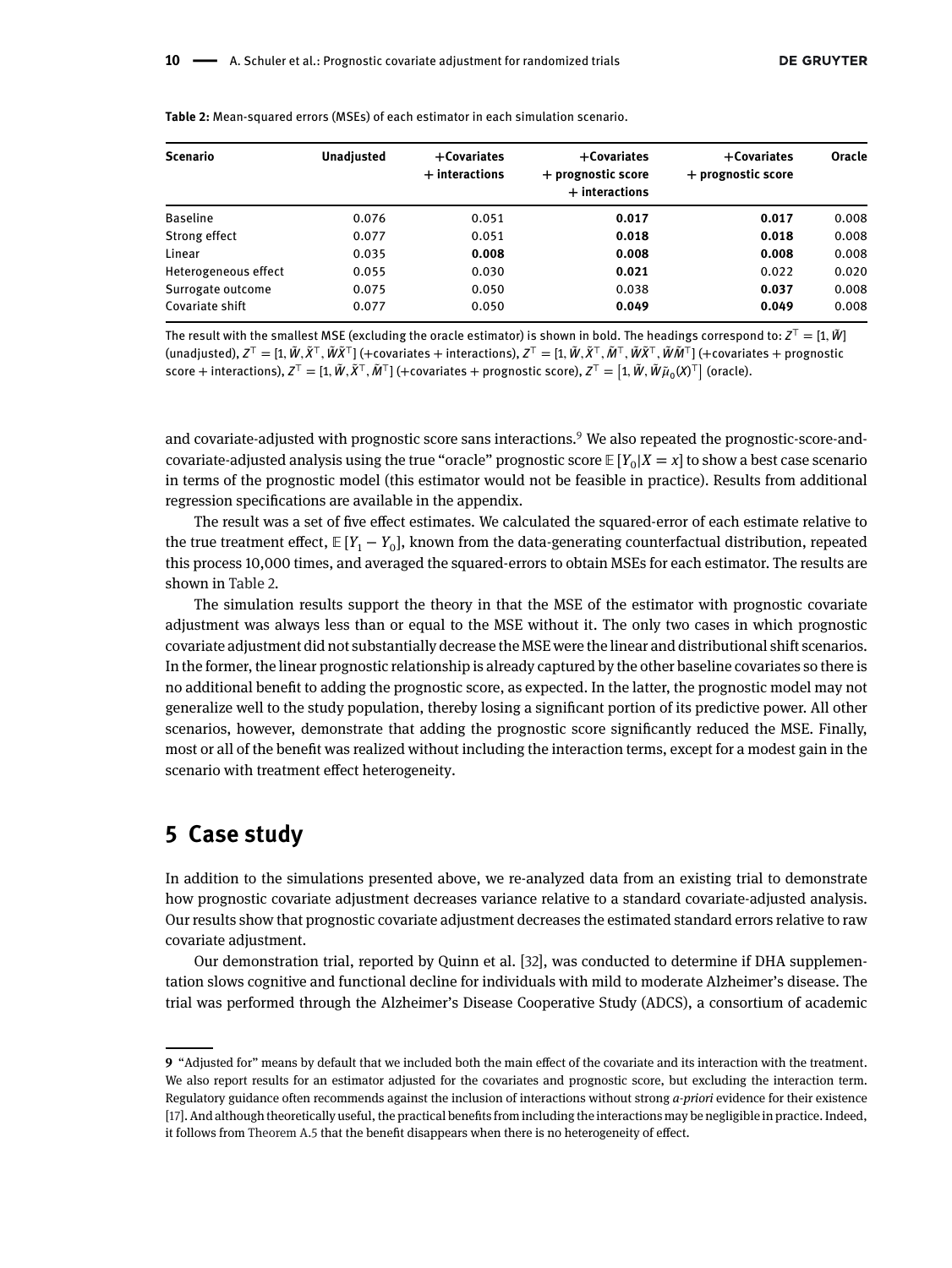medical centers and private Alzheimer disease clinics funded by the National Institute on Aging to conduct clinical trials on Alzheimer disease.

Quinn et al. randomized 238 subjects to a treatment arm given DHA and 164 subjects to a control arm given placebo. This trial measured a number of covariates at baseline including demographics and patient characteristics (e.g. sex, age, region, weight), lab tests (e.g. blood pressure, ApoE4 status [\[33\]](#page-26-21)), and component scores of cognitive tests. A full list of the 37 covariates we used is available in the appendix (see [Table 4\)](#page-25-4). Any missing covariate values were mean-imputed in our reanalysis.

The primary outcome of interest for our reanalysis was the increase in the Alzheimer's disease assessment scale – Cognitive subscale (ADAS-Cog 11, a quantitative measure of cognitive ability) [\[34\]](#page-26-22) over the duration of the trial (18 months). Decrease in an activities of daily living (ADL) score [\[35\]](#page-26-23) and increase in Clinical dementia rating (CDR) [\[36\]](#page-26-24) were also recorded in the study and we treated these as secondary endpoints to demonstrate the benefits of prognostic covariate adjustment for a surrogate outcome.

Before examining the trial data, we fit a prognostic model for the increase in ADAS-Cog 11 over 18 months conditional on the measured covariates. To train the model we used a large historical training dataset comprised of 6919 early-stage Alzheimer's patients. These data came from the Alzheimer's Disease Neuroimaging Initiative (ADNI) and the Critical Path for Alzheimer's Disease (CPAD) database [\[37,](#page-26-25) [38\]](#page-26-26), and included measurements of ADAS-Cog 11 at 6-month, or more frequent, intervals post-baseline. The ADNI dataset is made up of longitudinal data from 4 sequential large observational studies in Alzheimer's disease, while the CPAD dataset is made up of control arm data from 29 Alzheimer's disease clinical trials. These data also included the same baseline covariates as were measured in the DHA trial (imputed to a column mean where missing). We used a random forest with 1000 trees to learn the prognostic model; all other parameters were left to their defaults in the python sklearn package [\[31\]](#page-26-19).

Once fit, we applied our prognostic model to generate a prognostic score for each subject in the trial dataset; that is, we used the trained random forest model to predict the change in ADAS-Cog11 for a particular patient under standard-of-care. We then estimated the treatment effect on each outcome using three different methods: (i) difference-in-means (i.e. unadjusted linear regression), (ii) linear regression adjusted for the baseline covariates, and (iii) linear regression adjusted for the baseline covariates and the ADAS-Cog 11 prognostic score corresponding to the appropriate timepoint for the trial, and (iv) the same estimator as case (iii) but with the interaction terms omitted. Note that in cases (iii) and (iv) the ADL and NPI outcomes were analyzed with our ADAS-Cog 11 prognostic score, not a separate ADL or CDR prognostic score. The purpose of this is to demonstrate how prognostic covariate adjustment works for a surrogate outcome. We report results in terms of an estimated effect and 1.96 times an estimated standard error (i.e. a 95% confidence interval) in [Table 3.](#page-10-0)

Concordant with our simulation studies, the standard errors for the effect obtained using prognostic covariate adjustment were less than or equal to those obtained using unadjusted for standard covariateadjusted analyses. This led to narrower confidence intervals (which are still theoretically guaranteed to have the correct frequentist coverage). Using prognostic covariate adjustment decreased the standard error for estimated treatment effects on ADAS-Cog11 and ADL, even though we adjusted for the predicted change in

| <b>Outcome</b> | <b>Unadjusted</b> | $+$ Covariates<br>$+$ interactions | $+$ Covariates<br>+ prognostic score<br>$+$ interactions | $+$ Covariates<br>+ prognostic score |
|----------------|-------------------|------------------------------------|----------------------------------------------------------|--------------------------------------|
| ADAS-Cog 11    | $-0.10 + 2.02$    | $0.58 \pm 1.72$                    | $0.56 \pm 1.69$                                          | $0.41 \pm 1.69$                      |
| ADL            | $-0.31 \pm 3.11$  | $0.27 \pm 2.58$                    | $0.34 \pm 2.56$                                          | $-0.06 + 2.43$                       |
| <b>CDR</b>     | $-0.01 \pm 0.65$  | $0.03 \pm 0.54$                    | $0.03 \pm 0.54$                                          | $0.04 \pm 0.54$                      |

<span id="page-10-0"></span>**Table 3:** Results from the reanalysis of the DHA trial.

Results are shown in terms of estimated effect  $\pm 1.96 \times$  estimated standard deviation (Sandwich estimator). The result with the smallest estimated standard deviation is in bold for each outcome (row). Headings are the same as in [Table 2.](#page-9-1)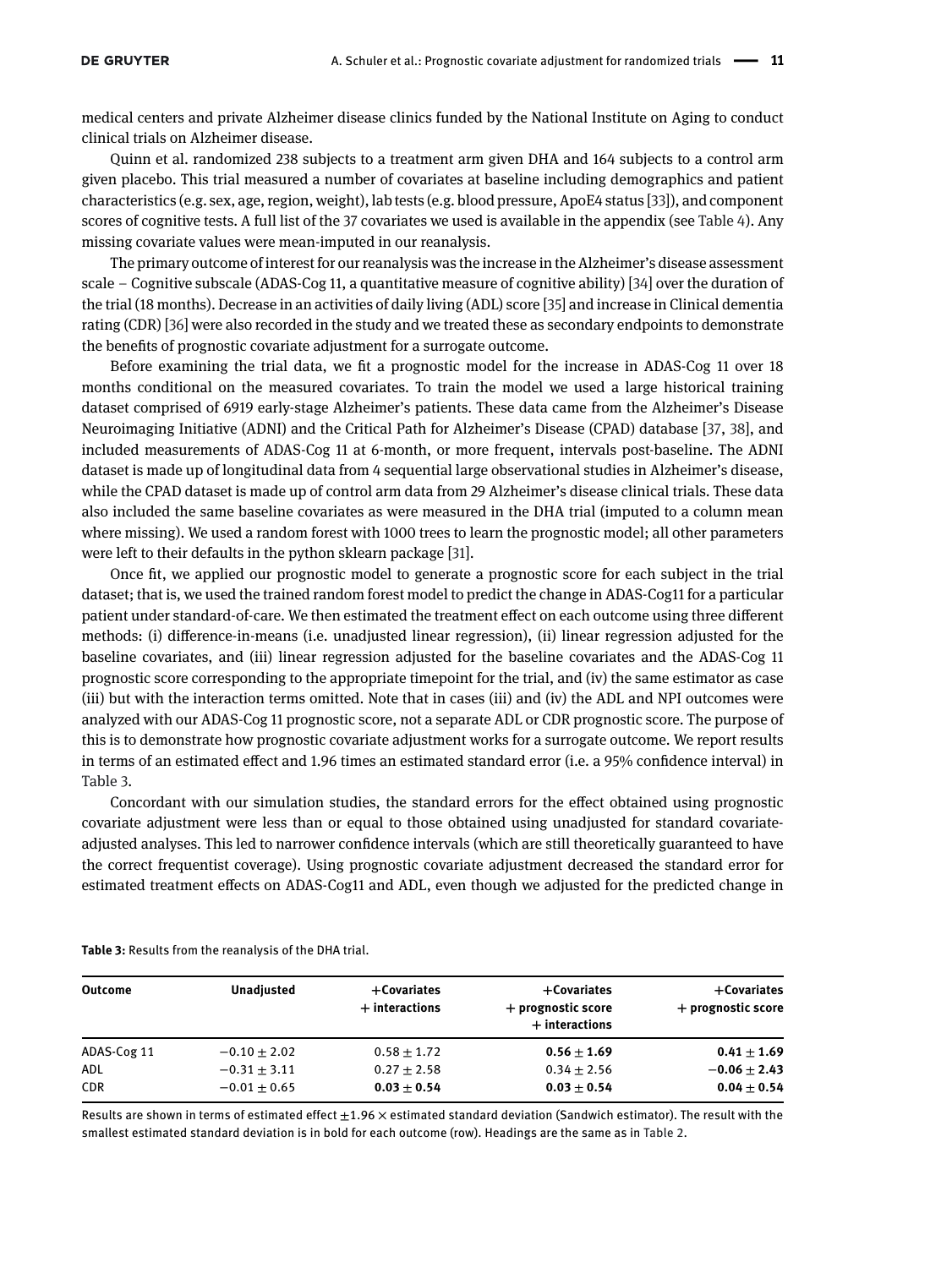ADAS-Cog11 for both outcomes. There was negligible impact of including the surrogate prognostic score for CDR. Similarly, including the interaction term in the prognostic-adjusted regressions had little, or deleterious, impact in this experiment.

Covariate and prognostic covariate adjustment did modify the point estimates for the treatment effects to some extent, but only minimally relative to the size of the estimated standard errors. Even though the point estimates for individual studies can change, adjusting for baseline covariates or a prognostic score does not add bias [\[16,](#page-26-5) [23,](#page-26-13) [24\]](#page-26-14). In this particular trial, none of the outcomes demonstrated statistically significant improvements regardless of the analysis used, consistent with the original analyses of these data [\[32\]](#page-26-20).

#### **5.1 Power analysis**

In addition to the reanalysis, we considered how we would power this trial had we been involved prospectively. Since trials must be designed before they are run, we did not use any data collected from the DHA trial to do this.

Based on our historical training dataset, we estimated the marginal outcome variance to be  $\sigma_0^2 = 61.76$  and the cross-validated prognostic model-outcome correlation to be  $\rho_0 = 0.44$  (the maximum correlation between any single covariate and the outcome in the training data was 0.39, for baseline ADAS Cog 11 comprehension sub-score). Assuming common variances  $\sigma_0^2 = \sigma_1^2$  the anticipated upper bound of the sampling variance of the unadjusted estimator (Eq.  $(4)$ ) came out to 0.64 with 238 treated and 164 control subjects ( $n = 402, 3:2$ ), giving a power of  $\geq 80\%$  to detect an effect size of 2.25 points in ADAS-Cog11 via [Eq. \(5\).](#page-6-3)

Assuming these same parameters and a common correlation  $\rho_0 = \rho_1$ , numerical optimization<sup>10</sup> of [Eq. \(3\)](#page-6-1) composed with [Eq. \(5\)](#page-6-3) at the same 3:2 randomization ratio showed that ≥80% power was attainable with only 131 control and 190 treated subjects  $(n = 321)$  when knowledge of the prognostic model was leveraged in the design. This represents an impressive 20% reduction in the enrollment that would have been required.

# **6 Discussion**

Our theoretical and empirical results demonstrate that linear adjustment for a prognostic score is an effective and safe method for leveraging historical data to reduce uncertainty in randomized trials. In fact, prognostic covariate adjustment is optimal (i.e. semiparametric efficient) when there is a constant treatment effect and the prognostic model accurately predicts the conditional mean of the trial control arm. These benefits may also be exploited to design smaller trials that maintain their power.

Heuristically, the reason that prognostic covariate adjustment via a linear model improves efficiency is that the prognostic score captures nonlinear relationships between the covariates and outcome that the linear model could not otherwise exploit. This helps to "explain away" some amount of previously unexplained variability in the outcome. It is easy to show that if the prognostic score is a linear function of the coefficients (i.e.  $m(X) = X^T \alpha$ ) then adjusting for it in addition to the covariates cannot improve efficiency (in fact, the linear model becomes indeterminate). The prognostic model must therefore be nonlinear to provide any benefit. Our simulation results bear out this conclusion; there was no gain from prognostic covariate adjustment in the linear scenario. The lack of improvement in the covariate shift scenario may also be due to a similar phenomenon–the smaller the support of the covariate distribution, the better a linear (or constant) approximation will capture the outcome-covariate relationship.

Together, these results can be summarized as follows: adjusting for a prognostic score obtained from a nonlinear predictive model trained on a large database of historical control arm data provides near optimal

<span id="page-11-0"></span>**<sup>10</sup>** Note that [Eq. \(6\)](#page-7-1) does not apply here because the desired randomization ratio is not 1:1. Despite this, the obtained sample size reduction is still close to  $\rho^2$ .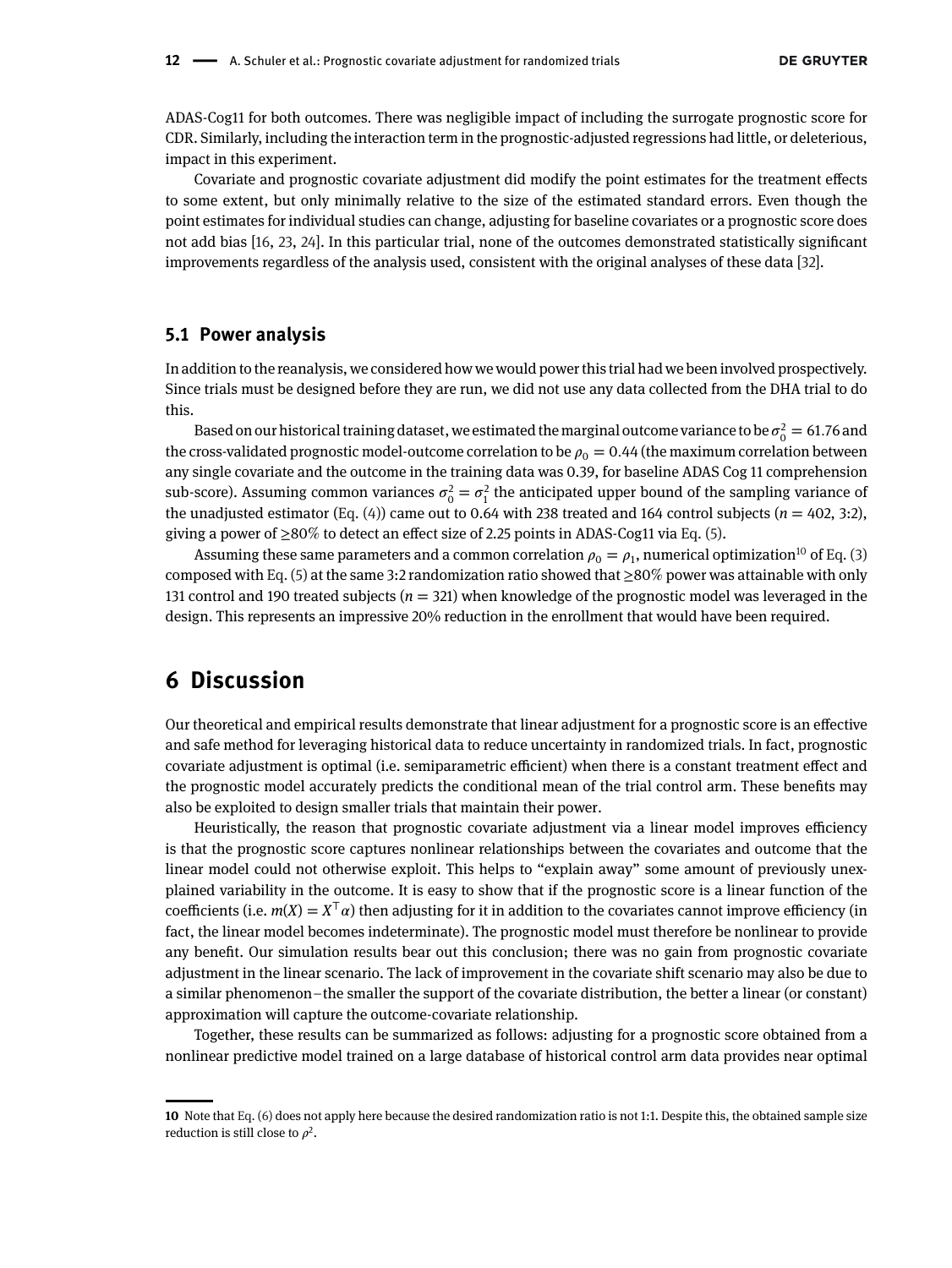treatment effect estimates in randomized trials with continuous outcomes (given previously stated conditions). There has recently been tremendous growth in the availability and performance of technology for nonlinear regression modeling (i.e. supervised machine learning), particularly in the area of deep learning. The intersection of this technological development with the creation of large historical control databases provides an opportunity to use prognostic covariate adjustment to substantially improve future clinical trials.

As an alternative, one might forego the historical data altogether and use a nonlinear analysis directly on the trial data in order to account for any nonlinearities in the relationship between covariates and outcome. Several semiparametric efficient procedures exist for this kind of nonlinear/adaptive covariate adjustment [\[39](#page-26-27)[–41\]](#page-27-3). If there is effect heterogeneity, adaptive adjustment methods may have the upper hand because the prognostic score will be less predictive of the treatment-arm outcomes. One practical advantage of adaptive adjustment is that there is no need for historical data at all, but that also implies that no information from historical data sources is used to improve the estimate (e.g. it may be easier to capture nonlinearities using large historical datasets, which could include hundreds of thousands of samples, than it is in small trial datasets).

On the other hand,linear prognostic covariate adjustment hasits own set of practical advantages. Perhaps the most important of these is that the analysis is a standard linear regression once the prognostic score has been calculated. This makes it easy to explain and interpret for trialists, simple to implement with existing software, and makes the approach suitable under current regulatory guidance [\[17\]](#page-26-6). The estimator can be further simplified by omitting the interaction terms if little effect heterogeneity is suspected. The procedure is also modular: construction of the prognostic model may be outsourced to a group of machine learning experts, which also makes it possible to separate access to the historical and trial datasets. In fact, the historical data can be used to train a prognostic model within a privacy preserving framework with guaranteed protection of private health information [\[42,](#page-27-4) [43\]](#page-27-5). Lastly, our conservative variance bound [\(Theorem 4\)](#page-6-0) makes it easy to prospectively power a trial without estimating or assuming a large number of population parameters.

It is also possible that prognostic covariate adjustment retains a statistical advantage in finite samples relative to direct nonlinear adjustment, though we have left theoretical investigation of this question to future studies. The flexibility of our procedure with respect to the prognostic model also allows for the exploitation of large proxy datasets where a surrogate outcome was measured. This includes cases where the causal contrast of interest is between two non-baseline treatments (e.g. a trial with three or more treatment levels). The use of historical data could therefore serve as an effective regularizer for learning in small samples, but more research will be necessary to make that conclusion. It should also be possible to combine the advantages of multiple procedures, i.e. to perform adaptive adjustment for a fixed prognostic model trained on historical data.

Further, we show that efficiency is usually improved to some extent even if the prognostic model is imperfect or the treatment effect is not constant. In fact, prognostic covariate adjustment can never hurt asymptotic efficiency. For some studies, including a prognostic score as an adjustment covariate could mean the difference between a null result and a clear demonstration of efficacy or harm. Moreover, the unbiasedness, type-I error rate control, and correct confidence interval coverage of prognostic covariate adjustment are inherent properties of the procedure for any choice of prognostic model that only uses information from a subject's baseline covariates.

For our efficiency improvement to hold in practice, all that is necessary is for the trial to be large enough for the asymptotic variance to be a reasonable estimate and for mild technical regularity assumptions (which underpin most asymptotic theory) to hold.[11](#page-12-0) These assumptions are not unique to prognostic covariate adjustment and are required for almost any meaningful frequentist analysis of the data.

It should also be possible to exploit prognostic covariate adjustment as a component in other kinds of estimators (repeated measures, binary outcomes, survival models etc.). We have limited our theoretical

<span id="page-12-0"></span>**<sup>11</sup>** These are technical conditions that might allow for the exchange of integration and differentiation or guarantee the existence of a mean value. They have no practical importance or violation in almost all real-world scenarios.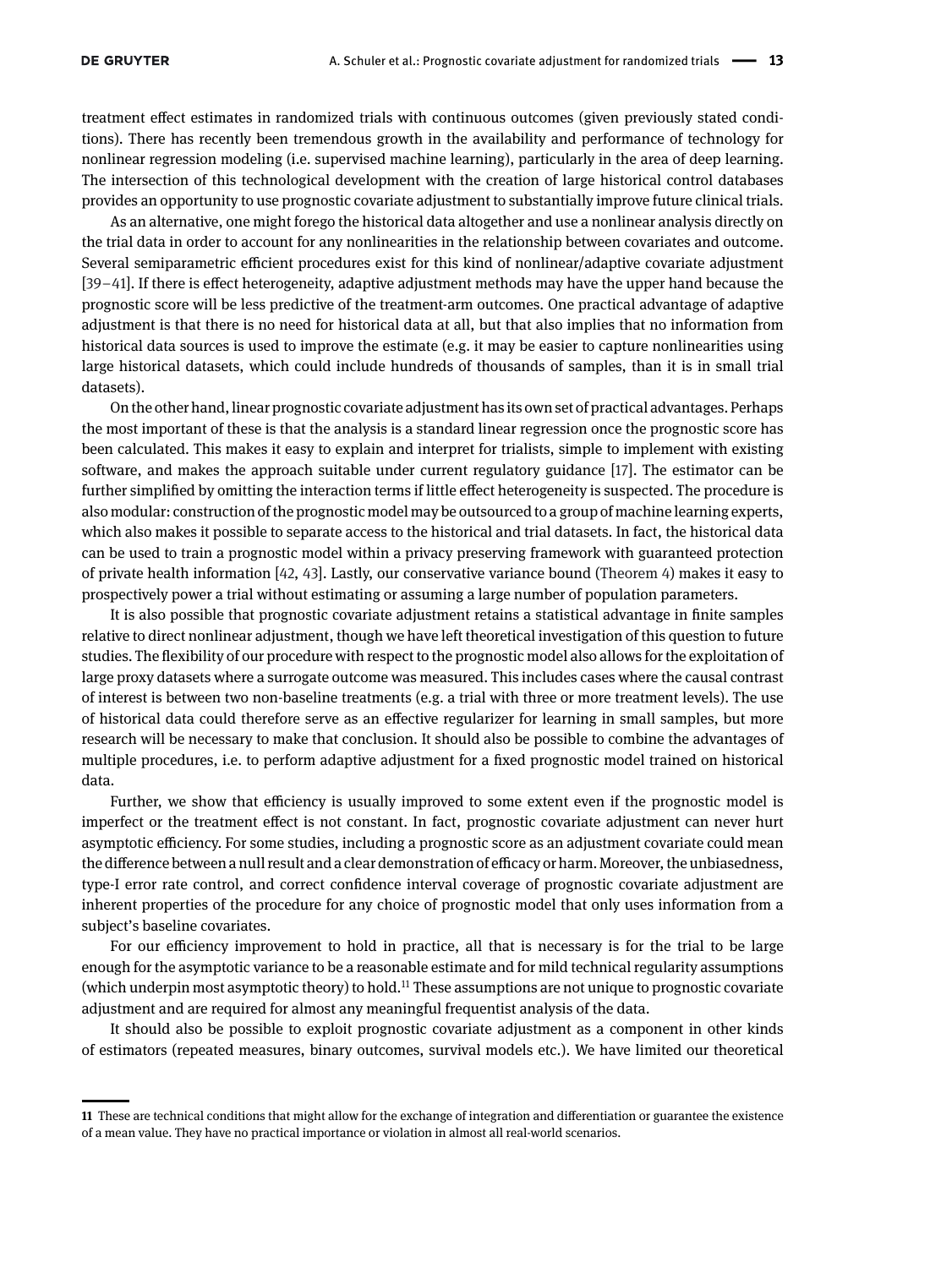discussion here to the linear model since it is so common, but a prognostic score may be used as a covariate in any analysis that allows for covariate adjustment. It remains to be seen what optimality properties are satisfied by doing prognostic covariate adjustment in each kind of analysis and under what conditions.

prognostic covariate adjustment also presents a method for optimally reducing the dimensionality of the adjustment covariate set even when performing standard linear analyses. In our empirical demonstration we included 37 covariates (and their interactions with treatment) in the linear regression model in order to present a fair comparison with prognostic covariate adjustment, but including this many adjustment covariates is rarely if ever done in practice. The prognostic score offers an opportunity to exploit the information present in all of those covariates without necessarily having to include each of them in the analysis. However, including the raw covariates by themselves helps ensure some reduction in variance even if the prognostic score has a very poor correlation with the outcome. Similarly, including treatment-covariate interaction terms can only be beneficial (in large samples) but there may be a practical limit to the number of terms an analyst is willing to include in the analysis.

Regardless of theoretical considerations, our work shows that prognostic covariate adjustment offers practical advantages even when the assumptions that guarantee some forms of optimality are violated. This is borne out by the analyses of the secondary ADL and CDR outcomes using the ADAS-Cog 11 prognostic score in our empirical demonstration. Since there is no (asymptotic) harm in including a prognostic score, it may behoove trialists working with large-enough samples to amass and exploit a variety of prognostic scores for each analysis.

We used random forests as the prognostic models in our demonstration, but alternative methods may be preferred in practice. Missing covariates, multiple longitudinal outcomes, and high-dimensional covariates (e.g. a whole genome) may be present in real trial data. Deep learning methods (and in particular generative deep learning methods) are often well suited to handle these challenges [\[44](#page-27-6)[–47\]](#page-27-7). Deep learning methods can also exploit transfer learning to improve performance when the relevant historical data are meager [\[48\]](#page-27-8). Moreover, most trials actually have many outcomes of interest (e.g. multiple primary or secondary endpoints, adverse events, and biomarkers monitored for safety). Often, each of these outcomes is measured at multiple timepoints during a trial. In principle, the development of comprehensive, longitudinal predictive models of patient outcomes under standard-of-care would enable prognostic covariate adjustment to be used for each of these analyses, thereby enabling the design of studies that require fewer subjects to achieve desired operating characteristics.

In comparison to other kinds of historical borrowing methods, prognostic covariate adjustment theoretically guarantees strict type-I error rate control and confidence interval coverage in general settings. In anything but the smallest of trials, there is no need for elaborate simulations to demonstrate the trial operating characteristics (as are usually required for methods that cannot theoretically guarantee control of type I error). Moreover, we provide a simple formula in theorem 4 that can be used to calculate power prospectively while accounting for the beneficial effect of prognostic covariate adjustment.

## **Data availability**

The data used in this study are available from the following sources, subject to their discretion.

Certain data used in the preparation of this article were obtained from the Alzheimer's Disease Neuroimaging Initiative (ADNI) database [\(adni.loni.usc.edu\)](http://adni.loni.usc.edu). The ADNI was launched in 2003 as a public-private partnership, led by Principal Investigator Michael W. Weiner, MD. The primary goal of ADNI has been to test whether serial magnetic resonance imaging (MRI), positron emission tomography (PET), other biological markers, and clinical and neuropsychological assessment can be combined to measure the progression of mild cognitive impairment (MCI) and early Alzheimer's disease (AD). For up-to-date information, see [www.adni-info.org.](http://www.adni-info.org)

Certain data used in the preparation of this article were obtained from the Critical Path for Alzheimer's Disease (CPAD) database. In 2008, Critical Path Institute, in collaboration with the Engelberg Center for Health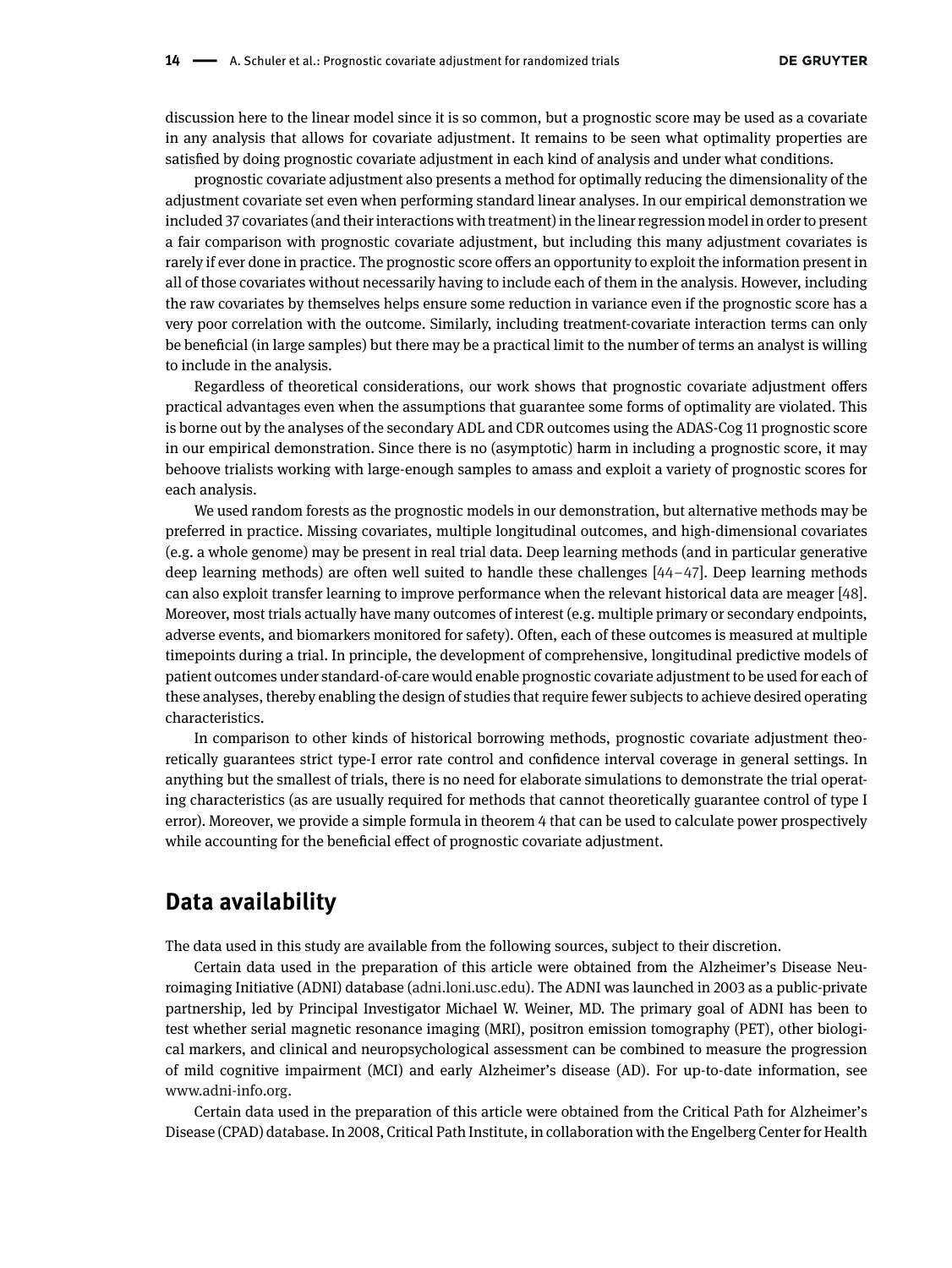Care Reform at the Brookings Institution, formed the Coalition Against Major Diseases (CAMD), which was then renamed to CPAD in 2018. The Coalition brings together patient groups, biopharmaceutical companies, and scientists from academia, the U.S. Food and Drug Administration (FDA), the European Medicines Agency (EMA), the National Institute of Neurological Disorders and Stroke (NINDS), and the National Institute on Aging (NIA). CPAD currently includes over 200 scientists, drug development and regulatory agency professionals, from member and non-member organizations. The data available in the CPAD database has been volunteered by CPAD member companies and non-member organizations.

Certain data used in the preparation of this article were obtained from the University of California, San Diego Alzheimer's Disease Cooperative Study Legacy database.

**Acknowledgments:** We are grateful to Xinkun Nie and Oleg Sofrygin for enlightening conversations and to Rachael C. Aikens for feedback on a draft of this article. Data collection and sharing for this project was funded in part by the Alzheimer's Disease Neuroimaging Initiative (ADNI) (National Institutes of Health Grant U01 AG024904) and DOD ADNI (Department of Defense award number W81XWH-12-2-0012). ADNI is funded by the National Institute on Aging, the National Institute of Biomedical Imaging and Bioengineering, and through generous contributions from the following: AbbVie, Alzheimer's Association; Alzheimer's Drug Discovery Foundation; Araclon Biotech; BioClinica, Inc.; Biogen; Bristol-Myers Squibb Company; CereSpir, Inc.; Cogstate; Eisai Inc.; Elan Pharmaceuticals, Inc.; Eli Lilly and Company; EuroImmun; F. Hoffmann-La Roche Ltd and its affiliated company Genentech, Inc.; Fujirebio; GE Healthcare; IXICO Ltd.; Janssen Alzheimer Immunotherapy Research & Development, LLC.; Johnson & Johnson Pharmaceutical Research & Development LLC.; Lumosity; Lundbeck; Merck & Co., Inc.; Meso Scale Diagnostics, LLC.; NeuroRx Research; Neurotrack Technologies; Novartis Pharmaceuticals Corporation; Pfizer Inc.; Piramal Imaging; Servier; Takeda Pharmaceutical Company; and Transition Therapeutics. The Canadian Institutes of Health Research is providing funds to support ADNI clinical sites in Canada. Private sector contributions are facilitated by the Foundation for the National Institutes of Health [\(www.fnih.org\)](http://www.fnih.org). The grantee organization is the Northern California Institute for Research and Education, and the study is coordinated by the Alzheimer's Therapeutic Research Institute at the University of Southern California. ADNI data are disseminated by the Laboratory for Neuro Imaging at the University of Southern California. Data collection and sharing for this project was funded in part by the University of California, San Diego Alzheimer's Disease Cooperative Study (ADCS) (National Institute on Aging Grant Number U19AG010483).

**Author contribution:** All the authors have accepted responsibility for the entire content of this submitted manuscript and approved submission.

**Research funding:** None declared.

**Conflict of interest statement:** The authors declare no conflicts of interest regarding this article.

# **Appendix A. Mathematical results**

Throughout we assume enough regularity conditions for the asymptotic normality of M-estimators to hold. The details are found in chapter 5 (thm 5.23) of van der Vaart [\[49\]](#page-27-9).

<span id="page-14-0"></span>**Lemma A.1.** (Rosenblum). *The influence function for the linear regression treatment effect estimator we describe in* [Section 3](#page-3-0) *is*  $\psi = \psi_1 - \psi_0$  *where* 

<span id="page-14-1"></span>
$$
\psi_w = \frac{W_w}{\pi_w} (Y - \hat{\mu}_w^*(X)) + (\hat{\mu}_w^*(X) - \hat{\mu}_w^*)
$$
\n(7)

*and*  $\hat{\mu}^*_{w}(X) = Z_w^{\mathsf{T}} \beta^*$  *and*  $\hat{\mu}^*_{w} = \mathbb{E}$  $\left[\hat{\mu}_{w}^{*}(X)\right]$  $\int$ . The parameters  $\hat{\beta}^*$  are those that maximize the (model-based) likeli*hood in expectation (under the true law of the data). In other words, ̂*<sup>∗</sup> (*X*) *characterizes the linear model that comes as close as possible to the true conditional mean function*  $\mu_w(X) = \mathbb{E}[Y_w|X]$  and  $\hat{\mu}_w^*$  is its mean value *(averaged over X).*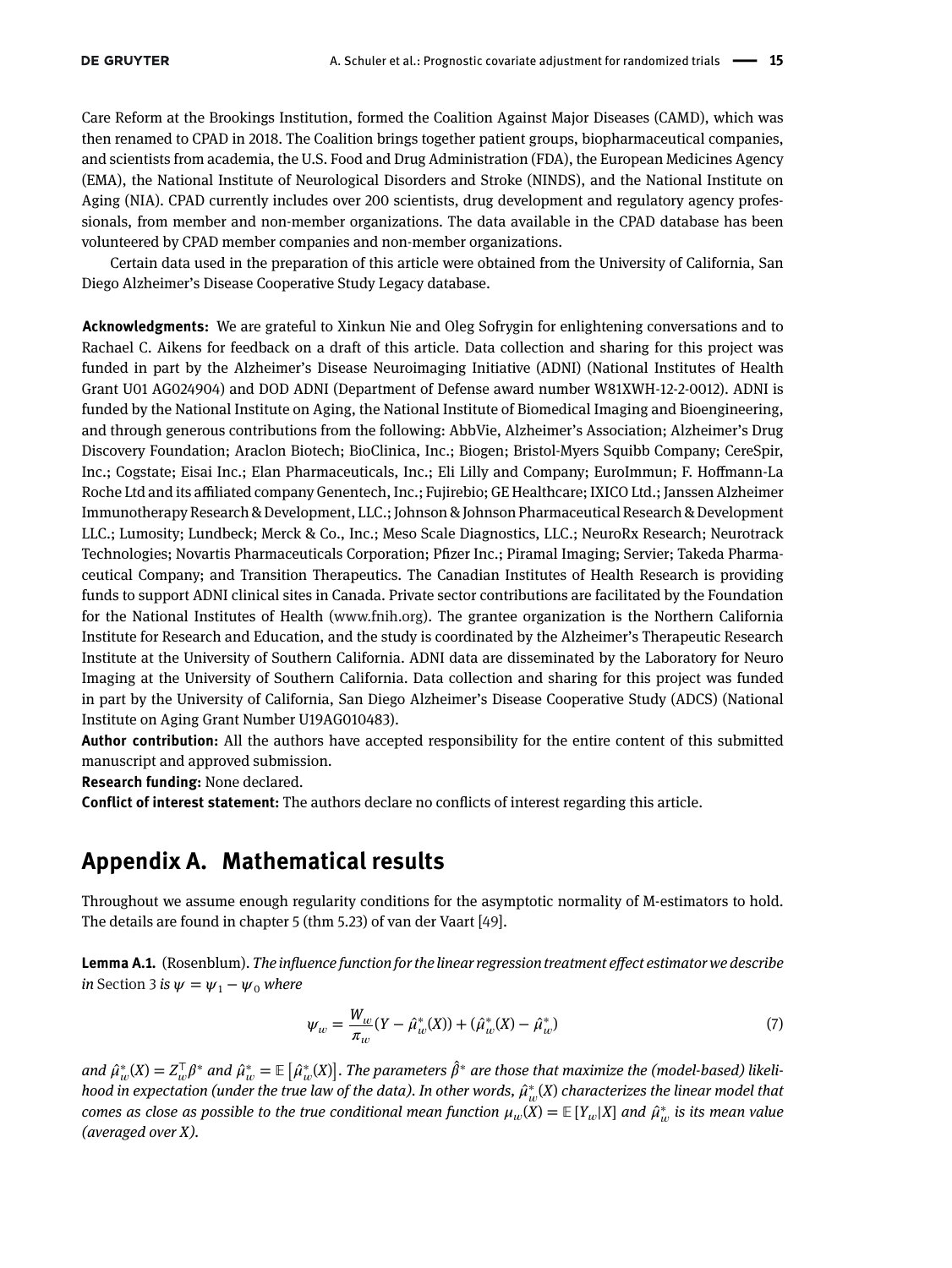This follows from results in Robins et al. [\[50\]](#page-27-10). An accessible presentation for the case of generalized linear models is given in Rosenblum and Laan [\[51\]](#page-27-1).

<span id="page-15-0"></span>**Definition A.1.** (Difference-in-means). The "difference-in-means" (or "unadjusted") estimator of  $\tau = \mu_1 - \mu_0$ is  $\hat{\tau}_{\Lambda} = \hat{\mathbb{E}} [Y | W_1] - \hat{\mathbb{E}} [Y | W_0].$ 

Note that throughout the appendix we omit the subscript *n* on estimators. E.g.  $\tau_{\Delta}$  is shorthand for  $\tau_{\Delta}$ *n* and our asymptotic statements refer to the sequence of estimators as *n* becomes large.

**Lemma A.2.** *The difference-in-means estimator has asymptotic variance given by*

$$
n \mathbb{V} \left[ \hat{\tau}_{\Delta} \right] \xrightarrow{p} \frac{\sigma_0^2}{\pi_0} + \frac{\sigma_1^2}{\pi_1} \tag{8}
$$

*where*  $\sigma_w = V[Y_w]$ *.* 

*Proof.* This fact is well-known. One proof follows the outline of 7 below taking  $Z^T = [1, W]$ .

**Definition A.2.** (ANCOVA I). The "ANCOVA I" estimator of  $\tau = \mu_1 - \mu_0$  (denoted  $\hat{\tau}_1$ ) is the effect estimated using a linear regression with predictors  $Z^T = [1, W, X^T]$  and outcome *Y*.

**Definition A.3.** (ANCOVA II). The "ANCOVA II" estimator of  $\tau = \mu_1 - \mu_0$  (denoted  $\hat{\tau}_{II}$ ) is the effect estimated using a linear regression with predictors  $Z^T = [1, \tilde{W}, \tilde{X}^T, \tilde{W}\tilde{X}^T]$  and outcome  $\tilde{Y}$ .

The following two [Theorems A.3](#page-15-1) and [A.4](#page-17-2) are mild generalizations of or follow closely from results stated in Leon et al. [\[24\]](#page-26-14) and Yang and Tsiatis [\[16\]](#page-26-5). Details are provided here for the reader's convenience.

<span id="page-15-2"></span><span id="page-15-1"></span>**Theorem A.3.** *The ANCOVA I estimator is asymptotically unbiased for*  $\tau = \mu_1 - \mu_0$  *and has asymptotic variance given by*  $\mathbf{r}$  $\mathbf{r}$ 

$$
n \triangledown [\hat{\tau}_I] \xrightarrow{p} \frac{\sigma_0^2}{\pi_0} + \frac{\sigma_1^2}{\pi_1} + \left(\frac{1}{\pi_0 \pi_1}\right) \xi^\top V \xi - 2 \left(\frac{1}{\pi_0 \pi_1}\right) \xi_*^\top V \xi \tag{9}
$$

 $where \xi = \pi_0 \mathbb{C} [Y_0, X] + \pi_1 \mathbb{C} [Y_1, X], \xi_* = \pi_0 \mathbb{C} [Y_1, X] + \pi_1 \mathbb{C} [Y_0, X], and V = \mathbb{V} [X]^{-1}.$ 

*Proof.* We begin by applying [Lemma A.1.](#page-14-0) Minimization of the expected log-likelihood shows that  $\hat{\beta}^* =$ *Z*<sup>*r*</sup></sup> *Z*<sup>*T*</sup> <sup>1</sup> <sup>*Z*</sup> *E ZZ<sup>T</sup>* <sup>1</sup> <sup>*E*</sup> *E ZZ<sup>T</sup>* <sup>1</sup> *E ZZ<sup>T</sup> I E ZZ<sup>T</sup> I E ZZT*<sup>*I*</sup> *E ZZT*<sup>*I*</sup> *E ZZT*<sup>*I*</sup> *E ZZT*<sup>*I*</sup> *E ZZT*<sup>*I*</sup> *E ZZT*<sup>*I*</sup> *E ZZT*<sub>*1*</sub> *D A D ZD*</sup>

$$
\hat{\beta}^* = \left[ \mu_0, \tau, (V\xi)^\top \right]^\top \tag{10}
$$

$$
\mathbb{E}\left[ZZ^{\top}\right]^{-1} = \begin{bmatrix} \frac{1}{\pi_0} + \eta^{\top} V \eta & -\frac{1}{\pi_0} & -V\eta \\ -\frac{1}{\pi_0} & \frac{1}{\pi_0 \pi_1} & 0 \\ -V\eta & 0 & V \end{bmatrix} \quad \mathbb{E}\left[ZY\right] = \begin{bmatrix} \mu \\ \pi_1 \mu_1 \\ \mu \eta + \xi \end{bmatrix}
$$

where  $\eta = \mathbb{E}[X], \mu = \mathbb{E}[Y], \xi = \mathbb{C}[X, Y],$  and  $V = \mathbb{V}[X]^{-1}$ . The inverse is easiest to verify by computing and multiplying by  $\mathbb{E}[ZZ^T]$ .

**<sup>12</sup>** The identity  $E[AB] = C[A,B] + E[A]E[B]$  and the fact that  $W\perp Y_w, X$  and  $W_wY = W_wY_w$  by our structural assumption [\(Eq. \(1\)\)](#page-2-0) may be used to show that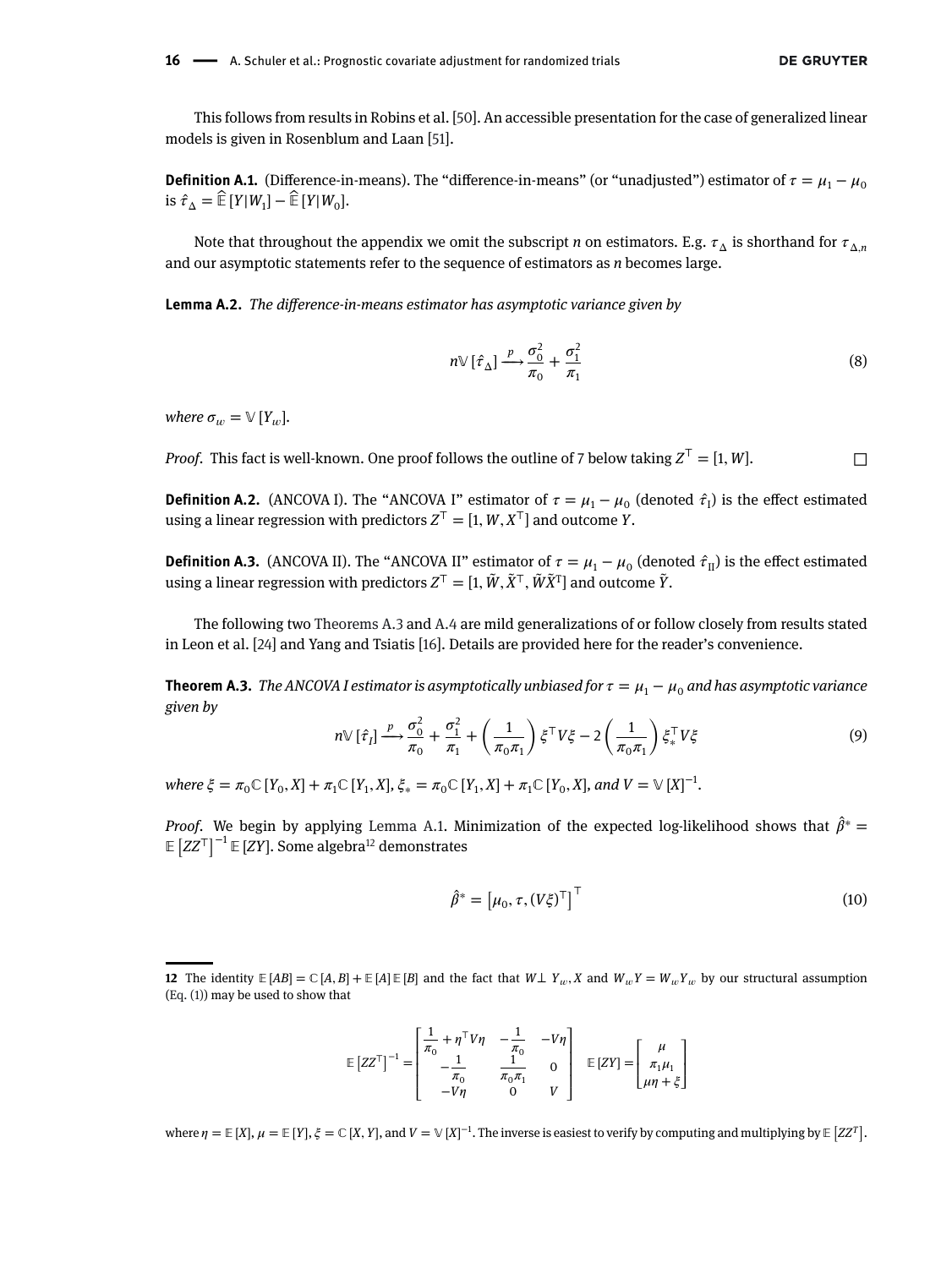where  $V = V [X]^{-1}$ ,  $\xi = \mathbb{C} [X, Y]$ , and  $\tau = \mu_1 - \mu_0$ . Thus  $\hat{\mu}_w^*(X) = \mu_0 + w\tau + \tilde{X}^\top V \xi = \mu_w + \tilde{X}^\top V \xi$ . In this equation and from here on, let  $\tilde{X} = X - \mathbb{E}[X]$ . So clearly  $\hat{\mu}^*_{w} = \mu_w$ . Then, from [Eq. \(7\),](#page-14-1)

<span id="page-16-0"></span>
$$
\psi_w = \frac{W_w}{\pi_w} (Y - \mu_w) - \frac{\tilde{W}_w}{\pi_w} \underbrace{(\tilde{X}^\top V \xi)}_{-h_w(X)} \tag{11}
$$

Where  $\tilde{W}_w = W_w - \pi_w$ . An application of A.1 and some algebra gives

$$
\psi_{I} = \underbrace{\underbrace{\frac{W_{1}}{\pi_{1}}(Y-\mu_{1})}_{\psi_{1,\Delta}} - \underbrace{\frac{W_{0}}{\pi_{0}}(Y-\mu_{0})}_{\psi_{0,\Delta}} - (W_{1}-\pi_{1}) \underbrace{\frac{(\tilde{X}^{T}V\xi)}{\pi_{0}\pi_{1}}}_{-\hbar(X)}
$$
(12)

It is known that all regular and asymptotically linear estimators of the treatment effect have an influence function of this form with  $h(X)$  dependent on the choice of estimator [\[24,](#page-26-14) [26\]](#page-26-16).

By the theory of influence functions, our estimator has a limiting distribution [\[26\]](#page-26-16)

$$
\sqrt{n}(\hat{\tau}_1 - \tau) \xrightarrow{d} \mathcal{N} \left(0, \mathbb{E}\left[\psi_1^2\right]\right)
$$
\n(13)

The asymptotic variance of  $\hat{\tau}_{\text{I}}$  is thus  $\mathbb E$  $[\psi_{\rm I}^2]$  $=$   $E$  $(\psi_{\Delta} - \phi)^2$  $=$   $E$  $[\psi_{\Delta}^2]$  $-2\mathbb{E}[\psi_{\Delta}\phi]+\mathbb{E}$  $\left[ \phi^2 \right]$ . The first term is the variance of the influence function for the difference-in-means (also called "unadjusted") estimator. It may be verified that this evaluates to  $\mathbb{E}\left[\psi_\Delta^2\right]=\frac{\sigma_0^2}{\pi_0}$  $\frac{\sigma_0^2}{\pi_0} + \frac{\sigma_1^2}{\pi_1}$  $\frac{\sigma_1^2}{\pi_1}$  where  $\sigma_w^2 = \mathbb{V}[Y_w]$ . The variance of  $\phi$  is

$$
\mathbb{E}\left[\phi^2\right] = \mathbb{E}\left[\left(\frac{W_1 - \pi_1}{\pi_0 \pi_1} \tilde{X}^\top V \xi\right)^2\right]
$$
\n(14)

$$
= \frac{\mathbb{E}\left[ (W_1 - \pi_1)^2 \right]}{\pi_0^2 \pi_1^2} \xi^\top V \mathbb{E}\left[ \tilde{X} \tilde{X}^\top \right] V \xi \tag{15}
$$

$$
= \left(\frac{1}{\pi_0 \pi_1}\right) \xi^\top V \xi \tag{16}
$$

The covariance of the two terms involves the expectations  ${\mathbb E}$  $\overline{a}$  $(Y_w - \mu_w)\tilde{X}$ ]  $= \mathbb{C} [Y_w, X] = \xi_w$  (note that  $\xi = \pi_0 \xi_0 + \pi_1 \xi_1$ :

$$
\mathbb{E}\left[\psi_{\Delta}\phi\right] = \mathbb{E}\left[\psi_{1,\Delta}\phi\right] - \mathbb{E}\left[\psi_{0,\Delta}\phi\right] \tag{17}
$$

$$
= \frac{1}{\pi_1} \xi_1^\top V \xi - \frac{-1}{\pi_0} \xi_0^\top V \xi \tag{18}
$$

$$
= \left(\frac{1}{\pi_0 \pi_1}\right) \xi_*^{\top} V \xi \tag{19}
$$

where we have introduced  $\xi_* = \pi_1 \xi_0 + \pi_0 \xi_1$ . Assembling obtains the desired result.  $\Box$ 

**Corollary A.3.1.** *When X*  $\in$  *R* (a single covariate), a consistent estimate of the sampling variance  $\vee$  [ $\hat{\tau}$ ] is

$$
\hat{v}_I^2 = \frac{\hat{\sigma}_0^2}{n_0} + \frac{\hat{\sigma}_1^2}{n_1} + \frac{n_0 n_1}{n} \left( \frac{\hat{\rho}_0 \hat{\sigma}_0}{n_1} + \frac{\hat{\rho}_1 \hat{\sigma}_1}{n_0} \right)^2 - 2 \frac{n_0 n_1}{n} \left( \frac{\hat{\rho}_0 \hat{\sigma}_0}{n_1} + \frac{\hat{\rho}_1 \hat{\sigma}_1}{n_0} \right) \left( \frac{\hat{\rho}_0 \hat{\sigma}_0}{n_0} + \frac{\hat{\rho}_1 \hat{\sigma}_1}{n_1} \right)
$$
(20)

*where*  $\rho_w = \mathbb{C}[Y_w, X]$  /  $\mathbb{V}\left[X\right]\mathbb{V}\left[Y_w\right]$  and the "hat" quantities are any consistent estimates of their respective *population parameters.*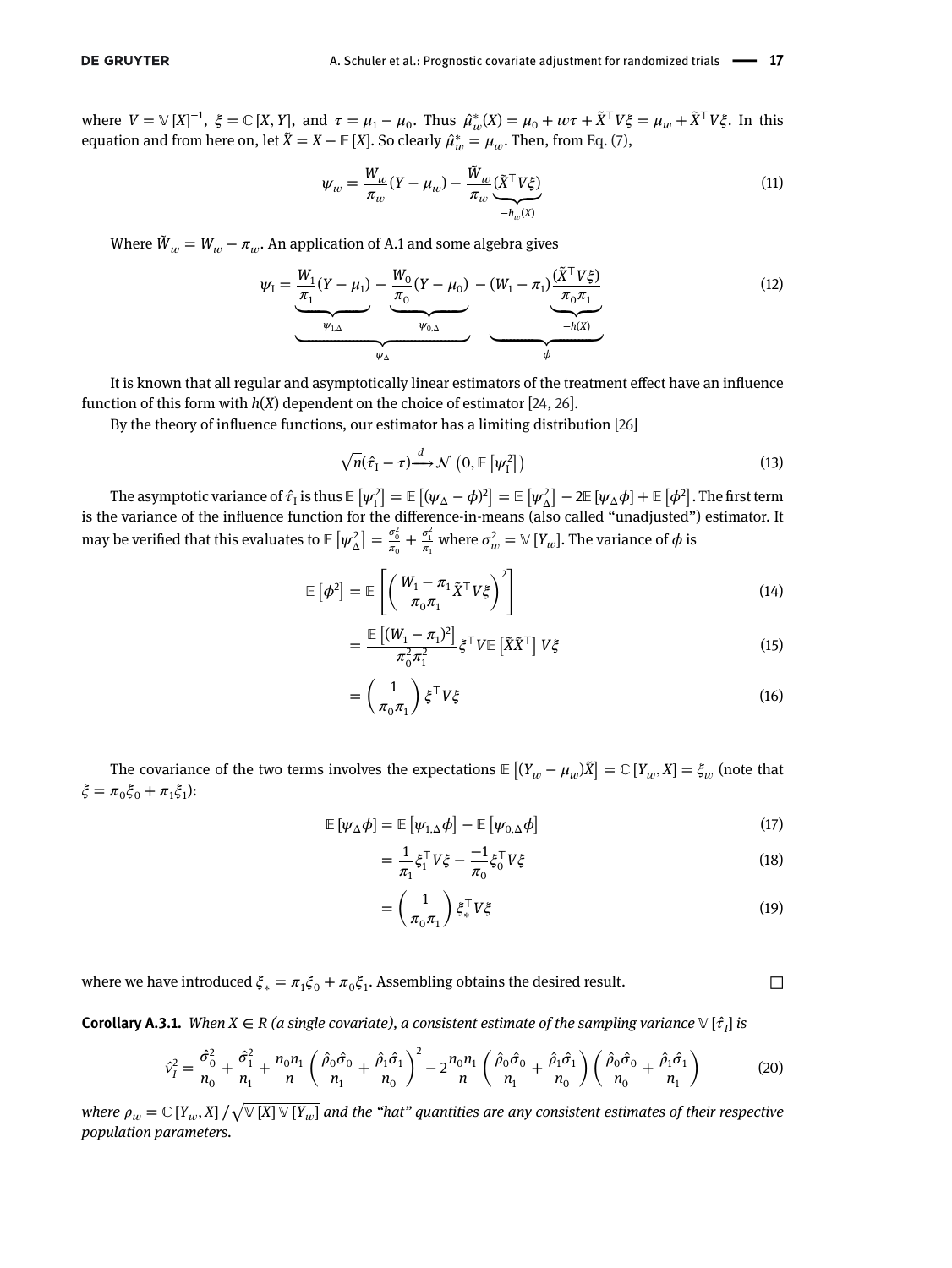*Proof.* This follows from the definitions and Slutsky's theorem. □

**Corollary A.3.2.** *If either*  $\pi_0 = \pi_1$  *or*  $\xi_0 = \xi_1$ *, then* 

$$
n \mathbb{V}\left[\hat{\tau}_I\right] \xrightarrow{\mathcal{P}} \frac{\sigma_0^2}{\pi_0} + \frac{\sigma_1^2}{\pi_1} - \left(\frac{1}{\pi_0 \pi_1}\right) \xi_*^{\top} V \xi_* \tag{21}
$$

<span id="page-17-3"></span><span id="page-17-2"></span>**Theorem A.4.** *The ANCOVA II estimator is asymptotically unbiased for*  $\tau = \mu_1 - \mu_0$  and has asymptotic variance *given by*  $\mathbf{r}$ 

$$
n \vee [\hat{\tau}_II] \xrightarrow{p} \frac{\sigma_0^2}{\pi_0} + \frac{\sigma_1^2}{\pi_1} - \left(\frac{1}{\pi_0 \pi_1}\right) \xi_*^\top V \xi_* \tag{22}
$$

*Proof.* Arguments similar to those in [Theorem A.3](#page-15-1) show that the influence function for the GLM marginal effect estimator with this specification is identical to [Eq. \(12\)](#page-16-0) except that  $\xi = \pi_0 \xi_0 + \pi_1 \xi_1$  is replaced by  $\xi_* = \pi_1 \xi_0 + \pi_0 \xi_1$ . Specifically  $\psi_{II} = \psi_{1,II} - \psi_{0,II}$  with

<span id="page-17-4"></span>
$$
\psi_{w,\mathrm{II}} = \frac{W_w}{\pi_w} (Y - \mu_w) - \frac{\tilde{W}_w}{\pi_w} \underbrace{(\tilde{X}^\top V \xi_*)}_{-\hbar_w(X)} \tag{23}
$$

The result follows from proceeding along the outline of [Theorem A.3.](#page-15-1)  $\Box$ 

**Corollary A.4.1.** *When*  $X \in R$  (a single covariate), a consistent estimate of the sampling variance  $V[\hat{\tau}_I]$  is

$$
\hat{v}_{II}^2 = \frac{\hat{\sigma}_{0}^2}{n_0} + \frac{\hat{\sigma}_{1}^2}{n_1} - \frac{n_0 n_1}{n} \left( \frac{\hat{\rho}_0 \hat{\sigma}_0}{n_0} + \frac{\hat{\rho}_1 \hat{\sigma}_1}{n_1} \right)^2
$$
\n(24)

<span id="page-17-1"></span>**Corollary A.4.2.** *Adding covariates to the ANCOVA II estimator can only decrease its asymptotic variance.*

*Proof.* Consider using covariates *X* with variance  $\Sigma_x$  and covariance with  $Y_w$  of  $\xi_{w,x}$  versus a set of covariates  $[X, M]$  ( $M \in \mathbb{R}$ ) such that  $M$  is not a linear combination of the variables in  $X$ . Let  $\mathbb{C}[X, M] = \zeta$ ,  $\mathbb{V}[M] = \sigma_m^2$  and  $\mathbb{C}[Y_{w}, M] = \xi_{w,m}$ . Let  $\xi_{m*} = \pi_0 \xi_{1,m} + \pi_1 \xi_{0,m}$  and  $\xi_{x*} = \pi_0 \xi_{1,x} + \pi_1 \xi_{0,x}$ . From [Eq. \(22\)](#page-17-3) and some matrix algebra the difference in asymptotic variance between these two estimators is

$$
-\left(\frac{1}{\pi_0 \pi_1}\right) \frac{\left(\xi_m - \xi_\chi^{\top} \Sigma_\chi^{-1} \zeta\right)^2}{\sigma_m^2 - \zeta^{\top} \Sigma_\chi^{-1} \zeta}
$$
\n(25)

The denominator must be positive because  $\mathbb{V}[X,M] \geq 0$ ,  $\mathbb{V}[X] \geq 0$  implies det $(\mathbb{V}[X,M]) =$ det  $(\Sigma_x^{-1})$   $(\sigma_m^2 - \zeta^{\top} \Sigma_x^{-1} \zeta)$  $\geq 0$ .

<span id="page-17-0"></span>**Theorem A.5.** *ANCOVA II is a more efficient estimator than ANCOVA I or difference-in-means. ANCOVA I may or may not be more efficient than difference-in-means (unless*  $\pi_0 = \pi_1 = 0.5$  *or*  $\xi_0 = \xi_1$ *, in which case it is as efficient as ANCOVA II). In a slight abuse of notation,*

$$
\mathbb{V}\left[\hat{\tau}_{II}\right] \leq \mathbb{V}\left[\hat{\tau}_{I}\right] \tag{26}
$$

$$
\mathbb{V}\left[\hat{\tau}_{II}\right] \leq \mathbb{V}\left[\hat{\tau}_{\Delta}\right] \tag{27}
$$

$$
\mathbb{V}\left[\hat{\tau}_{I}\right] \nleq \mathbb{V}\left[\hat{\tau}_{\Delta}\right] \tag{28}
$$

$$
\pi_0 = \pi_1 \Rightarrow \mathbb{V}[\hat{\tau}_I] = \mathbb{V}[\hat{\tau}_II] \tag{29}
$$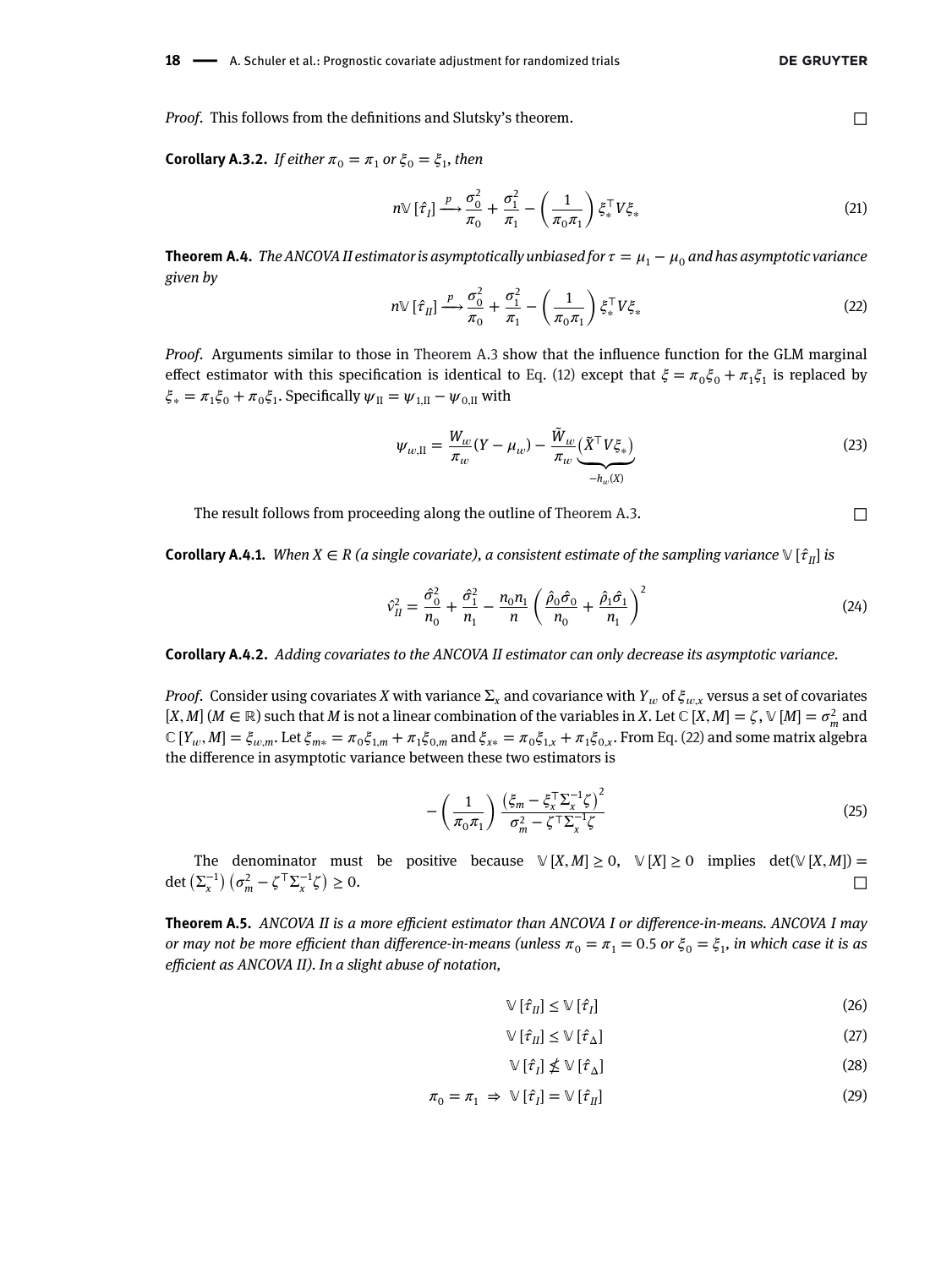*Proof.*  $\mathbb{V}[\hat{\tau}_\Pi] \leq \mathbb{V}[\hat{\tau}_\Pi]$  because [Eq. \(22\)](#page-17-3) subtracted from [Eq. \(9\)](#page-15-2) is  $(V^{1/2}(\xi - \xi_s))^2/(\pi_0 \pi_1) \geq 0$ .  $\mathbb{V}[\hat{\tau}_\Pi] \leq \mathbb{V}[\hat{\tau}_\Lambda]$ is self-evident from [Eq. \(22\).](#page-17-3) To show  $\mathbb{V}[\hat{\tau}_1] \nleq \mathbb{V}[\hat{\tau}_\Delta]$  we rely on an example: using  $X \in \mathbb{R}$  with  $\pi_1 = 5/6$  (so  $\pi_0 = 1/6$ ),  $\xi_1 = 4$  and  $\xi_0 = 1$  in [Eq. \(9\)](#page-15-2) gives a positive addition to  $\mathbb{V}[\hat{\tau}_\Delta]$ .

<span id="page-18-0"></span>**Lemma A.6.** *Consider using the ANCOVA II estimator with an arbitrary (multivariate) transformation of the covariates f*(*X*) *in place of the raw covariates X. Among all fixed transformations f*(*X*)*, the transformation* [0(*X*)*,* 1(*X*)]*<sup>⊤</sup> is optimal in terms of efficiency. Furthermore, the estimator is semiparametric efficient: the ANCOVA II estimator with*  $[\mu_0(X), \mu_1(X)]^T$  used as the vector of covariates has the lowest possible asymptotic *variance among all regular and asymptotically linear estimators with access to the covariates X.*

Consider replacing *X* in the interacted linear model (ANCOVA II) with an arbitrary fixed (possibly multivariate) function of the covariates  $f(X)$ . By [Eq. \(23\)](#page-17-4) and our definitions of  $\xi_*$  and *V* the influence function for this estimator is  $\psi = \psi_1 - \psi_0$  with

$$
\psi_w = \frac{W_w}{\pi_w} (Y - \mu_w) - \frac{\tilde{W}_w}{\pi_w} \underbrace{((f(X) - \mathbb{E}[f(X)])^\top V_f \xi_{f*})}_{-h_w(X)} \tag{30}
$$

where  $\xi_{f*} = \pi_1 \mathbb{C} [Y_0, f(X)]$  $\int$  +  $\pi$ <sub>0</sub>C  $[Y_1, f(X)]$ ] and  $V_f = \mathbb{V} [f(X)]^{-1}$ . Consider now using the special transforma- $\mathcal{F} = \mathcal{F}_{\mathcal{F}} = \mathcal{F}_{1} \cup [T_{0}, T_{0}] + \mathcal{F}_{0} \cup [T_{1}, T_{0}]$  and  $V_{f} = \mathcal{F}[T_{0}, T_{0}]$ . Consider now using the special datisformation  $f(X)^{T} = [\mu_{0}(X), \mu_{1}(X)]$  where  $\mu_{w}(X) = \mathbb{E}[Y_{w}|X]$ . Note that ℂ  $[Y_{w}, \mu_{w}(X)] = \mathcal{V}$ tion  $f(x) = [\mu_0(x), \mu_1(x)]$  where  $\mu_w(x) = \mathbb{E}[T_w|\Lambda]$ . Note that  $\mathbb{C}[T_w, \mu_w(x)] = \mathbb{V}[\mu_w(x)]$  and  $\mathbb{C}[T_1, \mu_0(x)] = \mathbb{C}[\mu_1(X), \mu_0(X)]$  by an orthogonal decomposition of  $Y_w$ .<sup>13</sup> Plugging these in and performing the appropri algebra shows that  $V_f \xi_{f*}$  in this case is  $[\pi_1, \pi_0]^{\top}$  so  $h_w(X)$  in 30 is  $\pi_0(\mu_1(X) - \mu_1) + \pi_1(\mu_0(X) - \mu_0)$ . A little algebra shows

$$
\psi = \psi_1 - \psi_0 \tag{31}
$$

$$
= \frac{W_1}{\pi_1}(Y - \mu_1) - \frac{W_0}{\pi_0}(Y - \mu_0) - (W_1 - \pi_1) \left[ \frac{\pi_0(\mu_1(X) - \mu_1) + \pi_1(\mu_0(X) - \mu_0)}{\pi_0 \pi_1} \right]
$$
(32)

**13** Let  $R = Y_w - \mathbb{E}[Y_w|X]$  be the part of  $Y_w$  orthogonal to  $\mathbb{E}[Y_w|X] = \mu_w(X)$  so that  $Y_w = R + \mu_w(X)$ . Note that

$$
\mathbb{C}\left[Y_w, f(X)\right] = \mathbb{C}\left[R, f(X)\right] + \mathbb{C}\left[\mu_w(X), f(X)\right]
$$

Now we prove a known result that  $\mathbb{C}\left[R, f(X)\right] = 0$  for any function  $f$ :

$$
\mathbb{C}\left[R, f(X)\right] = \mathbb{E}\left[(R - \underbrace{\mathbb{E}\left[R\right]}_{0})\left(\underbrace{f(X) - \mathbb{E}\left[f(X)\right]}_{\tilde{f}(X)}\right)\right]
$$
\n
$$
= \mathbb{E}\left[(Y_{w} - \mathbb{E}\left[Y_{w}|X|\right)\tilde{f}(X)\right]
$$
\n
$$
= \mathbb{E}\left[\mathbb{E}\left[(Y_{w} - \mathbb{E}\left[Y_{w}|X|\right)\tilde{f}(X)|X\right]\right]
$$
\n
$$
= \mathbb{E}\left[(\mathbb{E}\left[Y_{w}|X\right] - \mathbb{E}\left[Y_{w}|X|\right)\tilde{f}(X)\right]
$$
\n
$$
= 0
$$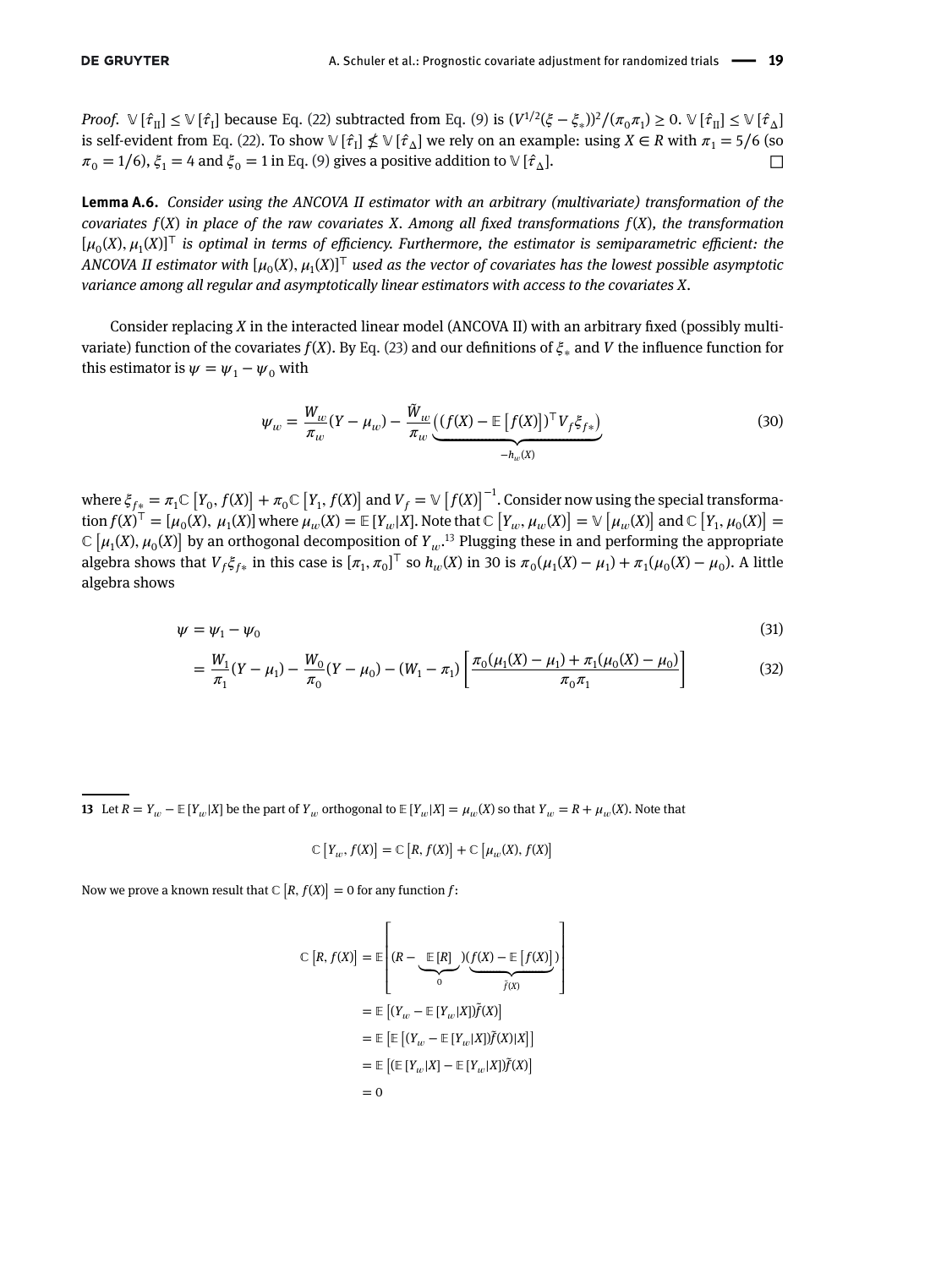The result is precisely the *efficient influence function* for the treatment effect [\[24,](#page-26-14) [26\]](#page-26-16). It is known that no regular and asymptotically linear (RAL) estimator (which essentially all practical and reasonable estimators are) can be more efficient than any estimator with this influence function.

<span id="page-19-0"></span>**Corollary A.6.1.** *Presume a constant treatment effect:*  $\mu_1(X) = \mu_0(X) + \tau$ . *Then the ANCOVA II analysis that* uses  $\mu_0(X)$  in the role of X has the lowest possible asymptotic variance among all regular and asymptotically *linear estimators with access to the covariates X.*

*Proof.*  $\mu_1(X) = \mu_0(X) + \tau$  implies  $\mathbb{C}[\mu_0(X), \mu_1(X)]$  $] = \mathbb{V} \left[ \mu_0(X) \right]$  $] = \mathbb{V} \left[ \mu_1(X) \right]$ ] . Following the outline for the proof of [Lemma A.6](#page-18-0) above shows that the influence function for the ANCOVA II estimator with  $\mu_0(X)$  as the single covariate is  $\overline{a}$  $\overline{a}$ 

$$
\psi = \frac{W_1}{\pi_1} (Y - \mu_1) - \frac{W_0}{\pi_0} (Y - \mu_0) - (W_1 - \pi_1) \left[ \frac{\mu_0(X) - \mu_0}{\pi_0 \pi_1} \right]
$$
(33)

<span id="page-19-1"></span>which is the same as the efficient influence function when  $\mu_1(X) = \mu_0(X) + \tau$ .

**Corollary A.6.2.** [Corollary A.6.1](#page-19-0) *also holds when the ANCOVA II estimator is replaced by the ANCOVA I estimator.*

*Proof.* [Theorem A.5](#page-17-0) establishes that ANCOVA I is as efficient as ANCOVA II when  $\mathbb{C}$   $[m(X), Y_0]$ ] orem A.5 establishes that ANCOVA I is as efficient as ANCOVA II when  $\mathbb{C}\left[m(X),Y_0\right]=\xi_0=\xi_1=0$ *Froof.* Theorem A.5 establishes that ANCOVA I is as enterent as ANCOVA II when  $\mathbb{C}$   $[m(X), Y_0] = \zeta_0 = \zeta_1 = \zeta$   $[m(X), Y_1]$ . A constant treatment effect means that  $\mu_1(X) = \mu_0(X) + \tau$  and this ensures the equality of the covariances.  $\Box$ 

The following lemma is required for the proof that proceeds it.

**Lemma A.7.** *Let*  $f: \mathcal{X} \to \mathbb{R}$  *be a bounded function on a compact set*  $\mathcal{X}$  *and let*  $\hat{f}_n: \mathcal{X} \to \mathbb{R}$  *be a sequence of uniformly* bounded random functions such that  $|f(X) - \hat{f}_n(X)| \to 0$ . Let  $X \in \mathcal{X}$  be a random variable independent of  $\hat{f}_n$ . *Then*  $\mathbb{E}_X$   $|f_n(X)| \longrightarrow \mathbb{E}$  $\ddot{\ }$ *f*(*X*) ں<br>ت  $\int_{X}^{R}(X) f(x) dx + \int_{R}^{R} f(x) dx + \int_{R}^{R} f(x) dx + C_{X}^{R} f(x) dx + C_{X}^{R} f(x) dx$ .<br>.  $\int$ , and  $\mathbb{V}_X \left[ \hat{f}_n(X) \right] \xrightarrow{p} \mathbb{V} \left[ f(X) \right]$ !' *.*

*Proof.*  $\hat{f}_n$  *and X are independent, so let their joint distribution factor into*  $P'_n$  *and*  $P$ *. Now* 

$$
\int \left( \mathbb{E}_X \left[ \hat{f}_n(X) \right] - \mathbb{E} \left[ f(X) \right] \right)^2 dP'_n = \int \left[ \int \hat{f}_n(X) dP - \int f(X) dP \right]^2 dP'_n
$$

$$
= \int \left[ \int \hat{f}_n(X) - f(X) dP \right]^2 dP'_n
$$

$$
\leq \int \int \left[ \hat{f}_n(X) - f(X) \right]^2 dP dP'_n \quad \text{(Jensen'sinequality)}
$$

$$
\to 0
$$

The final convergence holds by our assumption that  $| f(X) - \hat{f}_n(X) | \xrightarrow{L_2} 0$ . This shows *X*  $\overline{a}$  $f_n(X)$  $\parallel \frac{L_2}{\longrightarrow}$  **⊫**  $\overline{a}$ *f*(*X*) .<br>. and convergence in probability follows.

Taking advantage of the fact that  $|f|, |f_n| \le b$  are bounded we can make similar arguments to show that  $\mathbb{E}_\chi$ .c<br> $f(X)f_n(X)$ ] *<sup>p</sup>*  $\xrightarrow{r} \mathbb{E}_X$ .<br>.  $f(X)^2$ and  $\mathbb{E}_X$  $\frac{n}{2}$  $\left| \sum_{n} p^2 \right|$  are<br> $\left| \int_{0}^{a} (X)^2 \right|$  *p*  $\xrightarrow{r} \mathbb{E}_X$ .<br>. f(X)<sup>2</sup> $\left| \frac{f(X)^2}{2} \right|$  $\mathbb{E}_X \left[ f_n(X)^2 \right] \longrightarrow \mathbb{E}_X \left[ f(X)^2 \right]$ . Slutsky's theorem and the definition of covariance and variance then imply  $\mathbb{C}_X \left| f(X), \hat{f}_n(X) \right|$  $\left[ \frac{P}{\longrightarrow} \mathbb{C} \left[ f(X), f(X) \right] \text{ and } \mathbb{V}_X \left[ \hat{f}_n(X) \right]$  $\left| \right. \xrightarrow{p} \mathbb{V} \left[ f(X) \right]$  as desired.  $\Box$ 

<span id="page-19-2"></span>**Corollary A.7.1.** *Let <sup>X</sup>*  $\overline{a}$  $\ddot{f}_n(X)$ ]  $> \epsilon > 0$ . Under the conditions of the above lemma,  $\left| f(x) - \hat{f}_n(x) \right| \leq x$  $\overline{a}$  $f(X)$ , $f_n(X)$  $\overline{a}$ *X*  $\ddot{}$  $f_n(X)$ ] |<br>|<br>|<br>|<br>|  $\stackrel{L_2}{\longrightarrow} 0.$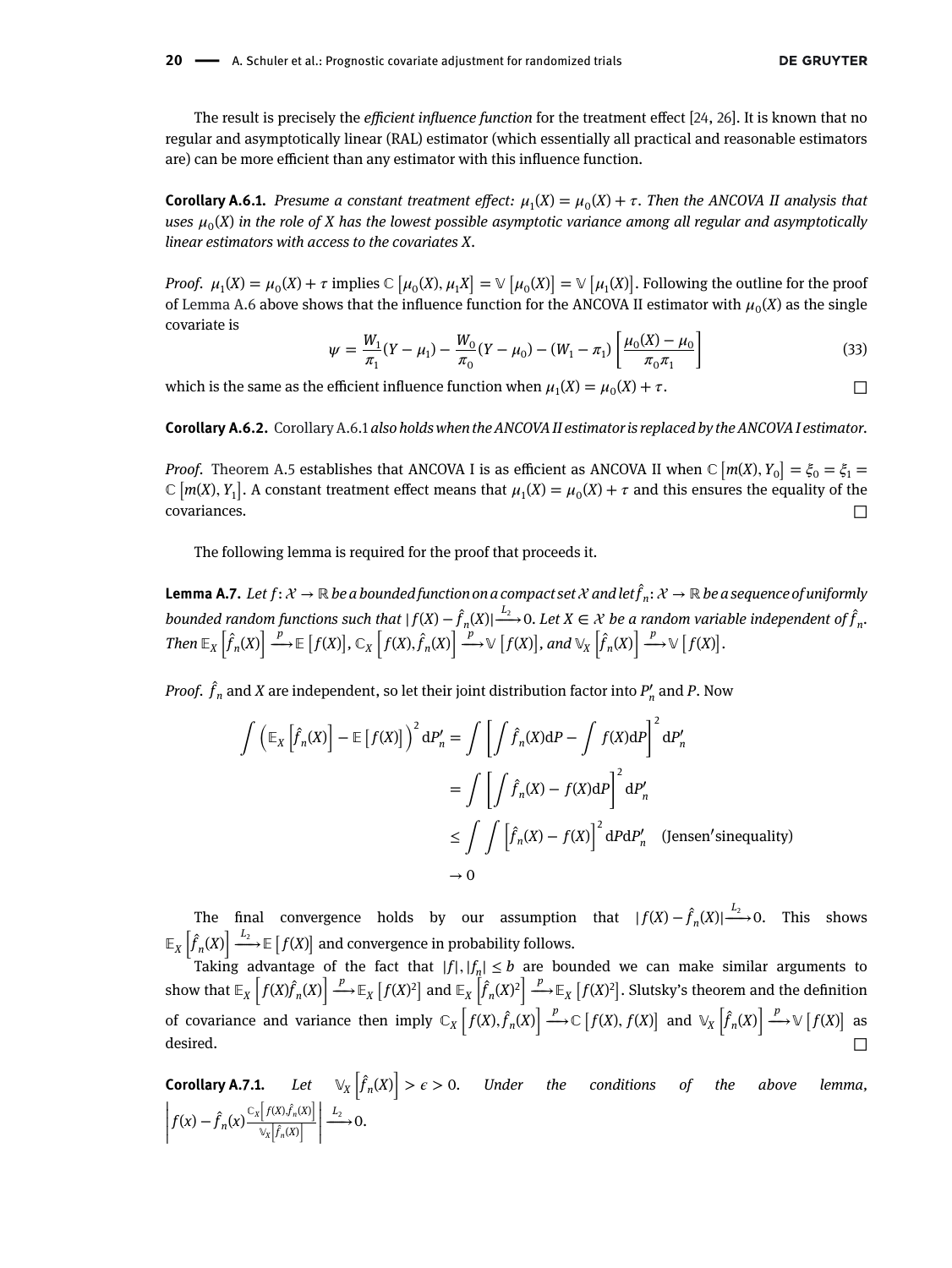*Proof.* Let  $B_n = \frac{C_x}{A}$  $\overline{a}$  $f(X)$ , $f_n(X)$ ] *X* .<br>7  $\left(\frac{\partial f_n(x)}{\partial f_n(x)}\right]$ . By the above lemma, our assumption that  $\mathbb{V}_X$  $\overline{a}$  $f_n(X)$  $\overline{a}$ ssumption that  $\mathbb{V}_X \left[ f_n(X) \right] > \epsilon > 0$ , and Slutsky's theorem,  $B_n {\xrightarrow{p}}$  1. Together with the uniform bound on  $\mathbb{V}_X \left[ \hat{f}_n(X) \right]$  and Cauchy-Schwarz this is also enough to ensure that  $(1 - B_n) \xrightarrow{L_2} 0$ .<br>Now note  $\left| f(x) - \hat{f}_n(x)B_n \right| \le \left| f(x) - \hat{f}_n(x) \right| + b \left| 1 - B_n \right|$  by the triangle inequality and the fact that  $|\hat{f}_n(x)| <$ *b*. Thus

$$
\mathbb{E}\left[(f(X) - \hat{f}_n(X)B_n)^2\right] = \underbrace{\mathbb{E}\left[(f(X) - \hat{f}_n(X))^2\right]}_{\to 0 \text{ (by assumption)}} + \underbrace{b^2 \mathbb{E}\left[(1 - B_n)^2\right]}_{\to 0 \text{ (shown above)}} + b \mathbb{E}\left[\underbrace{(f(X) - f_n(X)) (1 - B_n)}_{\leq 2b}(1 - B_n)\right]
$$
  
= o(1) + o(1) + 2b^2 \mathbb{E}\left[1 - B\_n\right]

<span id="page-20-0"></span>as desired.  $□$ 

**Theorem A.8.** *Presume X has compact support and there is a constant treatment effect:*  $\mu_1(X) = \mu_0(X) + \tau$  $|u_0(x)| < b$  bounded. Let m(x) be a (random) function learned from the external data  $(Y', X')_{n'}$  such that  $|m(x)| < b$  is also bounded and  $|m(X) - \mu_0(X)| \stackrel{L_2}{\longrightarrow} 0$  so that the learned model approaches the truth in MSE as *n*′ → ∞*. If the number of trial samples n grows in tandem with the size of the historical data n*′ *(i.e. n* = *O*(*n*′ )*), then the ANCOVA II analysis that uses the learned model m*(*X*) *in the role of X has the lowest possible asymptotic variance among all regular and asymptotically linear estimators with access to the covariates X.*

*Proof.* Define our estimator of interest as the ANCOVA II estimator that uses the learned model *m*(*X*) in place of the covariates *X* if *m*(*X*) is not numerically constant up to some machine precision and otherwise as the difference-in-means estimator. Denote this estimator  $\hat{\tau}$  (omitting the II subscript for the duration of this proof). Define the "oracle" estimator as the equivalent estimator that uses the true conditional mean  $\mu_0(X)$  instead of the estimate  $m(X)$  and denote this estimator  $\hat{\tau}^*$ . The oracle estimator is obviously infeasible in practice because  $\mu_0(\cdot)$  is not known. [Corollary A.6.1](#page-19-0) proves that the oracle estimator is semiparametric efficient (i.e. has the lowest possible asymptotic variance among regular and asymptotically linear estimators). Thus, nas the lowest possible asymptotic variance among regular and asymptotically linear estimators). Thus,<br>letting  $v^2_*$  denote the optimal asymptotic variance, we have that  $\sqrt{n}(\hat{r}^* - \tau) \rightsquigarrow N(0, v^2_*)$ . If we can show that  $\sqrt{n}(\hat{\tau} - \hat{\tau}^*) \xrightarrow{p} 0$ , then Slutsky's theorem and the delta method imply that  $\hat{\tau}$  has the same asymptotic that  $\sqrt{n(\tau - \tau^*)} \rightarrow 0$ , then Slutsky's theorem and the delta method imply that  $\tau$  has the same asymptotic properties as  $\hat{\tau}^*$ , i.e.  $\sqrt{n}(\hat{\tau} - \tau) \rightsquigarrow N(0, \nu^2_*)$ . In other words, since the oracle estimator is effic known asymptotic variance, the feasible estimator is also efficient and has the same asymptotic variance because the two are asymptotically equivalent.

(ase the two are asymptotically equivalent.<br>Showing  $\sqrt{n}(\hat{\tau}-\hat{\tau}^*) \xrightarrow{p} 0$  requires an intermediate estimator that is asymptotically equivalent to  $\hat{\tau}$ . Using the assumption of the constant effect and [Eq. \(23\)](#page-17-4) from [Theorem A.4](#page-17-2) we can show (with an application of the law of total variance) that the influence function for  $\hat{\tau}$  using some fixed  $m(\cdot)$  is  $\psi = \psi_1 - \psi_0$  with

$$
\psi_w = \frac{W_w}{\pi_w} (Y - \mu_w) - \frac{\tilde{W}_w}{\pi_w} \left( \left( m(X) - \mathbb{E}_X[m(X)] \right) \frac{\mathbb{C}_X[m(X), \mu_0(X)]}{\mathbb{V}_X[m(X)]} \right) \tag{34}
$$

where  $\mathbb{E}_{\textit{X}}$  $\overline{a}$ *m*(*X*) ] denotes that the expectation (or variance or covariance) is taken only with respect to *X*, i.e. *m*(⋅) is considered fixed.

Let  $\check{\tau} = \hat{\mathbb{E}}[\psi + \tau]$  and let  $\check{\tau}^* = \hat{\mathbb{E}}[\psi^* + \tau]$  where  $\psi^*$  is the influence function above with  $\mu_0(\cdot)$  substituted for *m*(⋅). Note that  $\hat{\tau}$  and  $\check{\tau}$  share the same influence function so we must have that  $\sqrt{n}(\hat{\tau} - \check{\tau}) \xrightarrow{p} 0$ . Similarly, √ $\sqrt{n}(\hat{i} - \hat{j} + \hat{k})$  *p*  $\rightarrow$  0. Therefore if  $\sqrt{n}(\hat{i} - \hat{j} + \hat{k})$  *p*  $\rightarrow$  0, then we have  $\sqrt{n}(\hat{i} - \hat{j} + \hat{k})$  as desired. This is useful because the estimator *̌* and its oracle counterpart *̌*<sup>∗</sup> are easier to work with.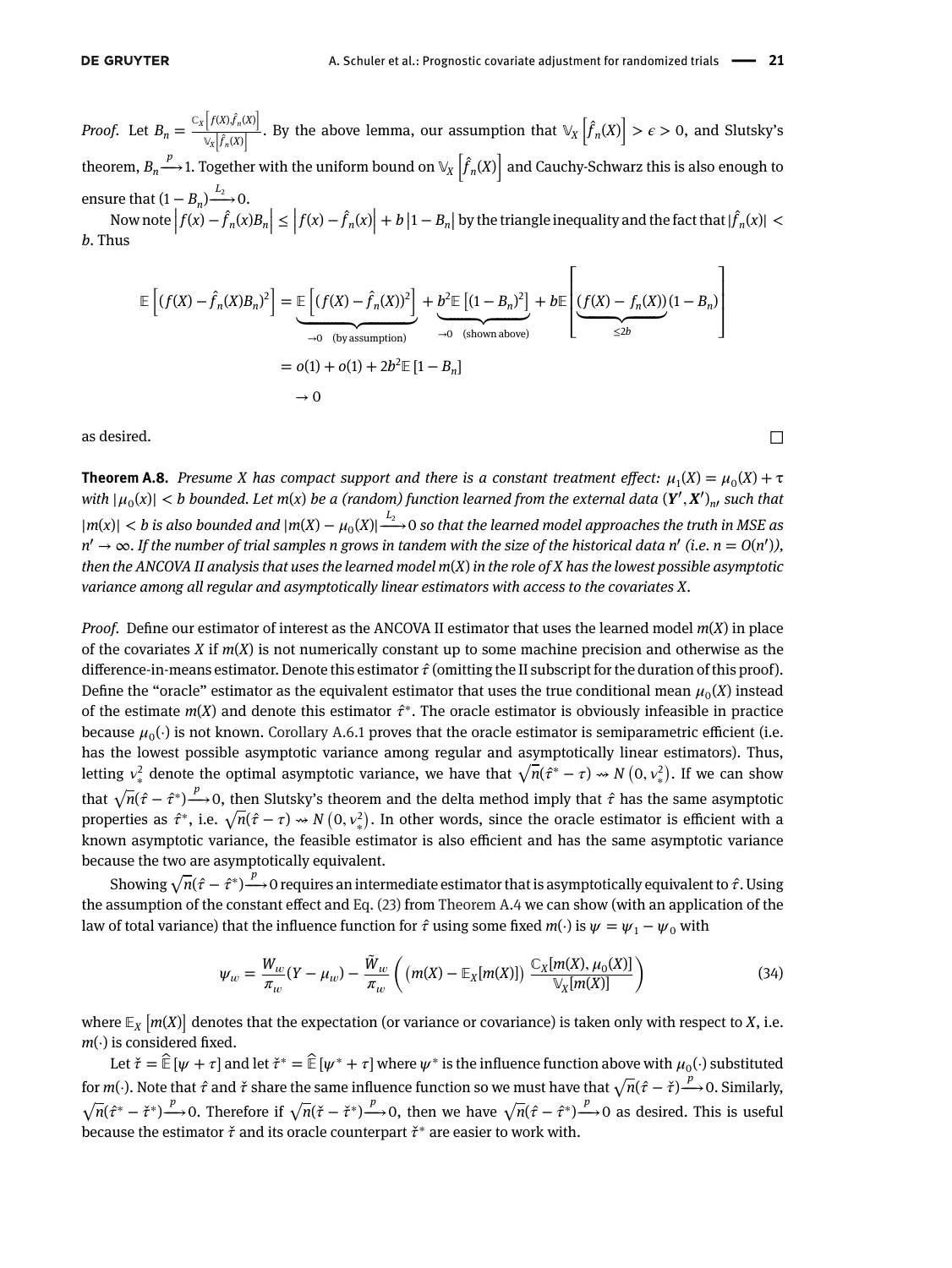To wit, consider the difference  $\check{\tau}-\check{\tau}^*=\widehat{\mathbb{E}}\left[(\psi_1-\psi_0)-\left(\psi_1^*-\psi_0^*\right)\right]$ . So all we need to show the desired convergence  $\sqrt{n}(\check{\tau} - \check{\tau}^*) \xrightarrow{p} 0$  is to show  $\sqrt{n} \hat{\mathbb{E}} [\psi_w - \psi_w^*$  $\frac{p}{\rightarrow}$  –→ 0. Expanding,

<span id="page-21-1"></span>
$$
\widehat{\mathbb{E}}\left[\psi_{w} - \psi_{w}^{*}\right] = \frac{1}{n} \sum_{i}^{n} \frac{\tilde{W}_{w,i}}{\pi_{w}} \left( \left(\mu_{0}(X_{i}) - \mathbb{E}_{X}\left[\mu_{0}(X)\right]\right) \frac{\mathbb{C}_{X}\left[\mu_{0}(X), \mu_{0}(X)\right]}{\mathbb{V}_{X}\left[\mu_{0}(X)\right]} - \left(m(X_{i}) - \mathbb{E}_{X}\left[m(X)\right]\right) \frac{\mathbb{C}_{X}\left[m(X), \mu_{0}(X)\right]}{\mathbb{V}_{X}\left[m(X)\right]}\right) \n= \frac{1}{n} \sum_{i}^{n} \frac{\tilde{W}_{w,i}}{\pi_{w}} \left(\mu_{0}(X_{i}) - m(X_{i})B\right) - \frac{1}{n} \sum_{i}^{n} \frac{\tilde{W}_{w,i}}{\pi_{w}} \left(\mu_{0} - mB\right)
$$
\n(35)

where we've abbreviated  $B = \frac{C_X[m(X), \mu_0(X)]}{\sqrt{x[m(X)]}}$  and  $m = \mathbb{E}_X$  [ *m*(*X*) ] . Our plan is to show that both of these terms  $\frac{V_X[m(X)]}{L^2}$ -converge to 0 at the √*n* rate so that they both converge in probability in that rate, as does their sum (which is what we want). To show  $L^2$  convergence for the first term, we must consider the expression

$$
\mathbb{E}\left[\left(\sqrt{n}\frac{1}{n}\sum_{i}^{n}\frac{\tilde{W}_{w}}{\pi_{w}}(\mu_{0}(X)-m(X)B)\right)^{2}\right]
$$
\n(36)

And show it converges to 0. Recalling that *m* itself is random (depends on the external data (*X*′ *Y*′ )), but independent of the trial data  $(X, W, Y)$ , note that we can treat  $m(·)$  as if it were a fixed function and *B* as a fixed constant if we condition on the external data. After conditioning, the quantity inside the parentheses is IID and has mean zero because its  $\mu_0(X) - m(X)B$  and  $\tilde{W}_w$  (by randomization) and because  $\mathbb{E} \left[ \tilde{W}_w \right] = 0.$ Therefore the quantity above is

$$
\mathbb{E}\left[n\mathbb{E}\left[\left(\frac{1}{n}\sum_{i}^{n}\frac{\tilde{W}_{w}}{\pi_{w}}(\mu_{0}(X)-m(X)B)\right)^{2}\middle|\mathbf{X}',\mathbf{Y}'\right]\right]=\mathbb{E}\left[n\mathbb{V}\left[\left(\frac{1}{n}\sum_{i}^{n}\frac{\tilde{W}_{w}}{\pi_{w}}(\mu_{0}(X)-m(X)B)\right)\middle|\mathbf{X}',\mathbf{Y}'\right]\right]
$$
\n
$$
=\mathbb{E}\left[\frac{n}{n}\mathbb{V}\left[\left(\frac{\tilde{W}_{w}}{\pi_{w}}(\mu_{0}(X)-m(X)B)\right)\middle|\mathbf{X}',\mathbf{Y}'\right]\right]
$$
\n
$$
=\frac{1-\pi_{w}}{\pi_{w}}\mathbb{E}\left[\left(\mu_{0}(X)-m(X)B\right)^{2}\right]
$$
\n(37)

where we've used the fact that the summands are IID to pass the variance through the sum and effectively gain the 1/*n* required to cancel the *n*. The same argument shows that the equivalent for the second term in [Eq. \(35\)](#page-21-1) is  $\frac{1-\pi_w}{\pi_w}$   $\mathbb{E}\left[ (\mu_0 - mB)^2 \right]$  (note *m* and *B* are random here).

To complete the proof we invoke Corollary A.7.1 in combination with our assumptions  $|m(x)| < b$ ,  $|\mu_0(x)| <$ b and  $|m(X) - \mu_0(X)| \xrightarrow{L_2} 0$  to arrive at the fact that  $|m(X)B - \mu_0(X)| \xrightarrow{L_2} 0$  and  $|mB - \mu_0| \xrightarrow{L_2} 0$ . The condition that  $\mathbb{V}_X$   $\big|f_n(X)\big|$  in [Corollary A.7.1](#page-19-2) is automatically satisfied because we only include the prognostic score in the regression if it has nonzero variance. Thus the expectations  $\frac{1-\pi_w}{\pi_w}$   $\boxdot$  $\frac{1}{\sqrt{2}}$  $\mu_0(X) - m(X)B$  $\frac{2}{10}$ and  $\frac{1-\pi_w}{\pi_w}$   $\boxplus$ .<br>.  $(\mu_0 - mB)^2$ converge to 0 as desired.  $□$ 

<span id="page-21-0"></span>**Corollary A.8.1.** [Theorem A.8](#page-20-0) *also holds for the ANCOVA I estimator.*

*Proof.* In the case of a constant treatment effect ANCOVA I and ANCOVA II have the same asymptotic variance [\(Theorem A.5\)](#page-17-0). The result follows immediately.  $\Box$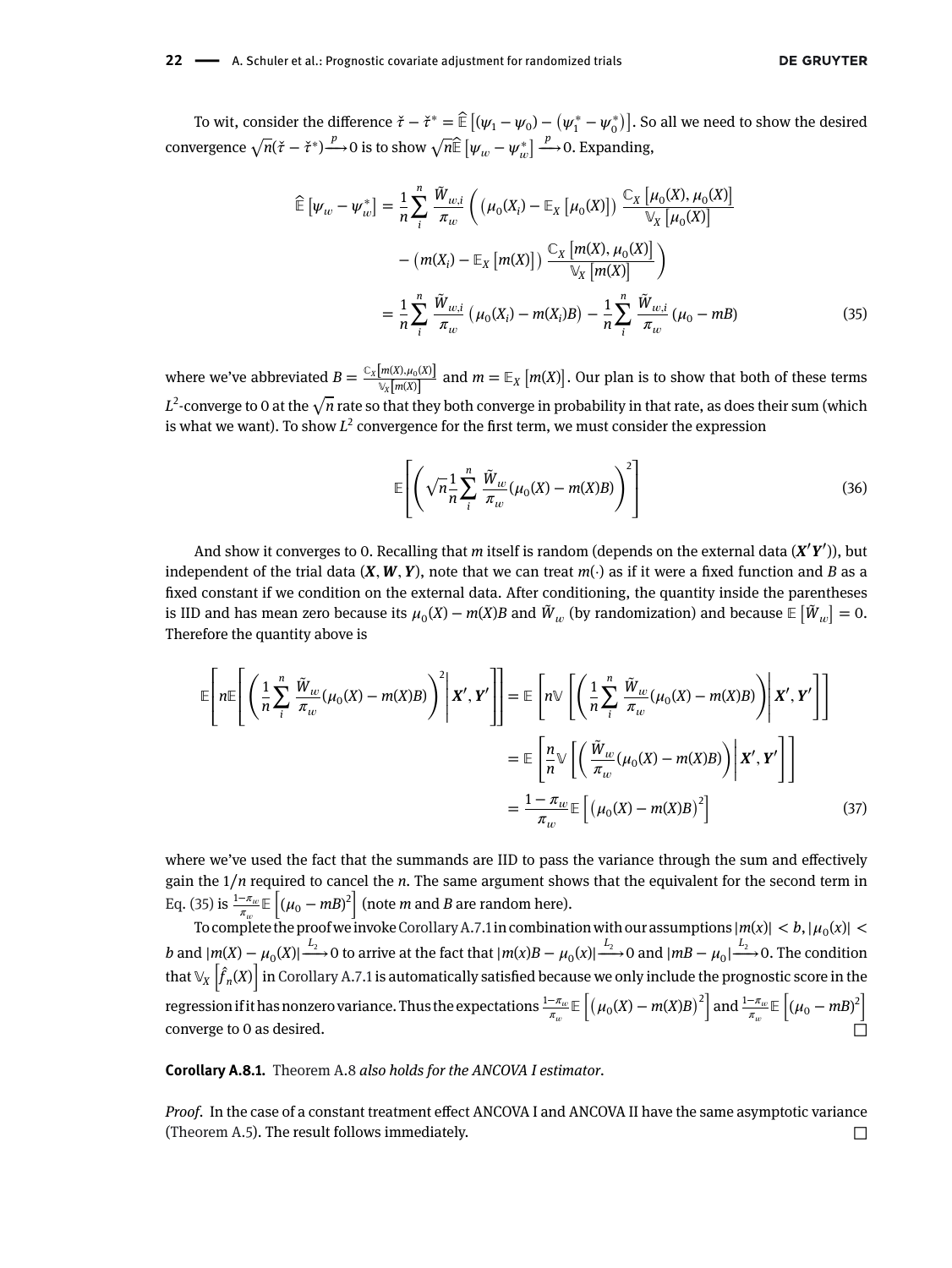# Appendix B. Estimating  $\sigma_w^2$  and  $\rho_w$  for power calculations

One method for obtaining estimates for the marginal potential outcome variances  $(\sigma_w^2)$  and potential outcomeprognostic score correlations ( $\rho_w$ ) is to use prior data, for example data from the placebo control arm of a previous trial performed on a similar population (separate from the data used to train the prognostic model). In this case we presume we have access to a vector *<sup>Y</sup>*′′ <sup>=</sup> [ *Y*′′ <sup>1</sup> …*Y*′′ *n*′′] of outcomes for these subjects and their for this case we presume we have access to a vector  $\mathbf{Y} = [Y_1 \dots Y_{n''}]$  or outcomes for these subjects and then<br>corresponding prognostic scores  $\mathbf{M}'' = [M''_1 \dots M''_{n''}],$  calculated by applying the prognostic model *m* to e subject's vector of baseline covariates *X*, i.e.  $M''_i = m(X''_i)$ .

The control-arm marginal outcome variance  $\sigma_0^2$  can be estimated with the usual estimator

$$
\hat{\sigma}_0^2 = \frac{1}{n^{\prime\prime} - 1} \sum \left( Y_i^{\prime\prime} - \bar{Y}^{\prime\prime} \right)^2
$$

The correlation  $\rho_0$  between *M''* and *Y''* can be estimated by

$$
\hat{\rho}_0 = \frac{\sum (Y_i'' - \bar{Y}'') (M_i'' - \bar{M}'')}{\sqrt{\sum (Y_i'' - \bar{Y}'')^2 \sum (M_i'' - \bar{M}'')^2}}
$$

which is the usual sample correlation coefficient. These values may be inflated  $(\sigma_0^2)$  or deflated  $(\rho_0)$  in order to provide more conservative estimates of power.

The corresponding values for the treatment arm can rarely be estimated from data because treatment-arm data for the experimental treatment is likely to be scarce or unavailable. It is therefore prudent to assume  $\sigma_0^2 = \sigma_1^2$  and  $\rho_0 = \rho_1$ , the latter which holds exactly if the effect of treatment is constant across the population. It may also be prudent (and conservative) to assume a slightly higher value for  $\sigma_1^2$  and a slightly smaller value for  $\rho_1$  relative to their control-arm counterparts in the absence of data to the contrary.

## **Appendix C. Additional simulation results**

Here we detail a full set of simulation results using additional specifications for the regression estimators [\(Figure 1\)](#page-24-0). "Covariates" indicates whether the raw covariates were adjusted for. "Prognostic score" indicates whether any prognostic score was used, and, if so, whether it was estimated from a training dataset or whether the true value was used. "Interactions" specifies whether treatment  $\times$  (covariates and/or prognostic score) interactions were used. "SE" indicates the standard deviation of the mean squared error.

| <b>Scenario</b> | <b>Covariates</b> | <b>Prognostic score</b> | <b>Interaction</b> | <b>MSE</b>            | <b>SE</b>             |
|-----------------|-------------------|-------------------------|--------------------|-----------------------|-----------------------|
| <b>Baseline</b> | False             | None                    | True               | $7.64 \times 10^{-2}$ | $1.08 \times 10^{-3}$ |
| <b>Baseline</b> | False             | None                    | False              | $7.64 \times 10^{-2}$ | $1.08\times10^{-3}$   |
| <b>Baseline</b> | False             | Estimated               | True               | $1.76 \times 10^{-2}$ | $2.46 \times 10^{-4}$ |
| <b>Baseline</b> | False             | Estimated               | False              | $1.75 \times 10^{-2}$ | $2.45 \times 10^{-4}$ |
| <b>Baseline</b> | False             | Oracle                  | True               | $7.69 \times 10^{-3}$ | $1.09 \times 10^{-4}$ |
| <b>Baseline</b> | False             | Oracle                  | False              | $7.69 \times 10^{-3}$ | $1.09 \times 10^{-4}$ |
| <b>Baseline</b> | True              | None                    | True               | $5.07 \times 10^{-2}$ | $7.18 \times 10^{-4}$ |
| <b>Baseline</b> | True              | None                    | False              | $5.04 \times 10^{-2}$ | $7.14\times10^{-4}$   |
| <b>Baseline</b> | True              | Estimated               | True               | $1.74 \times 10^{-2}$ | $2.46 \times 10^{-4}$ |
| <b>Baseline</b> | True              | Estimated               | False              | $1.73 \times 10^{-2}$ | $2.44 \times 10^{-4}$ |
| <b>Baseline</b> | True              | Oracle                  | True               | $7.85 \times 10^{-3}$ | $1.11 \times 10^{-4}$ |
| <b>Baseline</b> | True              | Oracle                  | False              | $7.85 \times 10^{-3}$ | $1.11 \times 10^{-4}$ |
| Surrrogate      | False             | None                    | True               | $7.47 \times 10^{-2}$ | $1.05 \times 10^{-3}$ |
| Surrrogate      | False             | None                    | False              | $7.47 \times 10^{-2}$ | $1.05 \times 10^{-3}$ |
| Surrrogate      | False             | Estimated               | True               | $4.05 \times 10^{-2}$ | $5.69 \times 10^{-4}$ |
| Surrrogate      | False             | Estimated               | False              | $4.03 \times 10^{-2}$ | $5.66 \times 10^{-4}$ |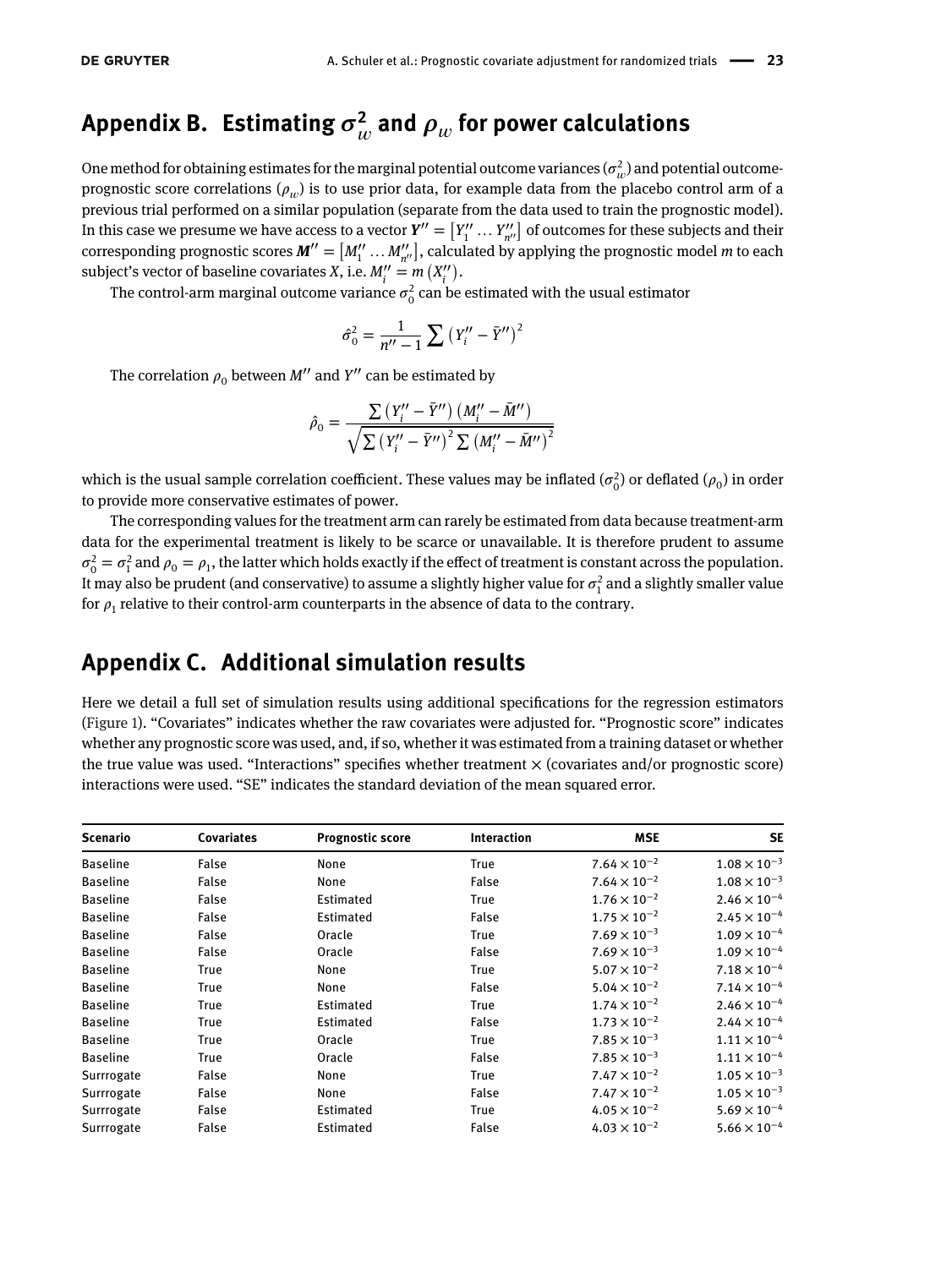| Scenario      | Covariates  | <b>Prognostic score</b> | Interaction | <b>MSE</b>            | <b>SE</b>             |
|---------------|-------------|-------------------------|-------------|-----------------------|-----------------------|
| Surrrogate    | False       | Oracle                  | True        | $8.25\times10^{-3}$   | $1.18 \times 10^{-4}$ |
| Surrrogate    | False       | Oracle                  | False       | $8.24 \times 10^{-3}$ | $1.18\times10^{-4}$   |
| Surrrogate    | True        | None                    | True        | $5.03\times10^{-2}$   | $7.09 \times 10^{-4}$ |
| Surrrogate    | True        | None                    | False       | $5.00 \times 10^{-2}$ | $7.04 \times 10^{-4}$ |
| Surrrogate    | <b>True</b> | Estimated               | True        | $3.75 \times 10^{-2}$ | $5.27 \times 10^{-4}$ |
| Surrrogate    | True        | Estimated               | False       | $3.72\times10^{-2}$   | $5.23 \times 10^{-4}$ |
| Surrrogate    | True        | Oracle                  | True        | $8.41 \times 10^{-3}$ | $1.20 \times 10^{-4}$ |
| Surrrogate    | True        | Oracle                  | False       | $8.41\times10^{-3}$   | $1.20 \times 10^{-4}$ |
| Shifted       | False       | None                    | True        | $7.65 \times 10^{-2}$ | $1.10 \times 10^{-3}$ |
| Shifted       | False       | None                    | False       | $7.65 \times 10^{-2}$ | $1.10\times10^{-3}$   |
| Shifted       | False       | Estimated               | True        | $6.79 \times 10^{-2}$ | $9.62 \times 10^{-4}$ |
| Shifted       | False       | Estimated               | False       | $6.79\times10^{-2}$   | $9.62 \times 10^{-4}$ |
| Shifted       | False       | Oracle                  | True        | $8.20 \times 10^{-3}$ | $1.15 \times 10^{-4}$ |
| Shifted       | False       | Oracle                  | False       | $8.20 \times 10^{-3}$ | $1.15 \times 10^{-4}$ |
| Shifted       | True        | None                    | True        | $5.03 \times 10^{-2}$ | $7.11\times10^{-4}$   |
| Shifted       | True        | None                    | False       | $5.00 \times 10^{-2}$ | $7.05 \times 10^{-4}$ |
| Shifted       | True        | Estimated               | True        | $4.91 \times 10^{-2}$ | $6.97 \times 10^{-4}$ |
| Shifted       | True        | Estimated               | False       | $4.86 \times 10^{-2}$ | $6.90 \times 10^{-4}$ |
| Shifted       | True        | Oracle                  | True        | $8.34 \times 10^{-3}$ | $1.17 \times 10^{-4}$ |
| Shifted       | True        | Oracle                  | False       | $8.34 \times 10^{-3}$ | $1.17 \times 10^{-4}$ |
| <b>Strong</b> | False       | None                    | True        | $7.73 \times 10^{-2}$ | $1.08 \times 10^{-3}$ |
| <b>Strong</b> | False       | None                    | False       | $7.73 \times 10^{-2}$ | $1.08 \times 10^{-3}$ |
| Strong        | False       | Estimated               | True        | $1.85\times10^{-2}$   | $2.65 \times 10^{-4}$ |
| <b>Strong</b> | False       | Estimated               | False       | $1.85\times10^{-2}$   | $2.64 \times 10^{-4}$ |
| <b>Strong</b> | False       | Oracle                  | True        | $8.16\times10^{-3}$   | $1.16 \times 10^{-4}$ |
| <b>Strong</b> | False       | Oracle                  | False       | $8.16\times10^{-3}$   | $1.16\times10^{-4}$   |
| <b>Strong</b> | True        | None                    | True        | $5.14\times10^{-2}$   | $7.18 \times 10^{-4}$ |
| <b>Strong</b> | True        | None                    | False       | $5.11\times10^{-2}$   | $7.13 \times 10^{-4}$ |
| <b>Strong</b> | True        | Estimated               | True        | $1.84\times10^{-2}$   | $2.62 \times 10^{-4}$ |
| <b>Strong</b> | True        | Estimated               | False       | $1.82 \times 10^{-2}$ | $2.59\times10^{-4}$   |
| <b>Strong</b> | True        | Oracle                  | True        | $8.33 \times 10^{-3}$ | $1.18 \times 10^{-4}$ |
| <b>Strong</b> | True        | Oracle                  | False       | $8.32\times10^{-3}$   | $1.18\times10^{-4}$   |
| Linear        | False       | None                    | True        | $3.49\times10^{-2}$   | $4.83 \times 10^{-4}$ |
| Linear        | False       | None                    | False       | $3.49 \times 10^{-2}$ | $4.83 \times 10^{-4}$ |
| Linear        | False       | Estimated               | True        | $9.64\times10^{-3}$   | $1.38 \times 10^{-4}$ |
| Linear        | False       | Estimated               | False       | $9.64 \times 10^{-3}$ | $1.38 \times 10^{-4}$ |
| Linear        | False       | Oracle                  | True        | $8.20\times10^{-3}$   | $1.16 \times 10^{-4}$ |
| Linear        | False       | Oracle                  | False       | $8.20 \times 10^{-3}$ | $1.16\times10^{-4}$   |
| Linear        | <b>True</b> | None                    | <b>True</b> | $8.37 \times 10^{-3}$ | $1.18 \times 10^{-4}$ |
| Linear        | True        | None                    | False       | $8.37 \times 10^{-3}$ | $1.18\times10^{-4}$   |
| Linear        | True        | Estimated               | True        | $8.39 \times 10^{-3}$ | $1.19 \times 10^{-4}$ |
| Linear        | True        | Estimated               | False       | $8.39 \times 10^{-3}$ | $1.19 \times 10^{-4}$ |
| Linear        | True        | Oracle                  | True        | $8.37 \times 10^{-3}$ | $1.18\times10^{-4}$   |
| Linear        | <b>True</b> | Oracle                  | False       | $8.37 \times 10^{-3}$ | $1.18 \times 10^{-4}$ |
| Heterogeneous | False       | None                    | <b>True</b> | $5.54 \times 10^{-2}$ | $7.76 \times 10^{-4}$ |
| Heterogeneous | False       | None                    | False       | $5.54 \times 10^{-2}$ | $7.76 \times 10^{-4}$ |
| Heterogeneous | False       | Estimated               | True        | $2.30 \times 10^{-2}$ | $3.23 \times 10^{-4}$ |
| Heterogeneous | False       | Estimated               | False       | $2.32 \times 10^{-2}$ | $3.25 \times 10^{-4}$ |
| Heterogeneous | False       | Oracle                  | True        | $2.29 \times 10^{-2}$ | $3.20 \times 10^{-4}$ |
| Heterogeneous | False       | Oracle                  | False       | $2.32 \times 10^{-2}$ | $3.24 \times 10^{-4}$ |
| Heterogeneous | True        | None                    | True        | $2.99 \times 10^{-2}$ | $4.30 \times 10^{-4}$ |
| Heterogeneous | True        | None                    | False       | $2.98 \times 10^{-2}$ | $4.29 \times 10^{-4}$ |
| Heterogeneous | True        | Estimated               | True        | $2.13 \times 10^{-2}$ | $3.01 \times 10^{-4}$ |
| Heterogeneous | True        | Estimated               | False       | $2.19\times10^{-2}$   | $3.08 \times 10^{-4}$ |
| Heterogeneous | True        | Oracle                  | True        | $1.89 \times 10^{-2}$ | $2.69 \times 10^{-4}$ |
| Heterogeneous | <b>True</b> | Oracle                  | False       | $1.98 \times 10^{-2}$ | $2.81 \times 10^{-4}$ |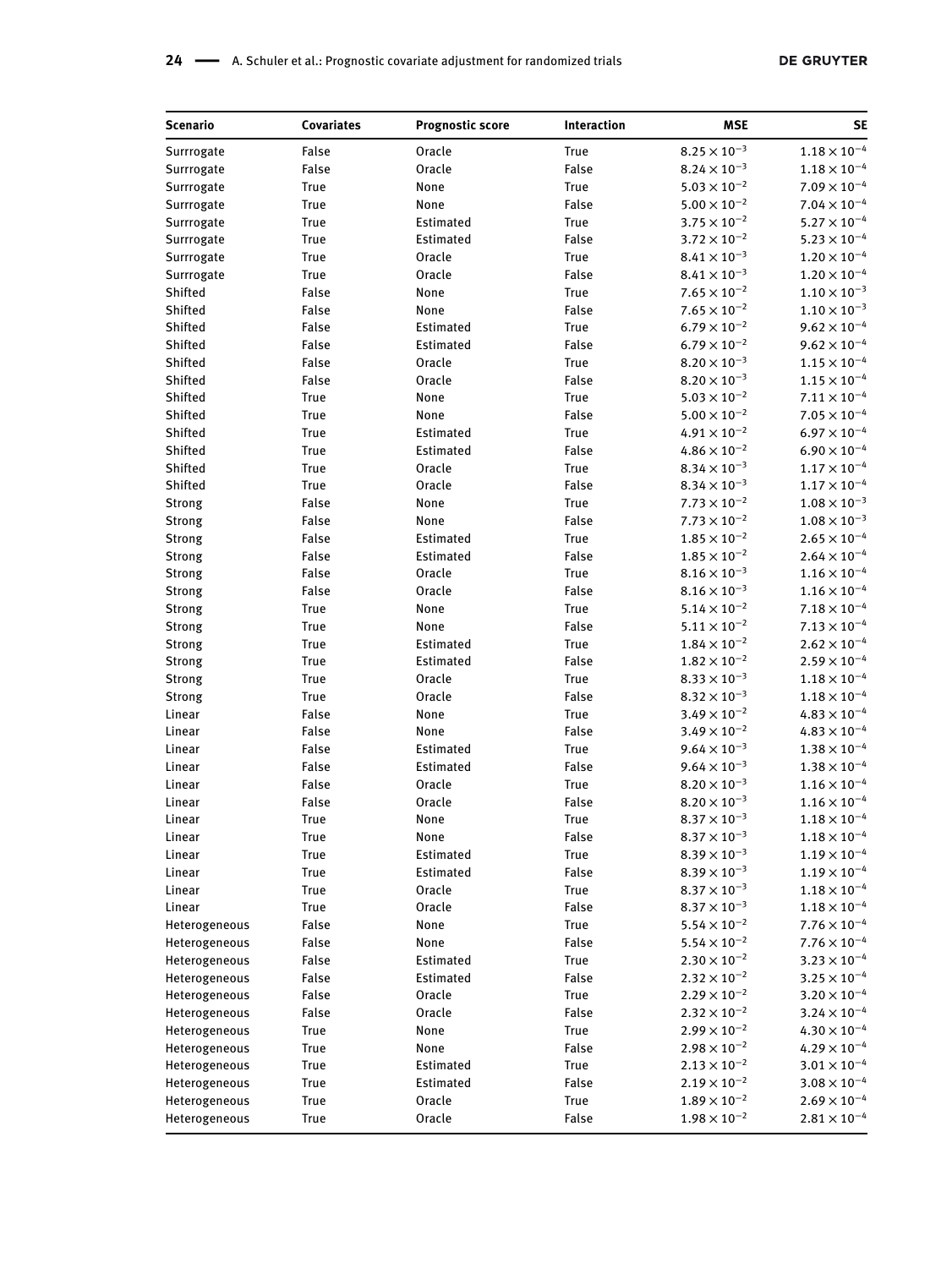<span id="page-24-0"></span>



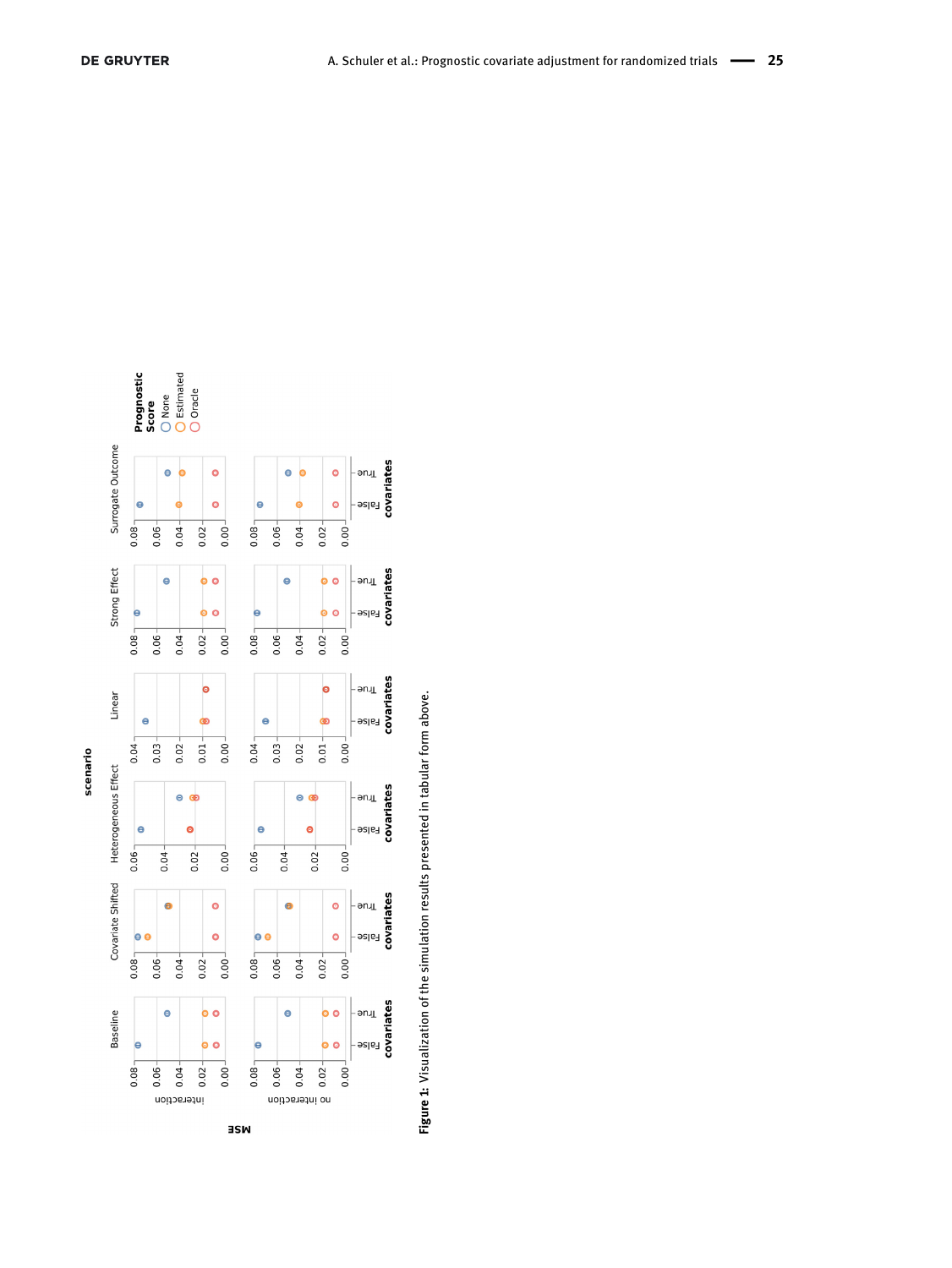# **Appendix D. Covariates in the empirical demonstration dataset**

<span id="page-25-4"></span>**Table 4:** Baseline covariates in the DHA study and ADNI/CPAD historical training data.

| Covariate                             | <b>Description</b>                                                  |  |  |  |  |
|---------------------------------------|---------------------------------------------------------------------|--|--|--|--|
| AChEI or memantine usage              | Whether a subject is using a class of symptomatic Alzheimer's drugs |  |  |  |  |
| <b>ADAS</b> commands                  | Assesses the subject's ability to follow commands                   |  |  |  |  |
| ADAS comprehension                    | Assesses the subject's ability to understand spoken language        |  |  |  |  |
| <b>ADAS</b> construction              | Assesses the subject's ability to draw basic figures                |  |  |  |  |
| <b>ADAS</b> ideational                | Assesses the subject's ability to carry out a basic task            |  |  |  |  |
| <b>ADAS</b> naming                    | Assesses the subject's ability to name common objects               |  |  |  |  |
| <b>ADAS</b> orientation               | Assesses the subject's knowledge of time and place                  |  |  |  |  |
| ADAS remember instructions            | Assesses the subject's ability to remember test instructions        |  |  |  |  |
| ADAS spoken language                  | Assesses the subject's ability to speak clearly                     |  |  |  |  |
| ADAS word finding                     | Assesses the subject's word finding in speech                       |  |  |  |  |
| ADAS word recall                      | Assesses the subject's ability to recall a list of words            |  |  |  |  |
| ADAS word recognition                 | Assesses the subject's ability to remember and identify words       |  |  |  |  |
| Age                                   | Subject age at baseline                                             |  |  |  |  |
| ApoE e4 Allele count                  | The number of ApoE e4 alleles a subject has (0, 1, or 2)            |  |  |  |  |
| <b>CDR</b> community                  | Assesses the subject's engagement in community activities           |  |  |  |  |
| CDR home and hobbies                  | Assesses the subject's engagement in home and personal activities   |  |  |  |  |
| <b>CDR</b> judgement                  | Assesses the subject's judgement skills                             |  |  |  |  |
| <b>CDR</b> memory                     | Assesses the subject's memory                                       |  |  |  |  |
| <b>CDR</b> orientation                | Assesses the subject's knowledge of time and place                  |  |  |  |  |
| CDR personal care                     | Assesses the subject's ability to care for themselves               |  |  |  |  |
| Diastolic blood pressure              | The diastolic blood pressure of a subject                           |  |  |  |  |
| <b>Education (Years)</b>              | The number of years of education of a subject                       |  |  |  |  |
| Heart rate                            | The resting heart rate of a subject                                 |  |  |  |  |
| Height                                | The height of a subject                                             |  |  |  |  |
| Indicator for clinical trial          | 1 if the subject is in an RCT, 0 if not                             |  |  |  |  |
| <b>MMSE</b> attention and calculation | Assesses the subject's attention and calculation skills             |  |  |  |  |
| <b>MMSE</b> language                  | Assesses the subject's language skills                              |  |  |  |  |
| <b>MMSE</b> orientation               | Assesses the subject's knowledge of place and time                  |  |  |  |  |
| <b>MMSE</b> recall                    | Assesses the subject's ability to remember prompts                  |  |  |  |  |
| <b>MMSE</b> registration              | Assesses the subject's ability to repeat prompts                    |  |  |  |  |
| Region: Europe                        | 1 if the subject lives in Europe, 0 otherwise                       |  |  |  |  |
| Region: Northern America              | 1 if the subject lives in the US or Canada, 0 otherwise             |  |  |  |  |
| Region: Other                         | 1 if the subject lives outside of Europe/US/Canada, 0 otherwise     |  |  |  |  |
| Serious adverse events                | The number of serious adverse events reported                       |  |  |  |  |
| Sex                                   | 1 if female, 0 if male                                              |  |  |  |  |
| Systolic blood pressure               | The systolic blood pressure of a subject                            |  |  |  |  |
| Weight                                | The weight of a subject                                             |  |  |  |  |

# **References**

- <span id="page-25-0"></span>1. Maldonado G, Greenland S. Estimating causal effects. Int J Epidemiol 2002;31:422−9.
- <span id="page-25-1"></span>2. Sox HC, Goodman SN. The methods of comparative effectiveness research. Publ Health 2012;33:425−45.
- 3. Overhage JM, Ryan PB, Schuemie MJ, Stang PE. Desideratum for evidence based epidemiology. Drug Saf 2013;36:5−14.
- <span id="page-25-2"></span>4. Hannan EL Randomized clinical trials and observational studies guidelines for assessing respective strengths and limitations. JACC Cardiovasc Interv 2008;1:211−7.
- <span id="page-25-3"></span>5. Kopp-Schneider A, Calderazzo S, Wiesenfarth M. Power gains by using external information in clinical trials are typically not possible when requiring strict type I error control. Biom J 2020;62:361−74.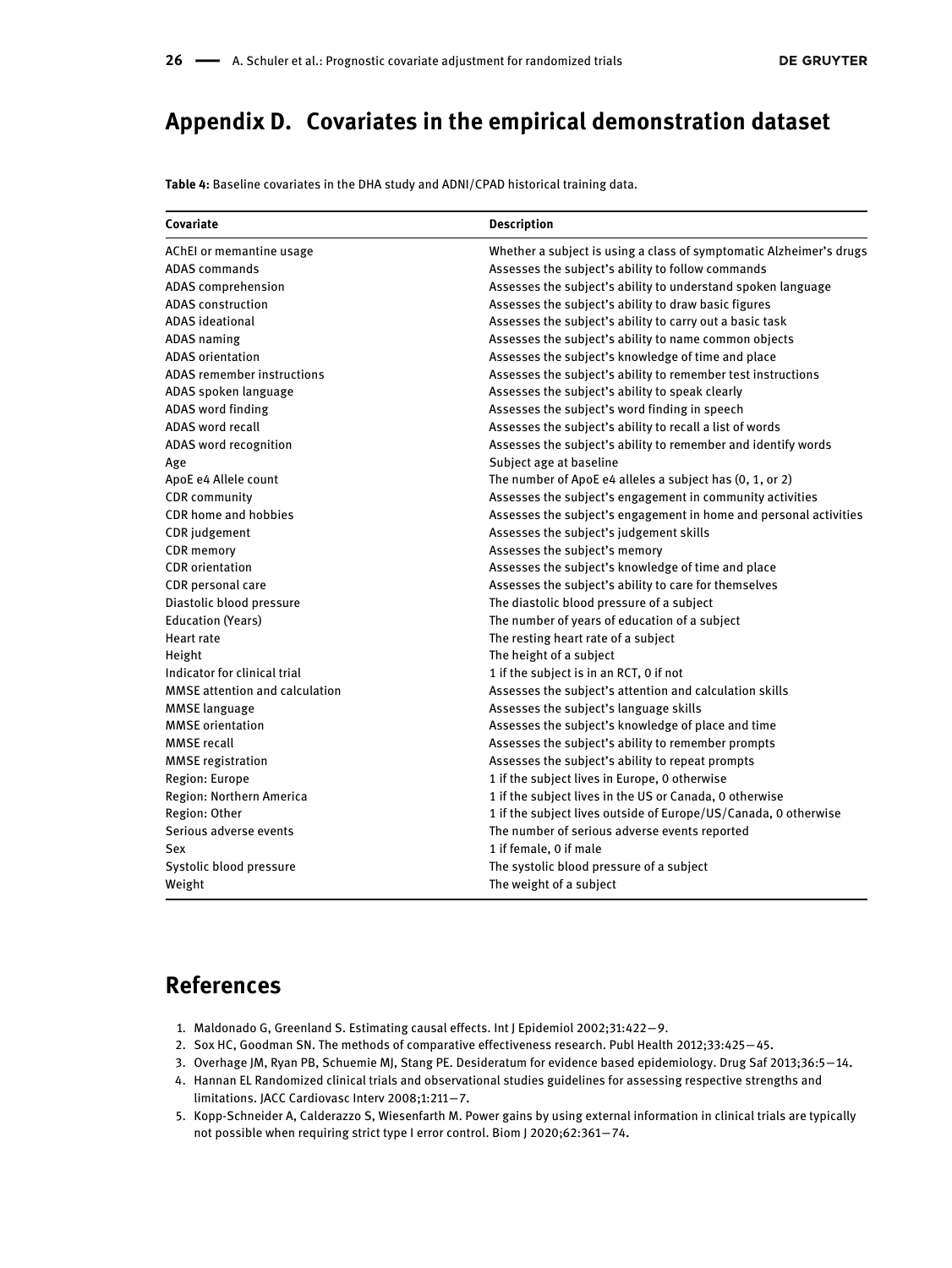- 6. Ibrahim JG, Chen M-H, Gwon Y, Chen F. The power prior: theory and applications. Stat Med 2015;34:3724−49.
- 7. Lim J, Walley R, Yuan J, Liu J, Dabral A, Best N. Minimizing patient burden through the use of historical subject-level data in innovative confirmatory clinical trials. TIRS 2018;52:546−59.
- <span id="page-26-0"></span>8. Baker SG, Lindeman KS. Rethinking historical controls. Biostatistics 2001;2:383−96.
- <span id="page-26-1"></span>9. Ghadessi M, Tang R, Zhou J, Liu R, Wang C, Toyoizumi K, et al. A roadmap to using historical controls in clinical trials − by drug information association adaptive design scientific working group (DIA-ADSWG). Orphanet J Rare Dis 2020;15:69.
- <span id="page-26-2"></span>10. Hansen BB. The prognostic analogue of the propensity score. Biometrika 2008;95:481−8.
- 11. Aikens RC, Greaves D, Baiocchi M. A pilot design for observational studies: using abundant data thoughtfully. Stat Med 2020;39:4821−40.
- <span id="page-26-3"></span>12. Wyss R, Lunt M, Brookhart MA, Glynn RJ, Stürmer T. Reducing bias amplification in the presence of unmeasured confounding through out-of-sample estimation strategies for the disease risk score. J Causal Inference 2014;2:131−46.
- <span id="page-26-4"></span>13. Lin W. Agnostic notes on regression adjustments to experimental data: reexamining Freedman's critique. Ann Appl Stat 2013;7:295−318.
- <span id="page-26-7"></span>14. Kahan BC, Jairath V, J Doré C, Morris TP. The risks and rewards of covariate adjustment in randomized trials: an assessment of 12 outcomes from 8 studies. Trials 2014;15:139.
- <span id="page-26-8"></span>15. Raab GM, Day S, Sales J. How to select covariates to include in the analysis of a clinical trial. Contr Clin Trials 2000;21:330−42.
- <span id="page-26-5"></span>16. Yang L, Tsiatis AA. Efficiency study of estimators for a treatment effect in a pretest−posttest trial. Am Statistician 2001;55:314−21.
- <span id="page-26-6"></span>17. Committee for Medicinal Products for Human Use. Guideline on adjustment for baseline covariates in clinical trials. London: European Medicines Agency; 2015.
- <span id="page-26-9"></span>18. Cooney MT, Dudina AL, Graham IM. Value and limitations of existing scores for the assessment of cardiovascular risk: a review for clinicians. J Am Coll Cardiol 2009;54:1209−27.
- 19. Austin SR, Wong Y-N, Uzzo RG, Beck JR, Egleston BL. Why summary comorbidity measures such as the Charlson comorbidity index and elixhauser score work. Medical Care 2015;53:e65−72.
- <span id="page-26-10"></span>20. Ambrosius WT, Sink KM, Foy CG, Berlowitz DR, Cheung AK, Cushman WC, et al, The SPRINT Study Research Group. The design and rationale of a multicenter clinical trial comparing two strategies for control of systolic blood pressure: the systolic blood pressure intervention trial (SPRINT). Clin Trials 2014;11:532−46.
- <span id="page-26-11"></span>21. Borm GF, Fransen J, Lemmens WAJG. A simple sample size formula for analysis of covariance in randomized clinical trials. J Clin Epidemiol 2007;60:1234−8.
- <span id="page-26-12"></span>22. Rubin DB. Causal inference using potential outcomes. J Am Stat Assoc 2005;100:322−31.
- <span id="page-26-13"></span>23. Wang B, Ogburn EL, Rosenblum M. Analysis of covariance in randomized trials: more precision and valid confidence intervals, without model assumptions. Biometrics 2019;75:1391−400.
- <span id="page-26-14"></span>24. Leon S, Tsiatis AA, Davidian M. Semiparametric estimation of treatment effect in a pretest−posttest study. Biometrics 2003;59:1046−55.
- <span id="page-26-15"></span>25. Aronow PM, Miller BT. Foundations of agnostic statistics. New York: Cambridge University Press; 2019:286−7 pp.
- <span id="page-26-16"></span>26. Tsiatis A. Semiparametric theory and missing data. New York: Springer Science & Business Media; 2007.
- <span id="page-26-17"></span>27. Luo Y, Spindler M. High-dimensional L<sub>2</sub> boosting: rate of convergence. 2016 arXiv.
- 28. Belloni A, Chernozhukov V. Least squares after model selection in high-dimensional sparse models. Bernoulli 2013;19:521−47.
- 29. Farrell MH, Liang T, Misra S. Deep neural networks for estimation and inference. 2018 arXiv.
- <span id="page-26-18"></span>30. Syrgkanis V, Zampetakis M. Estimation and inference with trees and forests in high dimensions. 2020 arXiv.
- <span id="page-26-19"></span>31. Pedregosa F, Varoquaux G, Gramfort A, Michel V, Thirion B, Grisel O, et al. Scikit-learn: machine learning in Python. 2012 arXiv.
- <span id="page-26-20"></span>32. Quinn JF, Raman R, Thomas RG, Yurko-Mauro K, Nelson EB, Van Dyck C, et al. Docosahexaenoic acid supplementation and cognitive decline in alzheimer disease: a randomized trial. J Am Med Assoc 2010;304:1903−11.
- <span id="page-26-21"></span>33. Coon KD, Myers AJ, Craig DW, Webster JA, Pearson JV, Lince DH, et al. A high-density whole-genome association study reveals that APOE is the major susceptibility gene for sporadic late-onset alzheimer's disease. J Clin Psychiatr 2007;68:613−8.
- <span id="page-26-22"></span>34. Rosen WG, Mohs RC, Davis KL. A new rating scale for Alzheimer's disease. Am J Psychiatr 1984;141:1356−64.
- <span id="page-26-23"></span>35. Galasko D, Bennett D, Sano M, Ernesto C, Thomas R, Grundman M, et al. An inventory to assess activities of daily living for clinical trials in Alzheimer's disease. The Alzheimer's disease cooperative study. Alzheimer Dis Assoc Disord 1997;11:S33−9.
- <span id="page-26-24"></span>36. Morris JC. The clinical dementia rating (CDR): current version and scoring rules. Neurology 1993;43:2412−4.
- <span id="page-26-25"></span>37. Neville J, Kopko S, Broadbent S, Avilés E, Stafford R, Solinsky CM, et al, Coalition Against Major Diseases. Development of a unified clinical trial database for Alzheimer's disease. Alzheimer's Dementia 2015;11:1212−21.
- <span id="page-26-27"></span><span id="page-26-26"></span>38. Romero K, Mars M, Frank D, Anthony M, Neville J, Kirby L, et al. The coalition against major diseases: developing tools for an integrated drug development process for Alzheimer's and Parkinson's diseases. Clin Pharmacol Ther 2009;86:365−7.